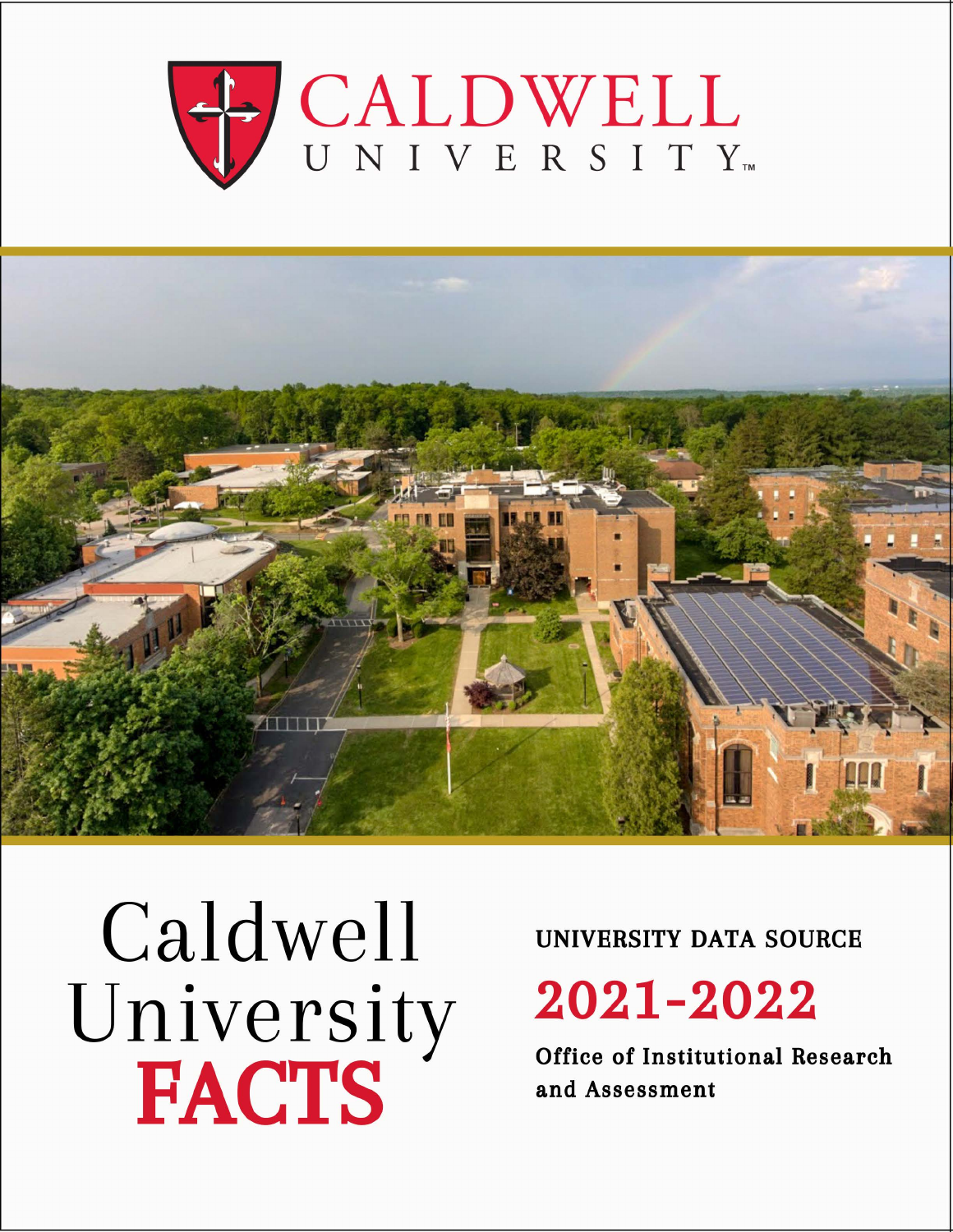#### 2021-2022

#### BOARD OF TRUSTEES

Linda Luciano, Ed.D., M.B.A, Chair Rhonda L. Graber Brian J. Aloia, Esq. Vice Chair Sister Mary John Kearney, O.P. Sister Donna Ciangio, O.P., Secretary Francis A. LeCates, Jr. Kathleen M. Barabas William B. O'Brien Sister Mary Lou Bauman, O.P. Osbert Orduna Harry C. Beatty, Esq. Patrick J. Osinski, Esq. Elizabeth C. Berman Wendy Parent Maureen T. Bezer Robert G. Purdy Stanley P. Borowiec Mary Sellitto-Curcio Olga E. Bradford, Esq. Leon G. Smith, Jr. M.D. Lisa M. Bromberg, Esq. Sister Patricia Tavis, O.P. Edward R. Collins, Esq. Laurita Warner John Crawford Matthew Whelan, Ed.D. Kenneth J. Gilmore

Sister Luella Ramm, O.P. Sister Mary Eileen O'Brien, O.P., Ph.D.

#### TRUSTEES EMERITI

Sister Arlene Antczak, O.P. Helen Westervelt Alexander Giaquinto, Ph.D.

#### CABINET

President Matthew Whelan, Ed.D.

Kevin Boyle, M.B.A. Stephen Quinn, M.A. Stephen Quinn, M.A. Stephen Quinn, M.A. Stephen Quinn, M.A. Stephen Quinn, M.A. Vice President, Enrollment Management & Communications

Mark Corino, M.A. Jorge L. Rodriguez, M.A. Assistant Vice President & Director, Athletics Vice President, Strategic Initiatives

Susan Hayes, Ph.D. Sister Kathleen Tuite, O.P., M.A., Ed.S. Executive Director, Institutional Research, Planning & Effectiveness Vice President, Student Life

Shin Moon, CPA Peter Ubertaccio, Ph.D. Vice President, Finance Vice President, Academic Affairs

Sheila N. O'Rourke, M.S. Vice President, Operations

#### GENERAL INFORMATION

| Web Page | www.caldwell.edu                                   |
|----------|----------------------------------------------------|
| Address  | 120 Bloomfield Avenue, Caldwell, NJ 07006-5310 USA |

**Phone** (973) 618-3000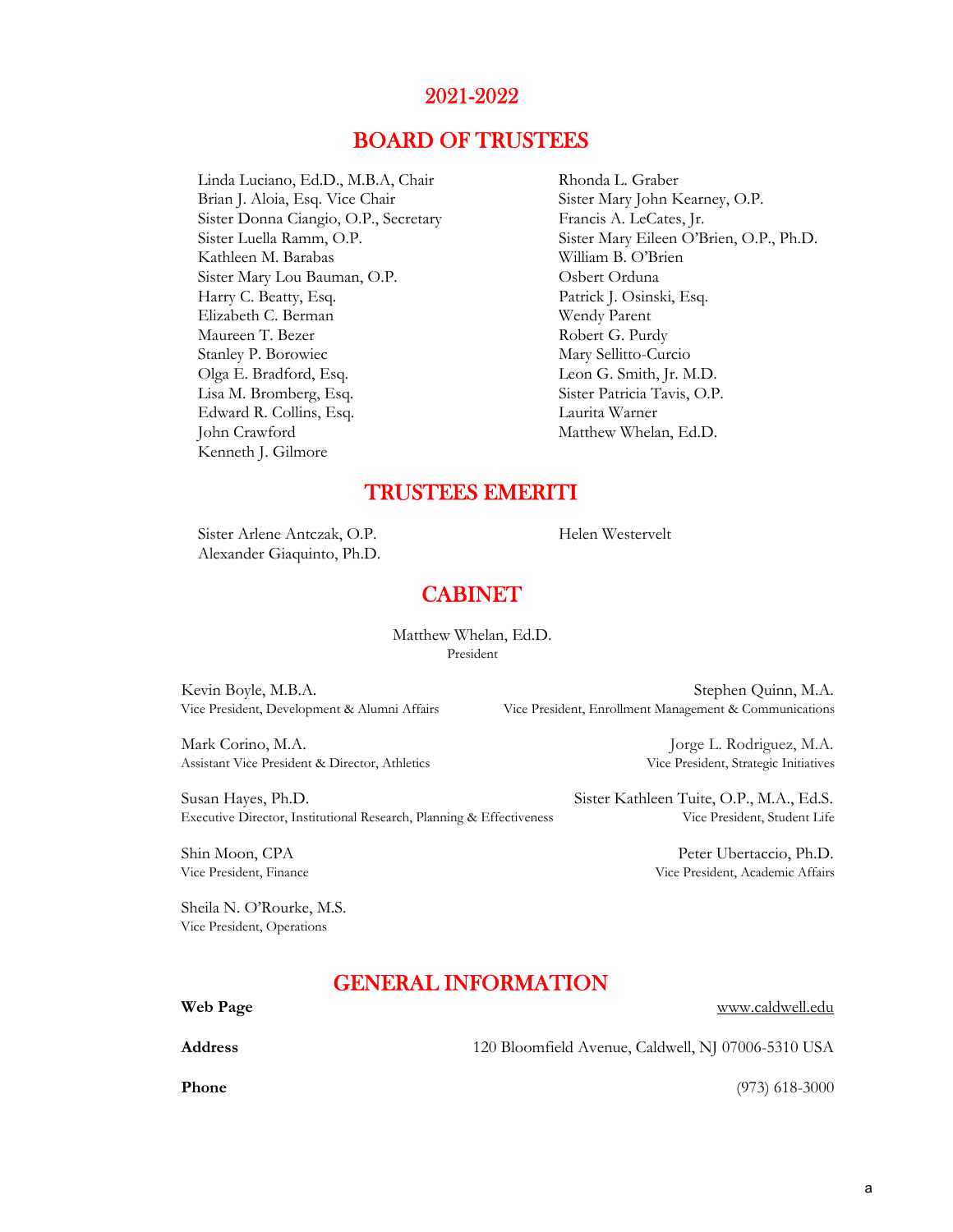## Table of Contents

|                                                                | <b>PAGE</b>    |
|----------------------------------------------------------------|----------------|
| <b>Fast Facts</b>                                              | 1              |
| Mission Statement, Core Values, and Vision Statement           | 2              |
| <b>I. STUDENTS</b>                                             |                |
| 1. Admissions                                                  |                |
| New Students                                                   | 3              |
| First-Time Freshman Admissions                                 | $\overline{4}$ |
| First-Time Full-Time Enrolled Freshmen                         | 5              |
|                                                                |                |
| 2. Enrollment and Completion                                   |                |
| Headcount Enrollment                                           | 6              |
| Credit Hour and Full-Time Equivalent Enrollment                | 7              |
| First-Time Full-Time Freshman Retention                        | 8              |
| First-Time Full-Time Outcomes                                  | 9              |
| University Enrollment                                          | 10             |
| University Enrollment by College                               | 11-19          |
| School of Education Undergraduate Enrollment                   | 20             |
| Graduate Headcount Enrollment                                  | $21 - 24$      |
| University Student Demographics                                | $25 - 28$      |
| Bachelor's Degrees Conferred                                   | 29             |
| Departmental Graduates                                         | 30             |
| <b>Graduate Degrees Conferred</b>                              | 31             |
| 3. Tuition                                                     |                |
| Tuition and Fees                                               | 32             |
|                                                                |                |
| 4. Financial Aid<br>Student Financial Aid                      |                |
|                                                                | 33             |
| <b>II. FACULTY</b>                                             |                |
| Faculty Information                                            | 34             |
| <b>III. CAMPUS AND FACILITIES</b>                              |                |
| Staff, Physical Plant, Residence Halls, Library, and Athletics | 35             |
|                                                                |                |
| IV. BUDGET AND FINANCE                                         |                |
| Fundraising Information                                        | 36             |
| Financial Information                                          | 37             |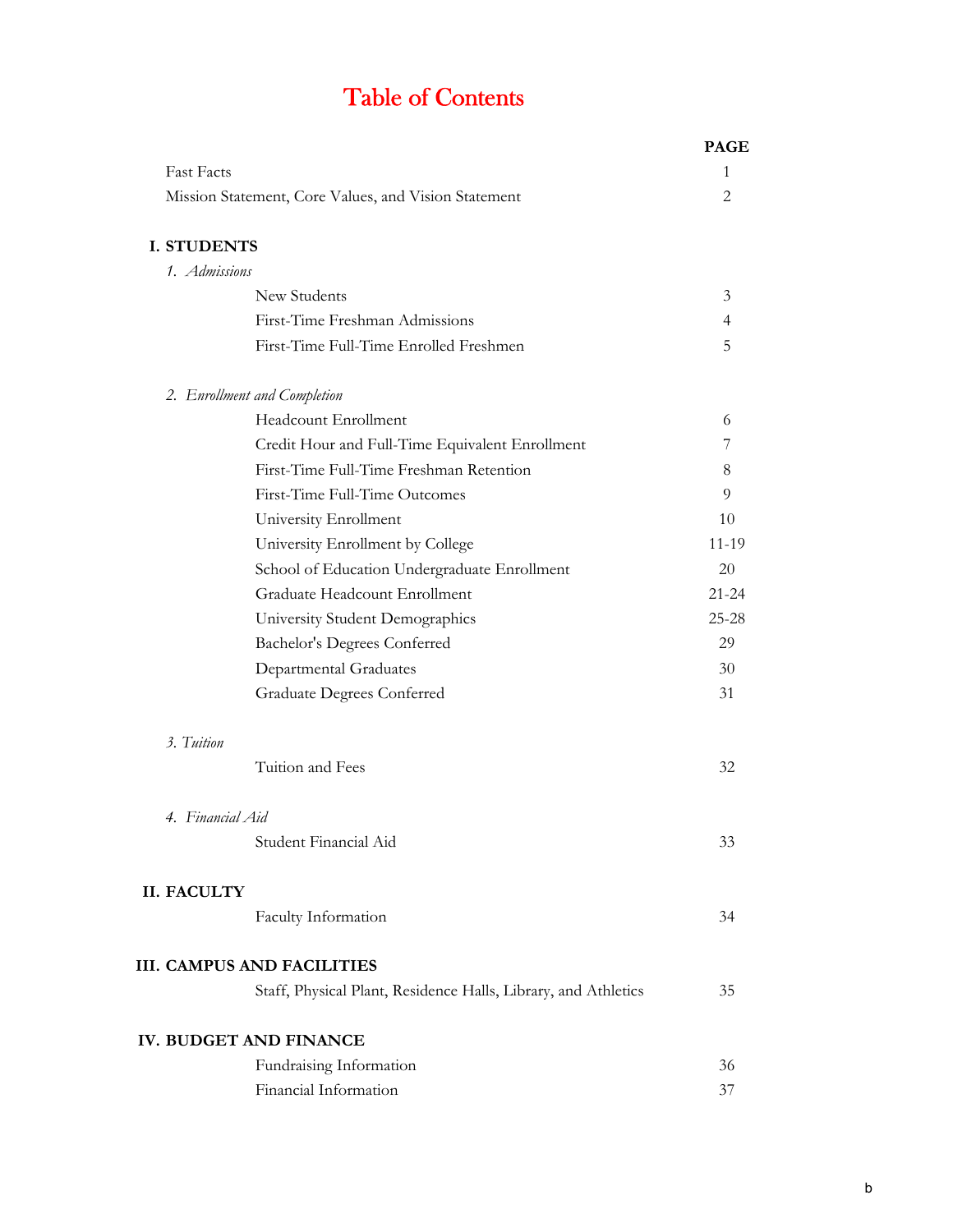

## Fast Facts Fall 2021

| Founded                                                                                  | 1939 by the Sisters of Saint Dominic                                                       |
|------------------------------------------------------------------------------------------|--------------------------------------------------------------------------------------------|
| Number of Undergraduate Degree Programs                                                  | 36                                                                                         |
| Number of Graduate Degree, Certification, and Licensure Preparatory Programs             | 31                                                                                         |
| <b>Institutional Accreditor</b>                                                          | Middle States Commission on Higher Education                                               |
| <b>Carnegie Classification</b>                                                           | Master's Colleges & Universities: Medium Programs                                          |
| <b>Athletic Conference Affiliations</b>                                                  | NCAA Division II, CACC, ECC, NCATA, CSFL, Tri-State                                        |
| <b>Student Headcount Totals</b>                                                          |                                                                                            |
| Total Undergraduate Headcount                                                            | 1,631                                                                                      |
| Full Time Undergraduate                                                                  | 1,564                                                                                      |
| Part Time Undergraduate                                                                  | 67                                                                                         |
| Total Graduate Headcount                                                                 | 467                                                                                        |
| Full Time Graduate                                                                       | 120                                                                                        |
| Part Time Graduate                                                                       | 347                                                                                        |
| <b>Total University Student Headcount</b>                                                | 2,098                                                                                      |
| Full-Time Equivalency (FTE) Student Totals based on credit hours                         |                                                                                            |
| Undergraduate FTE (based on 15 credits)                                                  | 1,612                                                                                      |
| Graduate FTE (based on 9 credits)                                                        | 306                                                                                        |
| <b>Total University FTE Students</b>                                                     | 1,918                                                                                      |
| <b>UNIVERSITY</b>                                                                        |                                                                                            |
| Tuition for Full-Time Traditional Undergraduates (up to 18 credits)                      | \$34,900                                                                                   |
| <b>Tuition for Adult Undergraduates</b>                                                  | \$725                                                                                      |
| <b>Tuition for Graduate Programs</b>                                                     | \$500 - \$995 per credit; varies by program                                                |
| Number of Full-Time Faculty <sup>1</sup>                                                 | 83                                                                                         |
| Number of Part-Time and Adjunct Faculty                                                  | 198                                                                                        |
| Student-Faculty Headcount Ratio <sup>2</sup>                                             | $12 \text{ to } 1$                                                                         |
| Number of Full-Time Staff                                                                | 139                                                                                        |
| Number of Students Residing on Campus                                                    | 501                                                                                        |
| <b>Resident Hall Occupancy Rate</b>                                                      | 83%                                                                                        |
| Share of Students who are from NJ                                                        | 85%                                                                                        |
| Number of States and U.S. Territories Represented (excluding NJ)                         | 21                                                                                         |
| Number of Countries Represented by Students without U.S. Citizenship                     | 37                                                                                         |
| Number of International Students (those without U.S. Citizenship)                        | 191                                                                                        |
| <b>Number of Student Athletes</b>                                                        | 361                                                                                        |
| <b>UNDERGRADUATE</b>                                                                     |                                                                                            |
| Average Undergraduate Class Size <sup>3</sup>                                            | 16                                                                                         |
| <b>Demographics of Students</b>                                                          | 67% Female, 33% Male                                                                       |
|                                                                                          | 4% Asian, 16% Black, 27% Hispanic, 9% International, 1% Multiracial, 36% White, 7% Unknown |
| Number of Educational Opportunity Fund (EOF) Program Participants                        | 144                                                                                        |
| <b>Number of Honors Program Participants</b>                                             | 135                                                                                        |
| <b>Number of Nexus Program Participants</b>                                              | 10                                                                                         |
| Number of Incoming Traditional Freshmen                                                  | 349                                                                                        |
| Share of First-Time Freshmen who are First Generation <sup>4</sup>                       | $52\%$                                                                                     |
| <b>OUTCOMES</b>                                                                          |                                                                                            |
| One-Year Retention Rate (Fall 2019 First-Time Full-Time Freshman Cohort)                 | 74%                                                                                        |
| Six-Year Graduation Rate (Fall 2014 First-Time Full-Time Freshman Cohort)                | 59%                                                                                        |
| Number of Bachelor Degrees Conferred <sup>5</sup>                                        | 306                                                                                        |
| Number of Graduate Degrees Conferred <sup>5</sup>                                        | 109                                                                                        |
| Share of Bachelor's Recipients Either Employed and/or Enrolled in Education <sup>6</sup> | 92%                                                                                        |
| Includes administrators with faculty status and faculty on leave                         | <sup>3</sup> Degrees awarded Dec 20/May 21/Aug 21                                          |
| $^2$ Student FTE/Faculty FTE based on IPEDS headcount formula, not credits               | $^6$ Based on 2021 Alumni Survey and Social Media Research of 2020 graduates               |

*3 Does not include tutorial, internship, lab, clinical, independent study, or student teaching course sections*

*4 Both parents (or single parent) have no college degree, but may have some college experience; based on 2021 CSI survey results* 

Source: EX Database, Census Day reports unless otherwise noted **1/10/2022**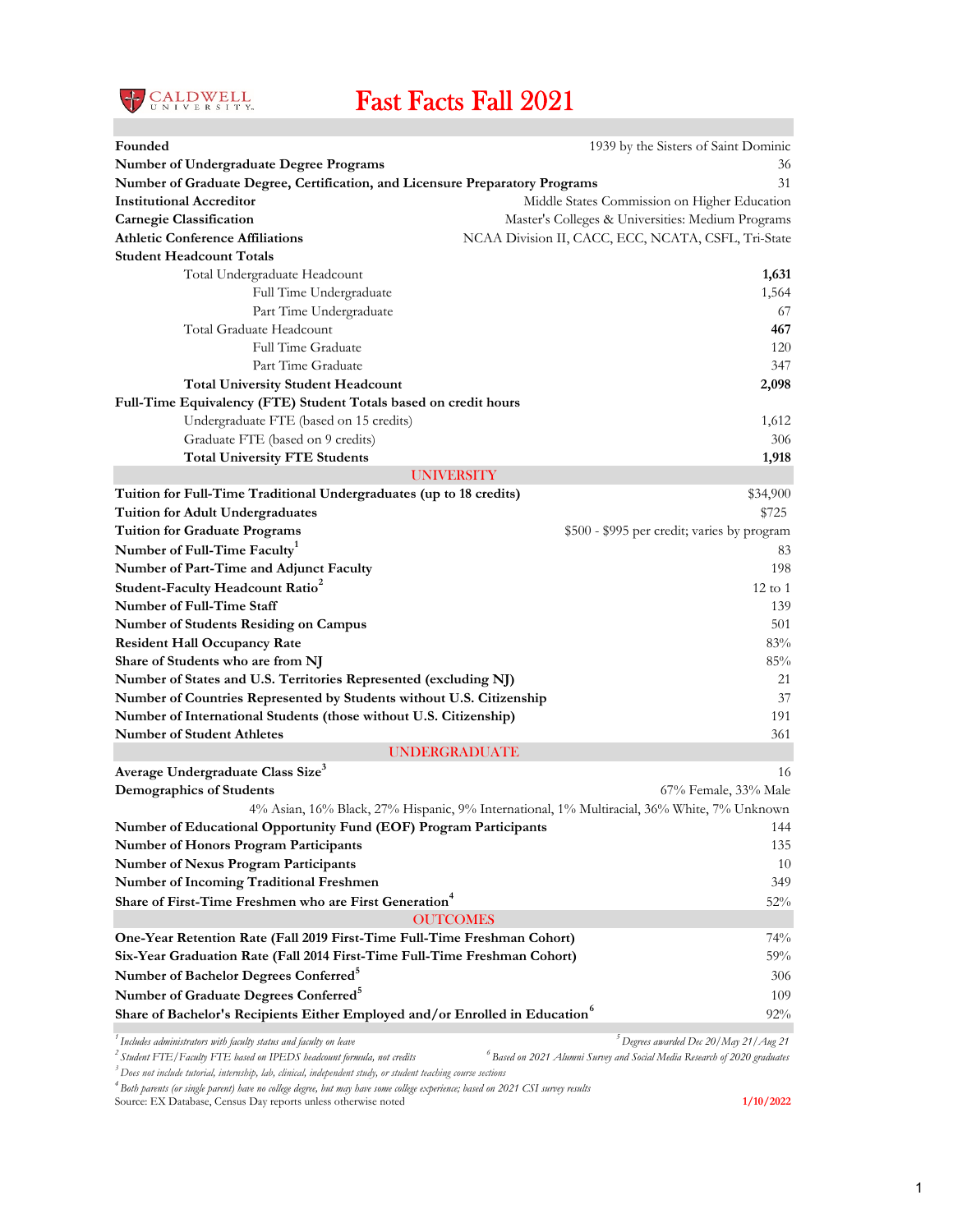#### Mission Statement

Founded in 1939 by the Sisters of Saint Dominic, Caldwell University promotes intellectual, spiritual, and aesthetic growth to a diverse population and welcomes all cultures and faith traditions.

Inspired by St. Dominic de Guzman and our Catholic heritage, we transform students' lives by preparing them through the liberal arts and professional studies to think critically, pursue truth, and contribute to a just society.

#### Core Values

#### RESPECT

Respecting the sacred dignity of all creation, we call ourselves to have responsible relationships with each other and with the earth. We value diversity and believe it enriches the University community.

#### INTEGRITY

We commit ourselves to honesty and professional excellence in all interactions and relationships.

#### **COMMUNITY**

Valuing relationships, collaboration, and inclusivity, we extend this spirit through intentional connections within the campus community and beyond.

#### EXCELLENCE

Aware that each person has a role in creating a just and compassionate global community, we seek to develop a love for lifelong learning and a commitment to the search for knowledge, truth, and solutions to problems.

#### Vision Statement

Caldwell University will be recognized as a leader in providing transformative education addressing contemporary social, economic, and cultural challenges. Infused with our core values, Caldwell University programs will be acknowledged for their combination of liberal arts and professionallyoriented learning. Caldwell University will inspire its students to seek truth, embrace justice, and pursue intellectual study as they engage in experiences within a community of diverse learners. We will prepare women and men to lead successful personal and professional lives consistent with Catholic values through a liberal arts core. A broad range of programs will prepare students to be successful in the global work environment and to apply ethical standards in every aspect of their lives. Our graduates will respect the sacredness of creation and be committed to service, and intellectual life. Our vision, shaped by our core values of Respect, Integrity, Community, and Excellence, is fostered within the framework of the 800-year tradition of the Dominican Order. This vision inspires us to be compassionate and empathetic as we develop full intellectual, spiritual, and aesthetic lives.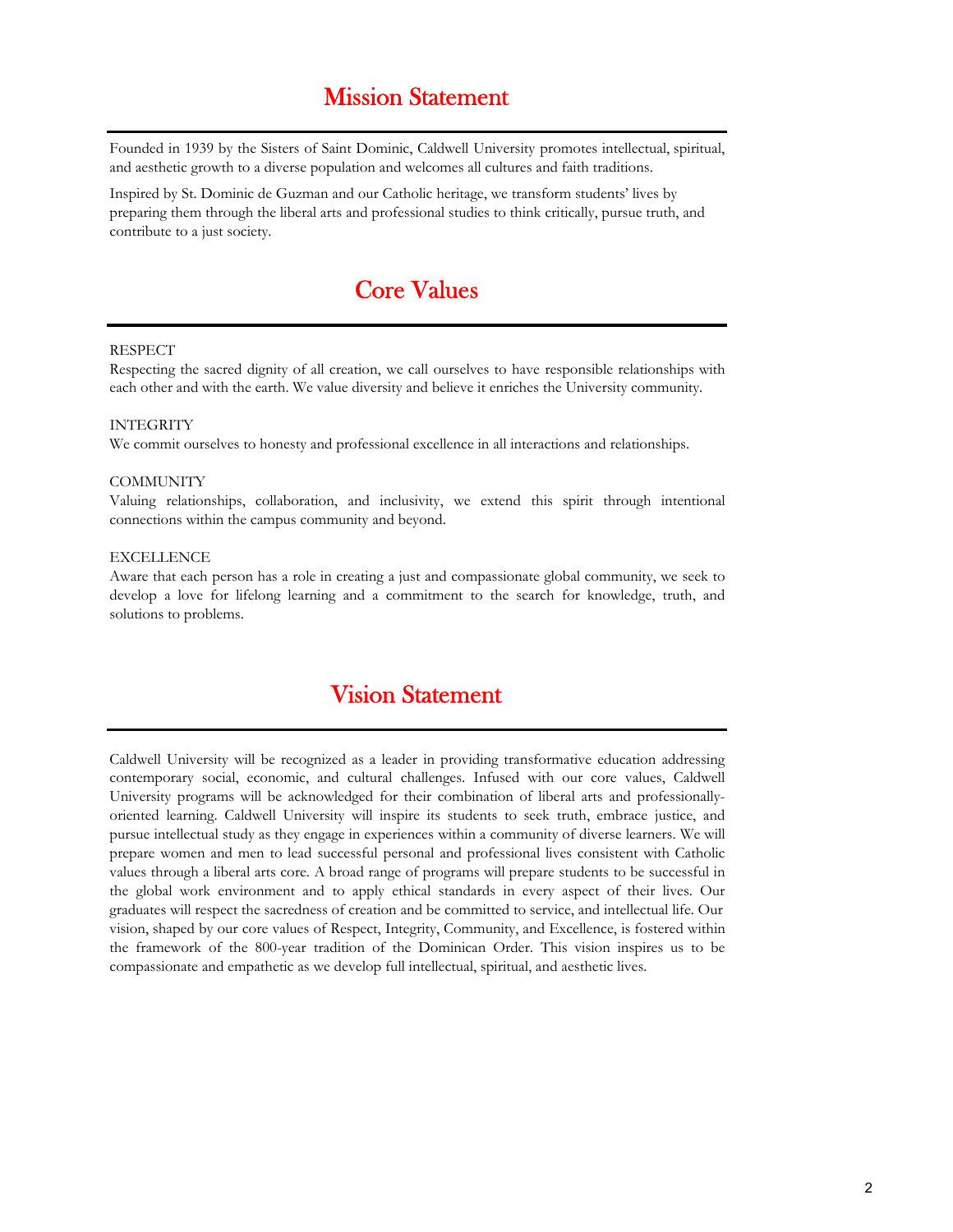#### Fall 2021 New Students

|                               | Applications | Acceptances    | Percent<br>Accepted | Enrolled | Percent<br>Enrolled |
|-------------------------------|--------------|----------------|---------------------|----------|---------------------|
| <b>NEW UNDERGRADUATE</b>      |              |                |                     |          |                     |
| <b>First-Time Freshmen</b>    | 4324         | 3353           | 78%                 | 349      | 10%                 |
| <b>Transfers Traditional</b>  | 183          | 102            | 56%                 | 38       | 37%                 |
| <b>Adults</b>                 | 77           | 22             | 29%                 | 11       | 50%                 |
| <b>Second Degree Nursing</b>  | 85           | 64             | 75%                 | 29       | 45%                 |
| <b>Second Degree Other</b>    | 39           | $\overline{Q}$ | 23%                 | 1        | $11\%$              |
| <b>Readmits</b>               | 23           | 22             | 96%                 | 12       | $55\%$              |
| <b>TOTAL</b>                  | 4731         | 3572           | 76%                 | 440      | $12\%$              |
| <b>NEW GRADUATE</b>           |              |                |                     |          |                     |
| New Master's and Certificates | 224          | 151            | 67%                 | 119      | 79%                 |
| <b>New Doctoral</b>           | 30           | 15             | 50%                 | 11       | 73%                 |
| <b>TOTAL</b>                  | 254          | 166            | 65%                 | 130      | 78%                 |
| <b>GRAND TOTAL</b>            | 4985         | 3738           | 75%                 | 570      | 15%                 |

*Note: includes incomplete applications*

Sources: Office of Admissions, JRM report, Enrollments from Census Day EX Report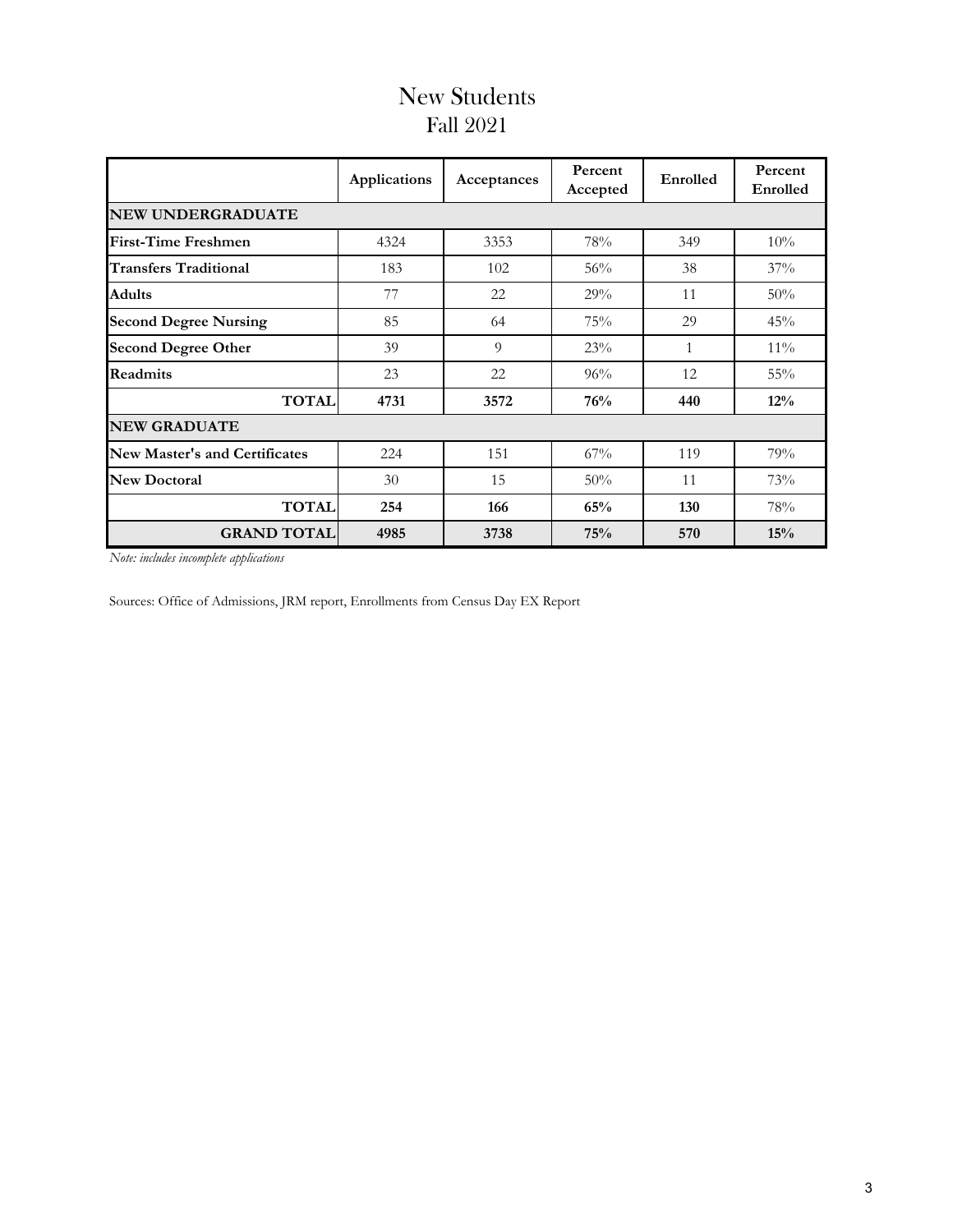#### First-Time Freshman Admissions Fall 2017 - Fall 2021

| <b>All APPLICANTS</b>               | 2017 | 2018   | 2019   | 2020   | 2021 |
|-------------------------------------|------|--------|--------|--------|------|
| <b>Number of Applicants</b>         | 4004 | 4440   | 4798   | 4976   | 4324 |
| Number Admitted                     | 2552 | 2954   | 3325   | 3791   | 3353 |
| <b>Admit Rate</b>                   | 64%  | $67\%$ | 69%    | 76%    | 78%  |
| Number Enrolled                     | 361  | 494    | 445    | 445    | 349  |
| <b>Yield Rate</b>                   | 14%  | 17%    | 13%    | $12\%$ | 10%  |
|                                     |      |        |        |        |      |
| <b>EARLY ACTION (EA) APPLICANTS</b> | 2017 | 2018   | 2019   | 2020   | 2021 |
| <b>Number of EA Applicants</b>      | 1821 | 1364   | 943    | 1312   | 1410 |
| Number of EA Admitted               | 1362 | 1263   | 849    | 1239   | 1366 |
| <b>Admit Rate</b>                   | 75%  | 93%    | $90\%$ | $94\%$ | 97%  |
| Number of EA Enrolled               | 307  | 216    | 193    | 158    | 113  |
| <b>Yield Rate</b>                   | 23%  | 17%    | 23%    | 13%    | 8%   |

Source: Office of Admissions Applications and Acceptances figures, Enrollment from Census Day EX Reports

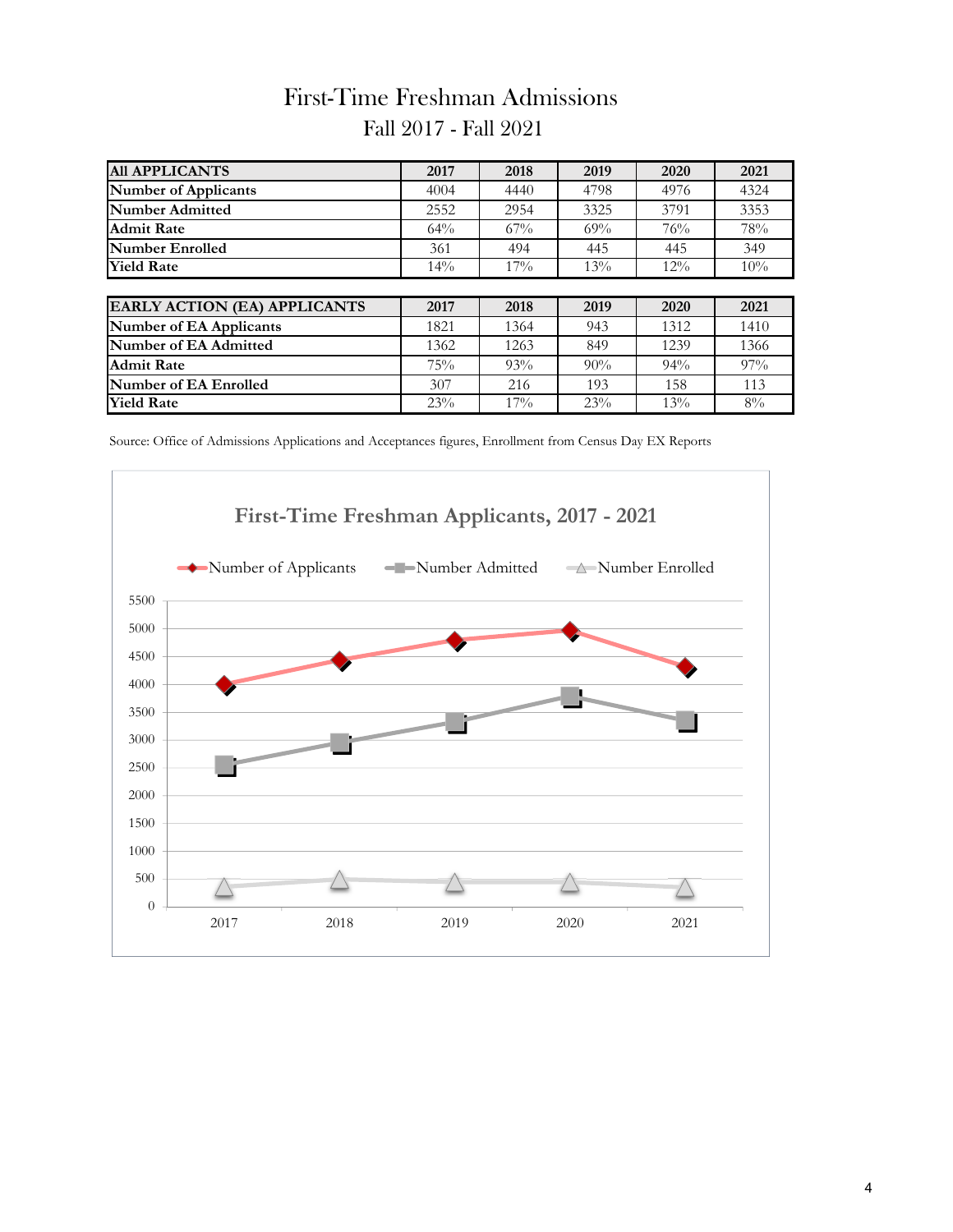#### First-Time Full-Time Enrolled Freshmen Fall 2017 - Fall 2021

|                                           |     | 2017  |     | 2018   |     | 2019   |     | 2020  |        | 2021  |
|-------------------------------------------|-----|-------|-----|--------|-----|--------|-----|-------|--------|-------|
| <b>Traditionally Accepted</b>             | 255 | 71%   | 375 | 76%    | 323 | 73%    | 298 | 67%   | 305    | 87%   |
| <b>Educational Opportunity Fund (EOF)</b> | 34  | $9\%$ | 36  | $7\%$  | 38  | $9\%$  | 38  | $9\%$ | 35     | 10%   |
| <b>Freshman Connect/NEXUS</b>             | 72  | 20%   | 83  | 17%    | 84  | 19%    | 109 | 24%   | 10     | $3\%$ |
| <b>Total Enrolled Freshmen</b>            | 361 | 100%  | 494 | 100%   | 445 | 100%   | 445 | 100%  | $350*$ | 100%  |
|                                           |     |       |     |        |     |        |     |       |        |       |
| <b>Mean SAT Traditionally Accepted</b>    |     | 1047  |     | 1102   |     | 1102   |     | 1069  |        | 1155  |
| Mean SAT EOF                              |     | 906   |     | 885    |     | 901    |     | 931   |        | 988   |
| Mean SAT Freshman Connect/NEXUS           |     | 906   |     | 885    | 901 |        |     | 901   |        | 870   |
| Mean H.S. GPA Traditionally Accepted      |     | 3.5   |     | 3.5    |     | 3.4    |     | 3.4   |        | 3.3   |
| Mean H.S. GPA EOF                         |     | 2.8   |     | 3.0    |     | 3.1    |     | 2.9   |        | 3.1   |
| Mean H.S. GPA Freshman Connect/NEXUS      |     | 2.6   |     | 2.7    |     | 2.8    |     | 2.6   |        | 2.4   |
|                                           |     |       |     |        |     |        |     |       |        |       |
| <b>Share Reporting SAT Scores</b>         |     | 91%   |     | 83%    |     | 93%    |     | 89%   |        | 29%   |
| <b>Share Reporting ACT Scores</b>         |     | 19%   |     | $12\%$ |     | $12\%$ |     | 10%   |        | $0\%$ |

*Note: not all HS GPAs are on 4.0 scale; new SAT scoring scale began in 2017 and test-optional policy began in 2020 \*One student is duplicated as participating in both EOF and Nexus*

Source: Census Reports, EX Database and Admissions JRM Reports

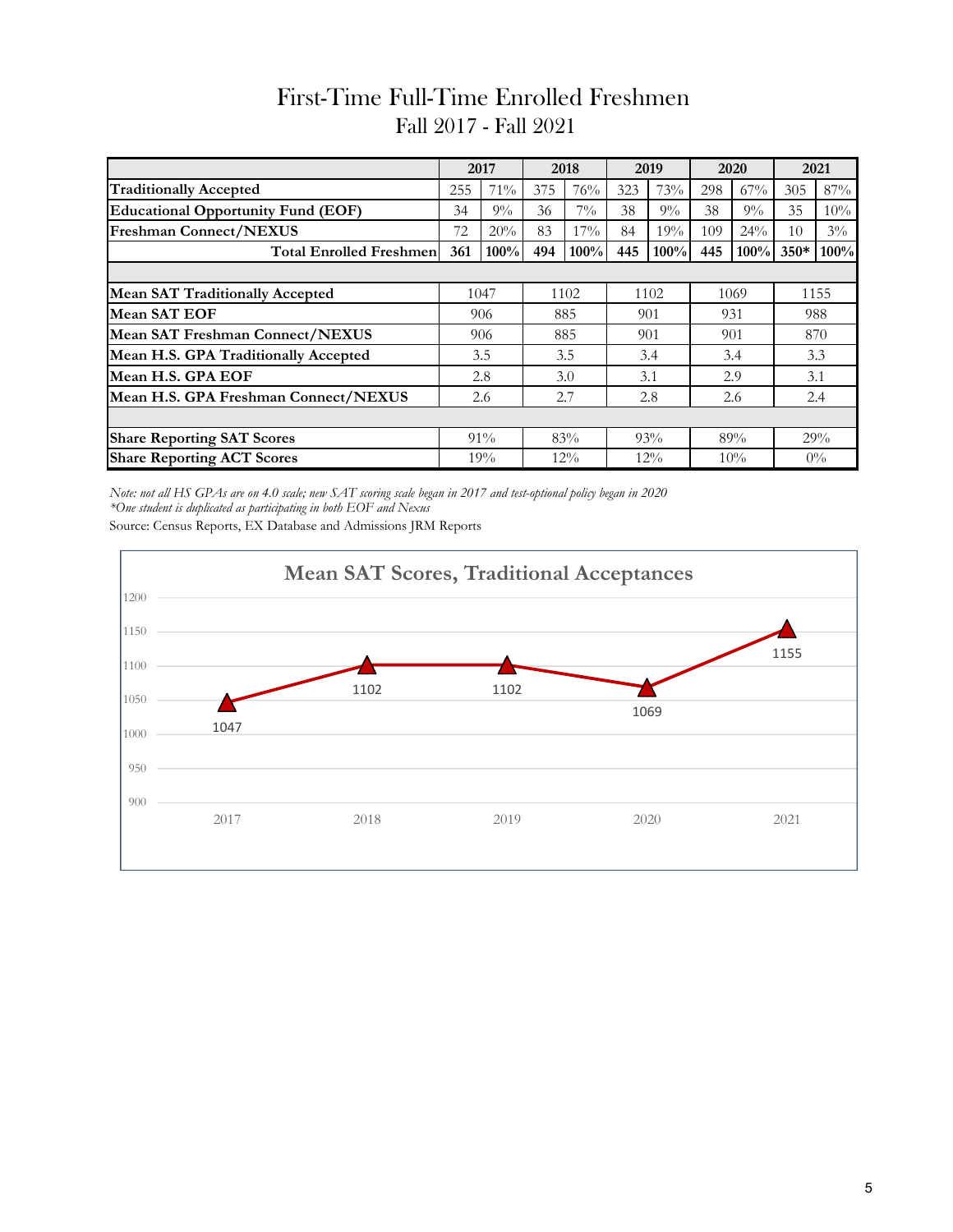#### Headcount Enrollment Fall 2017 - Fall 2021

|                            | 2017 | 2018                                        | 2019 | 2020 | 2021 |  |  |  |
|----------------------------|------|---------------------------------------------|------|------|------|--|--|--|
|                            |      | Traditional Undergraduates*                 |      |      |      |  |  |  |
| Full-Time                  | 1349 | 1475                                        | 1577 | 1644 | 1547 |  |  |  |
| Part-Time                  | 23   | 20                                          | 20   | 28   | 20   |  |  |  |
| <b>TOTAL</b>               | 1372 | 1495                                        | 1597 | 1672 | 1567 |  |  |  |
| Adult Undergraduates**     |      |                                             |      |      |      |  |  |  |
| Full-Time                  | 91   | 42                                          | 32   | 25   | 17   |  |  |  |
| Part-Time                  | 140  | 114                                         | 80   | 48   | 47   |  |  |  |
| <b>TOTAL</b>               | 231  | 156                                         | 112  | 73   | 64   |  |  |  |
| <b>Total Undergraduate</b> | 1603 | 1651                                        | 1709 | 1745 | 1631 |  |  |  |
|                            |      | <b>Graduate (Master's and Certificates)</b> |      |      |      |  |  |  |
| Full-Time                  | 157  | 139                                         | 103  | 109  | 116  |  |  |  |
| Part-Time                  | 380  | 339                                         | 334  | 356  | 283  |  |  |  |
| <b>TOTAL</b>               | 537  | 478                                         | 437  | 465  | 399  |  |  |  |
|                            |      | <b>Graduate (Doctoral)</b>                  |      |      |      |  |  |  |
| Full-Time                  | 9    | 8                                           | 1    | 7    | 4    |  |  |  |
| Part-Time                  | 57   | 52                                          | 59   | 57   | 64   |  |  |  |
| <b>TOTAL</b>               | 66   | 60                                          | 60   | 64   | 68   |  |  |  |
| <b>Total Graduate</b>      | 603  | 538                                         | 497  | 529  | 467  |  |  |  |
|                            |      | University                                  |      |      |      |  |  |  |
| <b>GRAND TOTAL</b>         | 2206 | 2189                                        | 2206 | 2274 | 2098 |  |  |  |

*\*Based on tuition charged, includes second degree nursing students Notes: Full time based on 12 or more credits for UG, 9 or more for GR. Part time based on fewer than 12 for UG and fewer than 9 for GR.*

*\*\*Based on tuition charged, adult undergraduate discounted rate*

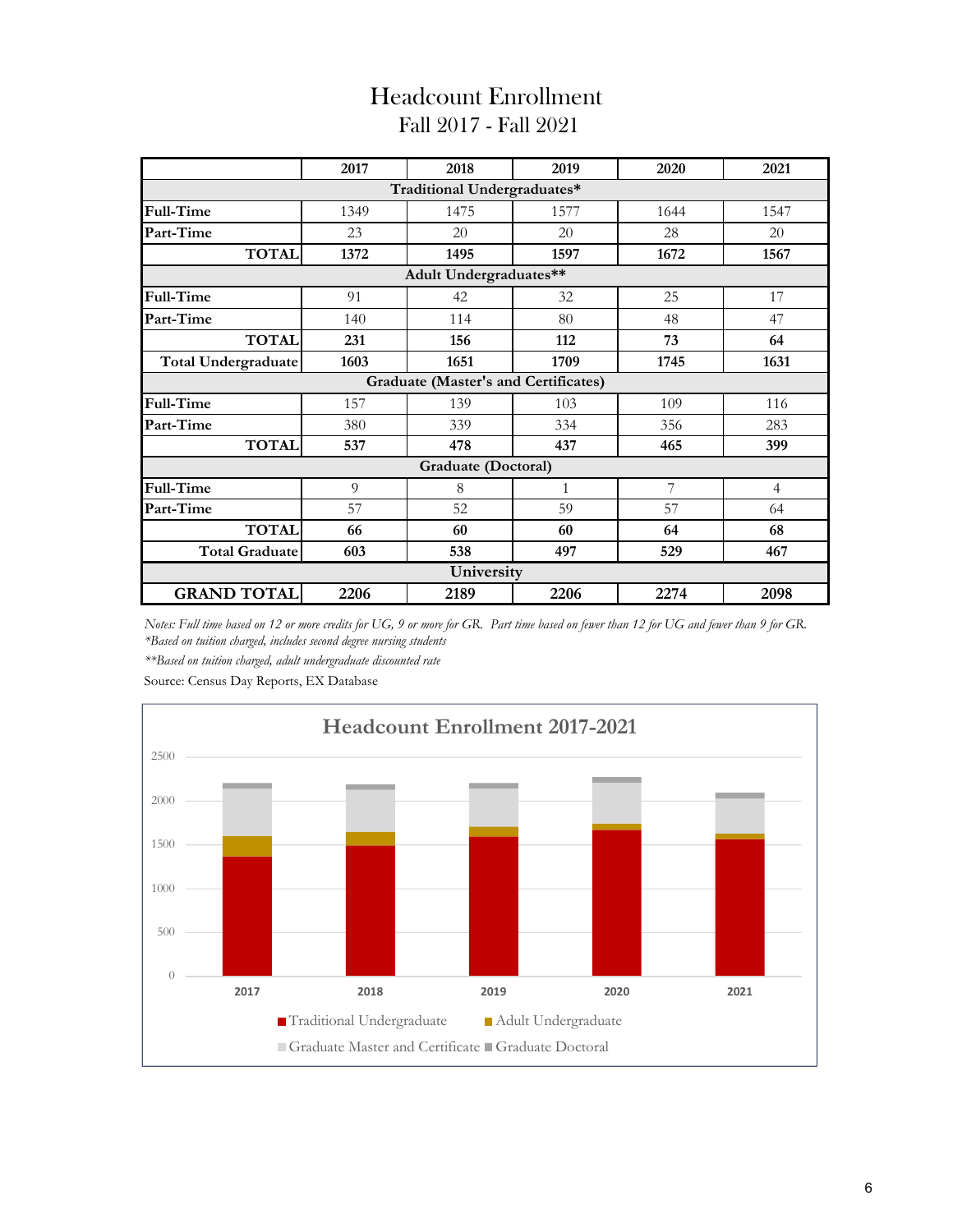| <b>Fall Semester Student Credit Hours</b> | 2017  | 2018  | 2019  | 2020  | 2021  |
|-------------------------------------------|-------|-------|-------|-------|-------|
| Total Undergraduate                       | 23301 | 24361 | 25628 | 26401 | 24180 |
| <b>Total Graduatel</b>                    | 3659  | 3247  | 2806  | 3110  | 2758  |
| <b>GRAND TOTALI</b>                       | 26960 | 27608 | 28434 | 29511 | 26938 |

#### Credit Hour and Full-Time Equivalent (FTE) Enrollment



| Fall Semester FTEs based on credit hours | 2017 | 2018 | 2019 | 2020 | 2021 |  |  |  |
|------------------------------------------|------|------|------|------|------|--|--|--|
| Undergraduate                            |      |      |      |      |      |  |  |  |
| Traditional                              | 1418 | 1543 | 1648 | 1720 | 1580 |  |  |  |
| Adult                                    | 136  | 81   | 60   | 40   | 32   |  |  |  |
| Total Undergraduate FTE                  | 1554 | 1624 | 1708 | 1760 | 1612 |  |  |  |
| Graduate                                 |      |      |      |      |      |  |  |  |
| <b>Total Graduate FTE</b>                | 407  | 361  | 312  | 346  | 306  |  |  |  |
| University                               |      |      |      |      |      |  |  |  |
| <b>GRAND TOTAL FTEI</b>                  | 1961 | 1985 | 2020 | 2106 | 1918 |  |  |  |

*Caldwell Fall FTE method is Total Credit Hours for the semester, divisor is 15 credits for Undergraduate and 9 credits for Graduate* 

| <b>Fall Semester IPEDS FTE</b> | 2017 | 2018 | 2019 | 2020 | 2021 |
|--------------------------------|------|------|------|------|------|
| Total Undergraduate FTE        | 1494 | 1562 | 1642 | 1694 | 1586 |
| <b>Total Graduate FTE</b>      | 312  | 277  | 235  | 254  | 236  |
| <b>GRAND TOTAL FTEL</b>        | 1806 | 1839 | 1877 | 1948 | 1822 |

*Federal Integrated Postsecondary Education Data System (IPEDS) formula for Fall FTE is full-time headcount total + 1/3 of part-time headcount total.* 

| 12-Month IPEDS FTE             | 2017-18 | 2018-19 | 2019-20 | 2020-21 |
|--------------------------------|---------|---------|---------|---------|
| <b>Total Undergraduate FTE</b> | 1516    | 1604    | 1679    | 1705    |
| Total Graduate FTE             | 337     | 319     | 298     | 301     |
| <b>GRAND TOTAL FTE</b>         | 1853    | 1923    | 1977    | 2006    |

*Federal Integrated Postsecondary Education Data System (IPEDS) formula for 12-month FTE is based on total credit hours for the year, divisor is 30 credits for undergraduates and 24 credits for graduates.*

| 12-Month IPEDS Headcount             | 2017-18 | 2018-19 | 2019-20 | 2020-21 |
|--------------------------------------|---------|---------|---------|---------|
| <b>Total Undergraduate Headcount</b> | 1666    | 1790    | 1781    | 1830    |
| <b>Total Graduate Headcount</b>      | 731     | 676     | 654     | 661     |
| <b>GRAND TOTAL FTE</b>               | 2397    | 2466    | 2435    | 2491    |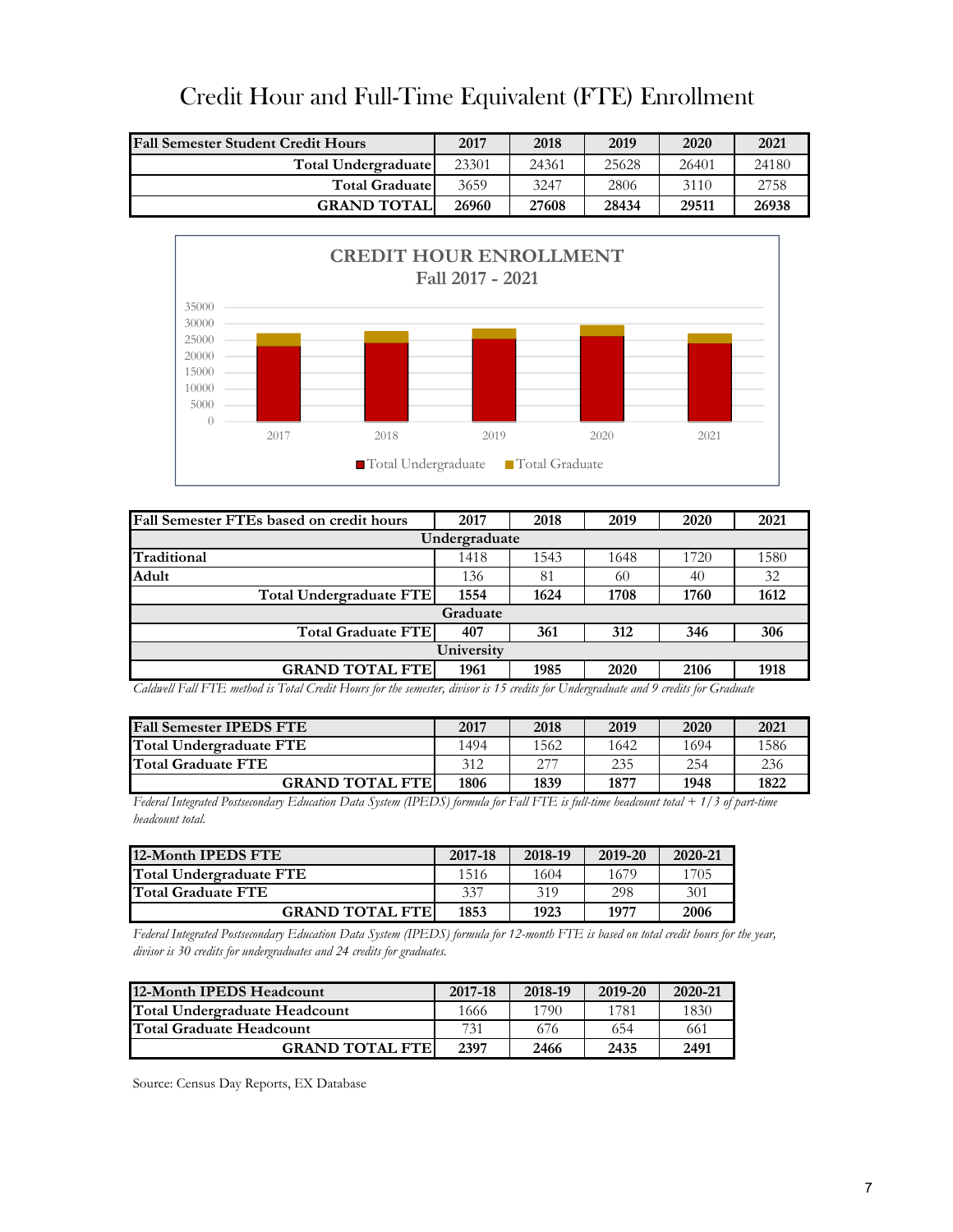|                                | 2012         | 2013             | 2014                            | 2015           | 2016                                                | 2017       | 2018       | 2019 | 2020 |  |
|--------------------------------|--------------|------------------|---------------------------------|----------------|-----------------------------------------------------|------------|------------|------|------|--|
|                                |              |                  |                                 |                |                                                     |            |            |      |      |  |
| <b>Enrolled Initial Cohort</b> | 292          | 329              | 371                             | 332            | 400                                                 | 361        | 494        | 445  | 445  |  |
|                                |              |                  | First semester (Fall to Spring) |                |                                                     |            |            |      |      |  |
| # Enrolled                     | 263          | 309              | 356                             | 302            | 378                                                 | 343        | 459        | 410  | 397  |  |
| % Enrolled                     | 90%          | 94%              | 96%                             | 91%            | 95%                                                 | 95%        | 93%        | 92%  | 89%  |  |
|                                |              |                  | 1 Year (Fall to Fall)           |                |                                                     |            |            |      |      |  |
| # Enrolled                     | 212          | 270              | 309                             | 260            | 337                                                 | 285        | 392        | 364  | 328  |  |
| % Enrolled                     | 73%          | 82%              | 83%                             | 78%            | 84%                                                 | 79%        | 79%        | 82%  | 74%  |  |
| 2 Years                        |              |                  |                                 |                |                                                     |            |            |      |      |  |
| # Enrolled                     | 185          | 244              | 263<br>71%                      | 218            | 296                                                 | 257        | 344        | 300  |      |  |
| % Enrolled                     | 63%          | 74%              |                                 | 66%<br>3 Years | 74%                                                 | 71%        | 70%        | 67%  |      |  |
|                                |              |                  |                                 |                |                                                     |            |            |      |      |  |
| # Enrolled<br>% Enrolled       | 176<br>60%   | 227<br>69%       | 250<br>67%                      | 198<br>60%     | 275<br>69%                                          | 235<br>65% | 306<br>62% |      |      |  |
|                                |              |                  | 4 Years (100% time to degree)   |                |                                                     |            |            |      |      |  |
| # Enrolled                     | 59           | 50               | 53                              | 38             | 54                                                  | 66         |            |      |      |  |
| % Enrolled                     | 20%          | 15%              | $14\%$                          | $11\%$         | 14%                                                 | 18%        |            |      |      |  |
| <b>Cumulative Graduates</b>    | 111          | 179              | 191                             | 164            | 225                                                 | 161        |            |      |      |  |
| % Graduated                    | 38%          | 54%              | $51\%$                          | 49%            | 56%                                                 | 45%        |            |      |      |  |
|                                |              |                  |                                 | 5 Years        |                                                     |            |            |      |      |  |
| # Enrolled                     | 8            | 6                | 12                              | 13             | 9                                                   |            |            |      |      |  |
| % Enrolled                     | $3\%$        | $2\%$            | $3\%$                           | $4\%$          | $2\%$                                               |            |            |      |      |  |
| <b>Cumulative Graduates</b>    | 161          | 222              | 229                             | 188            | 263                                                 |            |            |      |      |  |
| % Graduated                    | $55\%$       | 67%              | 62%                             | 57%            | 66%                                                 |            |            |      |      |  |
|                                |              |                  | 6 Years (150% time to degree)   |                |                                                     |            |            |      |      |  |
| # Enrolled                     | 3            | $\overline{0}$   | $\overline{4}$                  | 3              |                                                     |            |            |      |      |  |
| % Enrolled                     | $1\%$        | $0\%$            | $1\%$                           | $1\%$          |                                                     |            |            |      |      |  |
| <b>Cumulative Graduates</b>    | 166          | 226              | 239                             | 196            |                                                     |            |            |      |      |  |
| % Graduated                    | 57%          | 69%              | 64%                             | 59%            |                                                     |            |            |      |      |  |
|                                |              |                  |                                 | 7 Years        |                                                     |            |            |      |      |  |
| # Enrolled                     | $\mathbf{1}$ | $\boldsymbol{0}$ | 1                               |                |                                                     |            |            |      |      |  |
| % Enrolled                     | $0\%$        | $0\%$            | $\overline{0\%}$                |                |                                                     |            |            |      |      |  |
| <b>Cumulative Graduates</b>    | 170          | 226              | 240                             |                |                                                     |            |            |      |      |  |
| % Graduated                    | $58\%$       | 69%              | 65%                             |                |                                                     |            |            |      |      |  |
|                                |              |                  | 8 years (200% time to degree)   |                |                                                     |            |            |      |      |  |
| # Enrolled                     | $\theta$     | 0                |                                 |                |                                                     |            |            |      |      |  |
| % Enrolled                     | $0\%$        | $0\%$            |                                 |                |                                                     |            |            |      |      |  |
| <b>Cumulative Graduates</b>    | 170          | 226              |                                 |                |                                                     |            |            |      |      |  |
| % Graduated                    | $58\%$       | 69%              |                                 |                |                                                     |            |            |      |      |  |
|                                |              |                  |                                 |                | Transferred Out and Completed Bachelor's in 8 years |            |            |      |      |  |
| <b>Cumulative Graduates</b>    | 30           | 34               |                                 |                |                                                     |            |            |      |      |  |
| % Graduated                    | 10%          | 10%              |                                 |                |                                                     |            |            |      |      |  |
| $CU + Other$ Institutions      | 68%          | 79%              |                                 |                |                                                     |            |            |      |      |  |

#### First-Time Full-Time Freshman Retention Cohorts 2012-2020

*Note: Year of graduation is defined as graduation within the 12-month period beginning with a fall semester (Dec, May and August graduates)*

Source: Census Day Reports, EX Database and National Student Clearinghouse Reports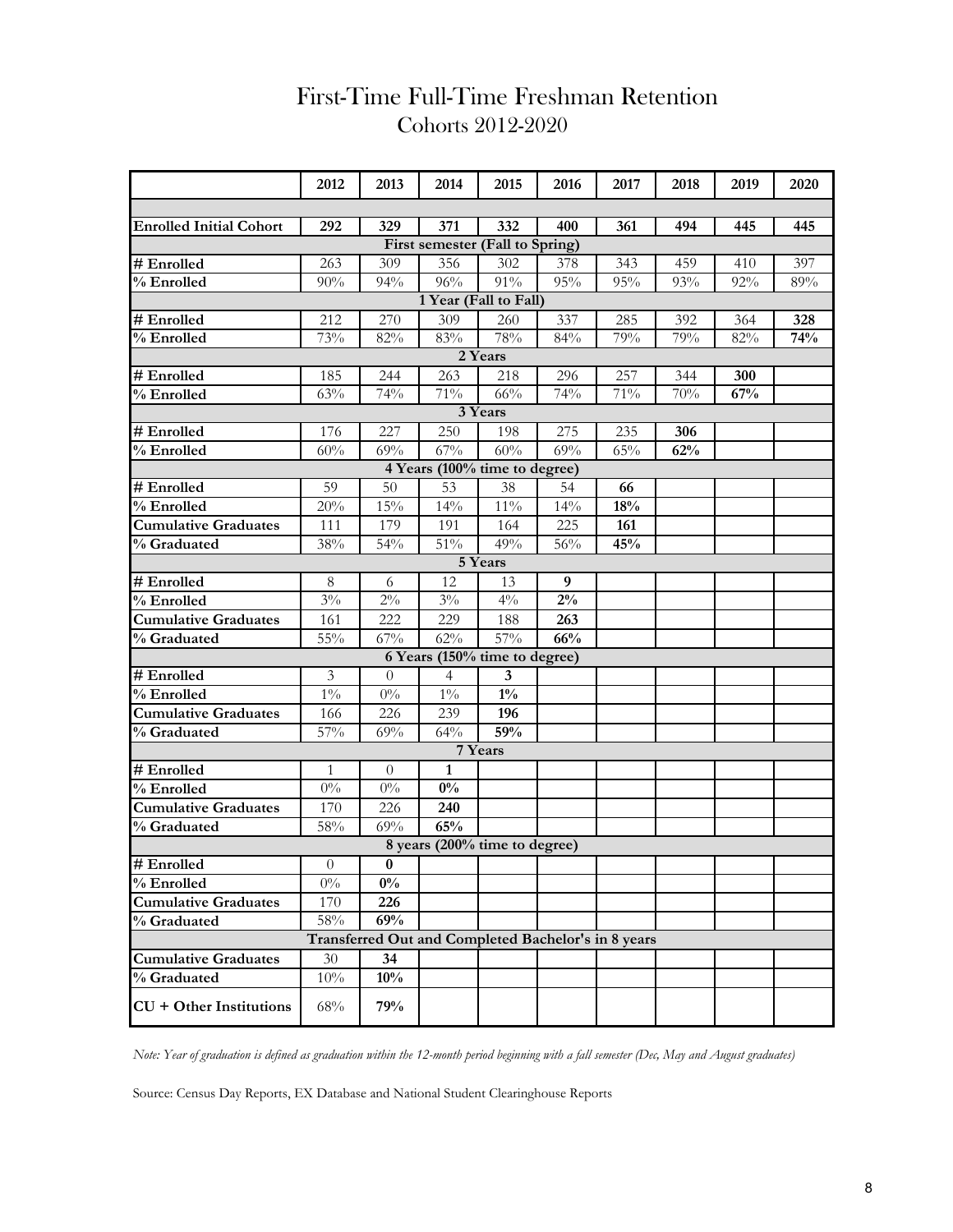#### First-Time Full-Time Outcomes Cohorts 2012 - 2020

|                                | 2012   | 2013                          | 2014   | 2015 | 2016 | 2017 | 2018                     | 2019 | 2020 |
|--------------------------------|--------|-------------------------------|--------|------|------|------|--------------------------|------|------|
| <b>Enrolled Initial Cohort</b> | 292    | 329                           | 371    | 332  | 400  | 361  | 494                      | 445  | 445  |
| 1 Year (Fall to Fall)          |        |                               |        |      |      |      |                          |      |      |
| $%$ Enrolled                   | 73%    | 82%                           | 83%    | 78%  | 84%  | 79%  | 79%                      | 82%  | 74%  |
|                                |        | 4 Years (100% Time to Degree) |        |      |      |      |                          |      |      |
| % Graduated                    | 38%    | 54%                           | $51\%$ | 49%  | 56%  | 45%  | $\overline{\phantom{0}}$ | -    |      |
| 6 Years (150% Time to Degree)  |        |                               |        |      |      |      |                          |      |      |
| % Graduated                    | $57\%$ | $69\%$                        | $64\%$ | 59%  | -    |      | -                        | -    |      |

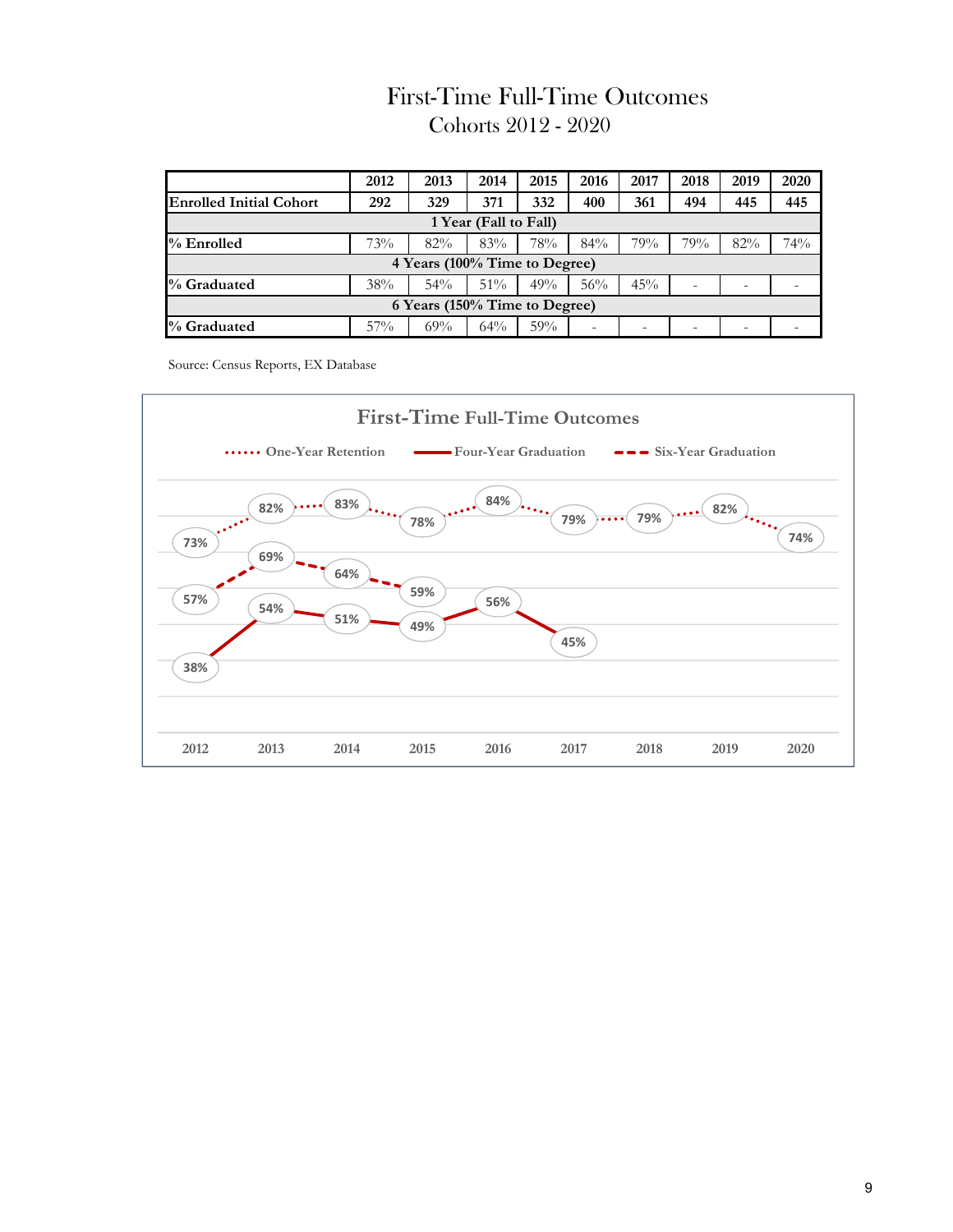#### University Enrollment Fall 2017 - Fall 2021

| Fall 2021 Enrollment by College*                                                |      |     |     |      |  |  |  |
|---------------------------------------------------------------------------------|------|-----|-----|------|--|--|--|
| UG<br>UG<br><b>GR</b><br><b>TOTAL</b><br>College<br><b>MAJORS MINORS MAJORS</b> |      |     |     |      |  |  |  |
| Unaffiliated                                                                    | 63   |     |     | 63   |  |  |  |
| College of Arts and Humanities                                                  | 162  | 49  |     | 211  |  |  |  |
| College of Natural, Behavioral and Health Sciences                              | 991  | 83  | 220 | 1294 |  |  |  |
| College of Professional Studies                                                 | 599  | 63  | 246 | 908  |  |  |  |
| <b>TOTAL</b>                                                                    | 1815 | 195 | 466 | 2476 |  |  |  |

| Unaffiliated                                   | 2017 | 2018 | 2019 | 2020 | 2021 |
|------------------------------------------------|------|------|------|------|------|
| Individualized Major/Multidisciplinary Studies |      |      |      |      |      |
| Undecided                                      |      | 100  | 102  |      |      |
| Non-Matriculated Undergraduate Visitor         |      |      |      |      |      |
| Non-Matriculated Graduate Visitor              |      |      |      |      |      |
| <b>TOTAL</b>                                   | 86   | 112  | 115  | 107  |      |

| <b>Fully-Online Students by Program</b>          | 2017 | 2018 | 2019 | 2020 | 2021 |
|--------------------------------------------------|------|------|------|------|------|
| RN to B.S.N.                                     | 17   | 12   |      |      |      |
| M.A. Higher Education (only available online)    | 26   | 25   | 18   | 15   | 15   |
| M.A. Education Administration                    |      |      |      |      |      |
| M.B.A. Business Administration                   | 29   | 37   | 31   | 24   | 12   |
| M.S. Accounting                                  | --   |      |      |      |      |
| M.S.N. Population Health (only available online) |      |      | ⌒    |      | 10   |
| Post-Master Principal Certification Program      |      | 12   | 11   | 18   |      |
| Post-Master Supervisor Certification Program     | 10   |      |      | 12   |      |
| <b>TOTAL</b>                                     | 96   | 99   | 78   | 79   | 58   |

| <b>Special Programs</b>                    | 2017 | 2018 | 2019 | 2020 | 2021 |
|--------------------------------------------|------|------|------|------|------|
| Educational Opportunity Fund (EOF) Program | 131  | 132  | 135  | 138  | 144  |
| Honors Program                             | 200  | 190  | 174  | 152  | 135  |
| Freshman Connect Program                   | 72   | 83   | 84   | 109  | $-$  |
| Nexus Program                              | --   |      |      |      | 10   |
| <b>SOAR Program</b>                        | --   | $-$  | $-$  | $-$  |      |
| UG Students Registered for Accommodations  | 88   | 99   | 113  | 114  | 123  |
| Hybrid International students              |      |      |      |      | 21   |
| <b>TOTAL</b>                               | 491  | 504  | 506  | 513  | 440  |

*\*Undergraduate counts are duplicated, as students with double majors, multiple minors and education with content majors appear twice*

Source: Census Reports, EX Database and Office of Accessibility Services records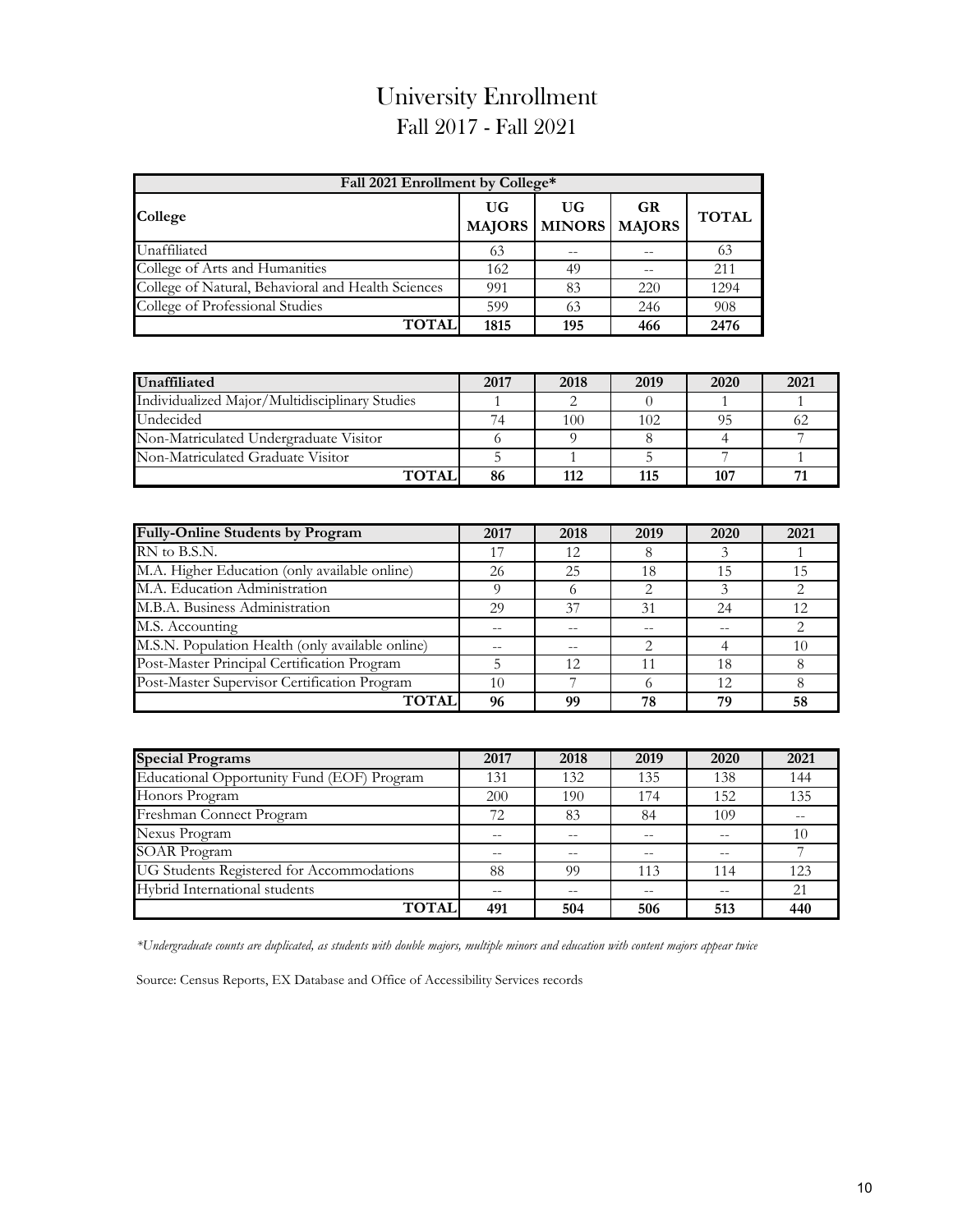#### Undergraduate Student Headcount Enrollment by Major Fall 2017 - 2021 College of Arts and Humanities

|                                             | 2017                     | 2018           | 2019           | 2020           | 2021           |
|---------------------------------------------|--------------------------|----------------|----------------|----------------|----------------|
| <b>Visual Art and Design</b>                | 82                       | 81             | 77             | 87             | 80             |
| Art                                         | 7                        | 5              | $\overline{4}$ | 3              | 5              |
| Art/Graphic Design                          | 20                       | 22             | 19             | 22             | 25             |
| Art/Studio Art                              | 3                        | 3              | 7              | 11             | 8              |
| Art & Pre Education                         | $\mathbf{1}$             | $\overline{4}$ | $\overline{2}$ | $\overline{2}$ | $\overline{3}$ |
| Art & Elementary Education                  | $\overline{2}$           | $\overline{0}$ | $\overline{0}$ | $\overline{0}$ | $\overline{0}$ |
| Art & Secondary Education                   | 3                        | $\overline{2}$ | $\Omega$       | $\mathbf{1}$   | $\Omega$       |
| Art and Psychology (Art Therapy)            | 46                       | 45             | 45             | 48             | 39             |
| English                                     | 48                       | 44             | 44             | 34             | 21             |
| English                                     | 24                       | 14             | 18             | 16             | 9              |
| English & Pre Education                     | 16                       | 19             | 11             | 8              | 9              |
| English & Elementary Education              | 5                        | 8              | 10             | 8              | $\overline{3}$ |
| English & Secondary Education               | 3                        | 3              | 5              | 2              | $\overline{0}$ |
| <b>History &amp; Political Science</b>      | 63                       | 56             | 50             | 47             | 40             |
| History                                     | 11                       | 11             | 6              | $\overline{4}$ | 5              |
| <b>Political Science</b>                    | 26                       | 20             | 20             | 26             | 22             |
| <b>Social Studies</b>                       | 8                        | 6              | 8              | 3              | 1              |
| Social Studies & Pre Education              | $\overline{\phantom{a}}$ | 8              | 9              | 6              | 6              |
| Social Studies & Elementary Education       | 6                        | $\overline{4}$ | $\overline{c}$ | 3              | $\overline{c}$ |
| Social Studies & Secondary Education        | 5                        | 7              | 5              | 5              | $\overline{4}$ |
| Modern Language                             | 11                       | 9              | 10             | 8              | 5              |
| Applied Language/Helping Professions        | $\overline{3}$           | $\overline{2}$ | $\overline{3}$ | $\mathbf{1}$   | $\mathbf{1}$   |
| Applied Language/Public Policy              | $\overline{0}$           | $\overline{0}$ | $\mathbf{1}$   | 2              | $\mathbf{1}$   |
| Spanish                                     | 5                        | 5              | $\overline{4}$ | $\overline{c}$ | $\mathbf{1}$   |
| Spanish & Pre Education                     | $\overline{2}$           | $\mathbf{1}$   | $\mathbf{1}$   | $\overline{2}$ | $\theta$       |
| Spanish & Elementary Education              | $\overline{0}$           | $\overline{0}$ | $\overline{0}$ | $\mathbf{1}$   | $\mathbf{1}$   |
| Spanish & Secondary Education               | $\mathbf{1}$             | $\mathbf{1}$   | $\mathbf{1}$   | $\Omega$       | $\mathbf{1}$   |
| Music                                       | 15                       | 14             | 14             | 13             | 16             |
| Music                                       | 6                        | 6              | 5              | 2              | 5              |
| Music & Pre Education                       | $\overline{4}$           | 5              | $\overline{4}$ | 6              | $\overline{4}$ |
| Music & Elementary Education                | $\overline{0}$           | $\Omega$       | $\theta$       | $\Omega$       | $\Omega$       |
| Music & Secondary Education                 | 5                        | 3              | 5              | 5              | 7              |
| Theology & Philosophy                       | 3                        | $\mathbf{1}$   | $\bf{0}$       | $\bf{0}$       | $\bf{0}$       |
| Theology                                    | 3                        | $\mathbf{1}$   | $\overline{0}$ | $\Omega$       | $\Omega$       |
| <b>COLLEGE OF ARTS AND HUMANITIES TOTAL</b> | 222                      | 205            | 195            | 189            | 162            |

*Note: Counts are duplicated, as students with double majors appear twice*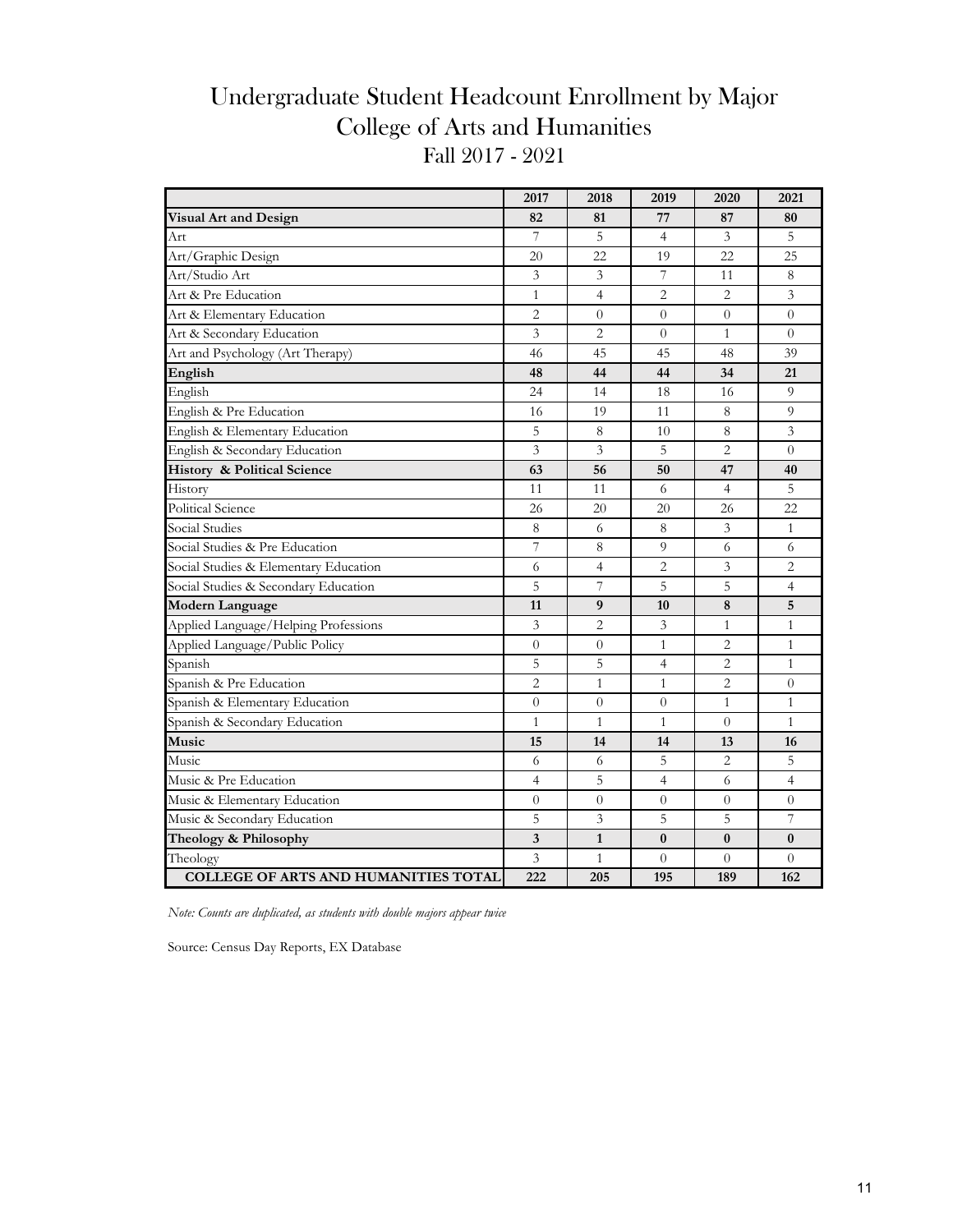### Undergraduate Student Headcount Enrollment by Major College of Arts and Humanities Fall 2021

|                                                       | <b>New</b><br>Freshman | New Transfer<br>Traditional | New Adult /<br><b>Second Degree</b> | Continuing     | <b>TOTAL</b>            |
|-------------------------------------------------------|------------------------|-----------------------------|-------------------------------------|----------------|-------------------------|
| <b>Visual Art and Design</b>                          | 14                     | 6                           | $\bf{0}$                            | 60             | 80                      |
| Art                                                   | $\overline{0}$         | $\mathbf{1}$                | $\overline{0}$                      | $\overline{4}$ | 5                       |
| Art/Graphic Design                                    | $\overline{7}$         | $\overline{2}$              | $\Omega$                            | 16             | 25                      |
| Art/Studio Art                                        | 3                      | $\Omega$                    | $\Omega$                            | 5              | 8                       |
| Art & Pre Education                                   | $\overline{0}$         | $\theta$                    | $\overline{0}$                      | 3              | $\overline{\mathbf{3}}$ |
| Art & Elementary Education                            | $\overline{0}$         | $\overline{0}$              | $\overline{0}$                      | $\theta$       | $\bf{0}$                |
| Art & Secondary Education                             | $\Omega$               | $\overline{0}$              | $\theta$                            | $\Omega$       | $\bf{0}$                |
| Art and Psychology (Art Therapy)                      | $\overline{4}$         | 3                           | $\overline{0}$                      | 32             | 39                      |
| English                                               | $\bf{0}$               | $\bf{0}$                    | $\bf{0}$                            | 21             | 21                      |
| English                                               | $\overline{0}$         | $\Omega$                    | $\Omega$                            | 9              | 9                       |
| English & Pre Education                               | $\overline{0}$         | $\overline{0}$              | $\overline{0}$                      | 9              | 9                       |
| English & Elementary Education                        | $\overline{0}$         | $\theta$                    | $\overline{0}$                      | 3              | 3                       |
| English & Secondary Education                         | $\overline{0}$         | $\Omega$                    | $\overline{0}$                      | $\theta$       | $\bf{0}$                |
| <b>History &amp; Political Science</b>                | $\overline{2}$         | $\mathbf{0}$                | $\mathbf{0}$                        | 38             | 40                      |
| History                                               | $\overline{0}$         | $\overline{0}$              | $\overline{0}$                      | 5              | 5                       |
| <b>Political Science</b>                              | $\mathbf{1}$           | $\theta$                    | $\overline{0}$                      | 21             | 22                      |
| Social Studies                                        | $\Omega$               | $\Omega$                    | $\Omega$                            | $\mathbf{1}$   | $\mathbf{1}$            |
| Social Studies & Pre Education                        | $\mathbf{1}$           | $\theta$                    | $\overline{0}$                      | 5              | 6                       |
| Social Studies & Elementary Education                 | $\overline{0}$         | $\Omega$                    | $\Omega$                            | $\overline{2}$ | $\overline{2}$          |
| Social Studies & Secondary Education                  | $\overline{0}$         | $\Omega$                    | $\Omega$                            | $\overline{4}$ | $\overline{\mathbf{4}}$ |
| Modern Language                                       | $\bf{0}$               | $\bf{0}$                    | $\bf{0}$                            | 5              | 5                       |
| Applied Language/Helping Professions                  | $\overline{0}$         | $\overline{0}$              | $\theta$                            | $\mathbf{1}$   | $\mathbf{1}$            |
| Applied Language/Public Policy                        | $\theta$               | $\theta$                    | $\theta$                            | $\mathbf{1}$   | $\mathbf{1}$            |
| Spanish                                               | $\Omega$               | $\Omega$                    | $\Omega$                            | $\mathbf{1}$   | $\mathbf{1}$            |
| Spanish & Pre Education                               | $\overline{0}$         | $\theta$                    | $\overline{0}$                      | $\theta$       | $\bf{0}$                |
| Spanish & Elementary Education                        | $\overline{0}$         | $\Omega$                    | $\overline{0}$                      | $\mathbf{1}$   | $\mathbf{1}$            |
| Spanish & Secondary Education                         | $\overline{0}$         | $\Omega$                    | $\Omega$                            | $\mathbf{1}$   | $\mathbf{1}$            |
| Music                                                 | 3                      | $\bf{0}$                    | $\bf{0}$                            | 13             | 16                      |
| Music                                                 | $\overline{2}$         | $\theta$                    | $\overline{0}$                      | 6              | 8                       |
| Music & Pre Education                                 | $\mathbf{1}$           | $\Omega$                    | $\overline{0}$                      | $\overline{0}$ | $\mathbf{1}$            |
| Music & Elementary Education                          | $\overline{0}$         | $\theta$                    | $\overline{0}$                      | $\overline{0}$ | $\bf{0}$                |
| Music & Secondary Education                           | $\overline{0}$         | $\theta$                    | $\overline{0}$                      | 7              | 7                       |
| Theology & Philosophy                                 | $\bf{0}$               | $\bf{0}$                    | $\bf{0}$                            | $\bf{0}$       | $\bf{0}$                |
| Theology                                              | $\Omega$               | $\Omega$                    | $\Omega$                            | $\theta$       | $\Omega$                |
| <b>COLLEGE OF ARTS AND HUMANITIES</b><br><b>TOTAL</b> | 19                     | 6                           | $\bf{0}$                            | 137            | 162                     |

*Note: Counts are duplicated, as students with double majors appear twice*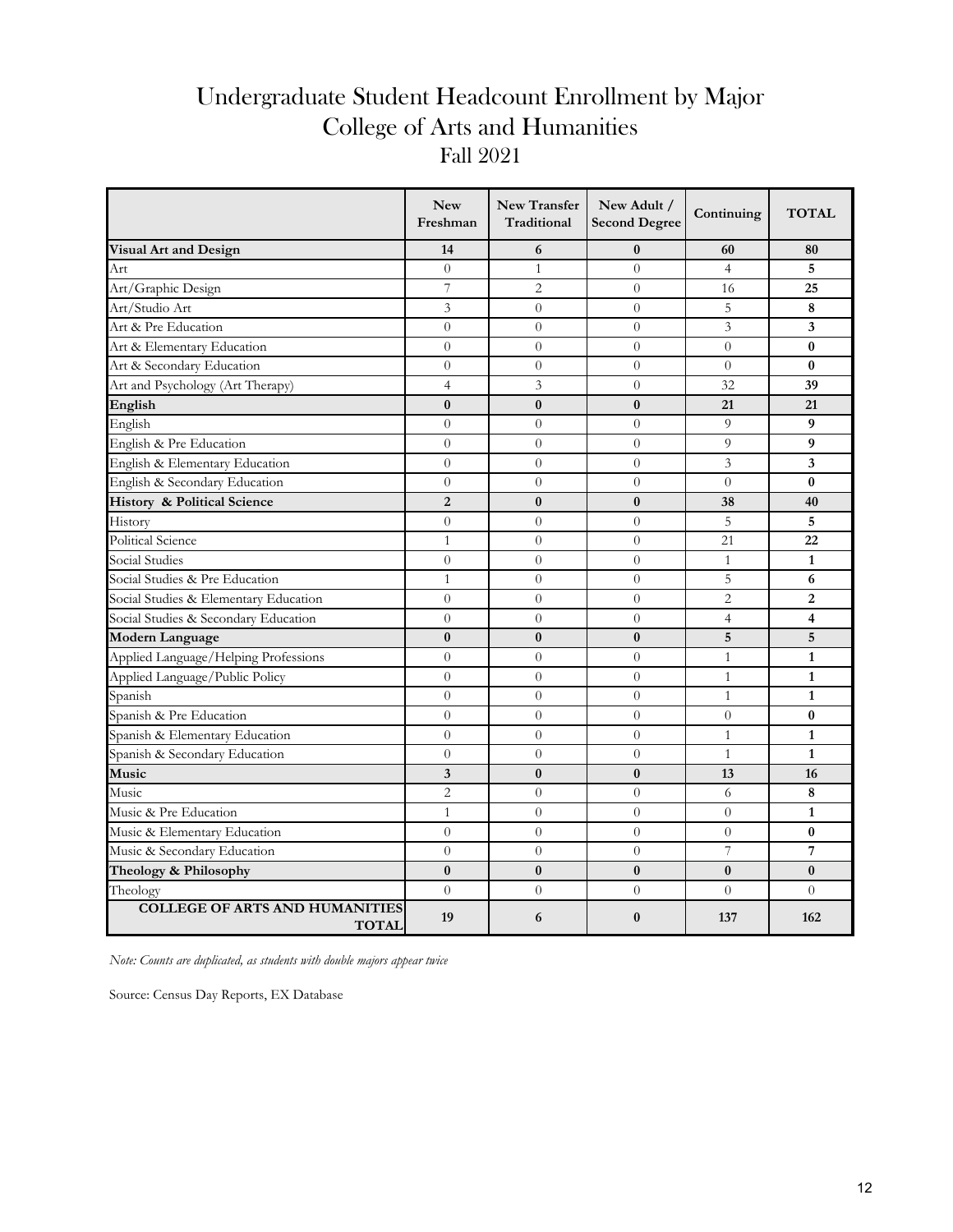#### Undergraduate Student Headcount Enrollment by Minor Fall 2017 - Fall 2021 College of Arts and Humanities

|                                             | 2017                    | 2018           | 2019                    | 2020           | 2021           |
|---------------------------------------------|-------------------------|----------------|-------------------------|----------------|----------------|
| <b>Visual Art and Design</b>                | 7                       | 10             | 10                      | 9              | $\overline{2}$ |
| Art                                         | 5                       | $\overline{7}$ | 5                       | $\overline{4}$ | $\mathbf{1}$   |
| Art History                                 | $\theta$                | $\theta$       | $\mathbf{1}$            | $\overline{2}$ | $\overline{0}$ |
| Art/Graphic Design                          | $\overline{2}$          | 3              | 3                       | $\overline{2}$ | $\mathbf{1}$   |
| Museum Studies                              | $\overline{a}$          | $\theta$       | $\mathbf{1}$            | 1              | $\overline{0}$ |
| English                                     | $\overline{\mathbf{4}}$ | 5              | 7                       | 3              | 8              |
| Drama                                       | $\mathbf{1}$            | $\mathbf{1}$   | $\overline{2}$          | $\mathbf{1}$   | $\mathbf{1}$   |
| English                                     | 3                       | $\overline{4}$ | 5                       | $\overline{2}$ | 7              |
| Modern Language                             | 9                       | 12             | 16                      | 12             | 9              |
| American Sign Language                      | 5                       | 5              | 8                       | 8              | 7              |
| Italian                                     | 1                       | $\overline{0}$ | $\Omega$                | $\overline{0}$ | $\overline{0}$ |
| French                                      | $\overline{a}$          | $\mathbf{1}$   | $\mathbf{1}$            | $\mathbf{1}$   | $\mathbf{1}$   |
| Spanish                                     | 3                       | 6              | 7                       | 3              | $\mathbf{1}$   |
| <b>History &amp; Political Science</b>      | 5                       | 6              | 13                      | 16             | 21             |
| History                                     | $\overline{2}$          | 1              | $\overline{2}$          | 3              | $\overline{2}$ |
| Pre-Law                                     | $\overline{c}$          | 3              | 8                       | 12             | 18             |
| <b>Political Science</b>                    | 1                       | $\overline{2}$ | 3                       | 1              | $\mathbf{1}$   |
| Music                                       | 3                       | 5              | $\overline{\mathbf{4}}$ | 3              | 5              |
| Music                                       | $\overline{2}$          | $\overline{4}$ | 3                       | $\overline{2}$ | $\overline{4}$ |
| Music Industry                              | 1                       | 1              | $\mathbf{1}$            | 1              | $\mathbf{1}$   |
| Theology & Philosophy                       | $\mathbf{1}$            | $\mathbf{1}$   | $\overline{2}$          | 8              | $\overline{4}$ |
| Medical Humanities                          | $-$                     | $-$            | $\theta$                | 3              | $\theta$       |
| Theology                                    | $\Omega$                | $\mathbf{1}$   | 1                       | $\overline{c}$ | $\overline{0}$ |
| Philosophy                                  | $\mathbf{1}$            | $\Omega$       | $\mathbf{1}$            | 3              | $\overline{4}$ |
| <b>COLLEGE OF ARTS AND HUMANITIES TOTAL</b> | 29                      | 39             | 52                      | 51             | 49             |

*Note: Counts are duplicated, as students with more than one minor appear twice*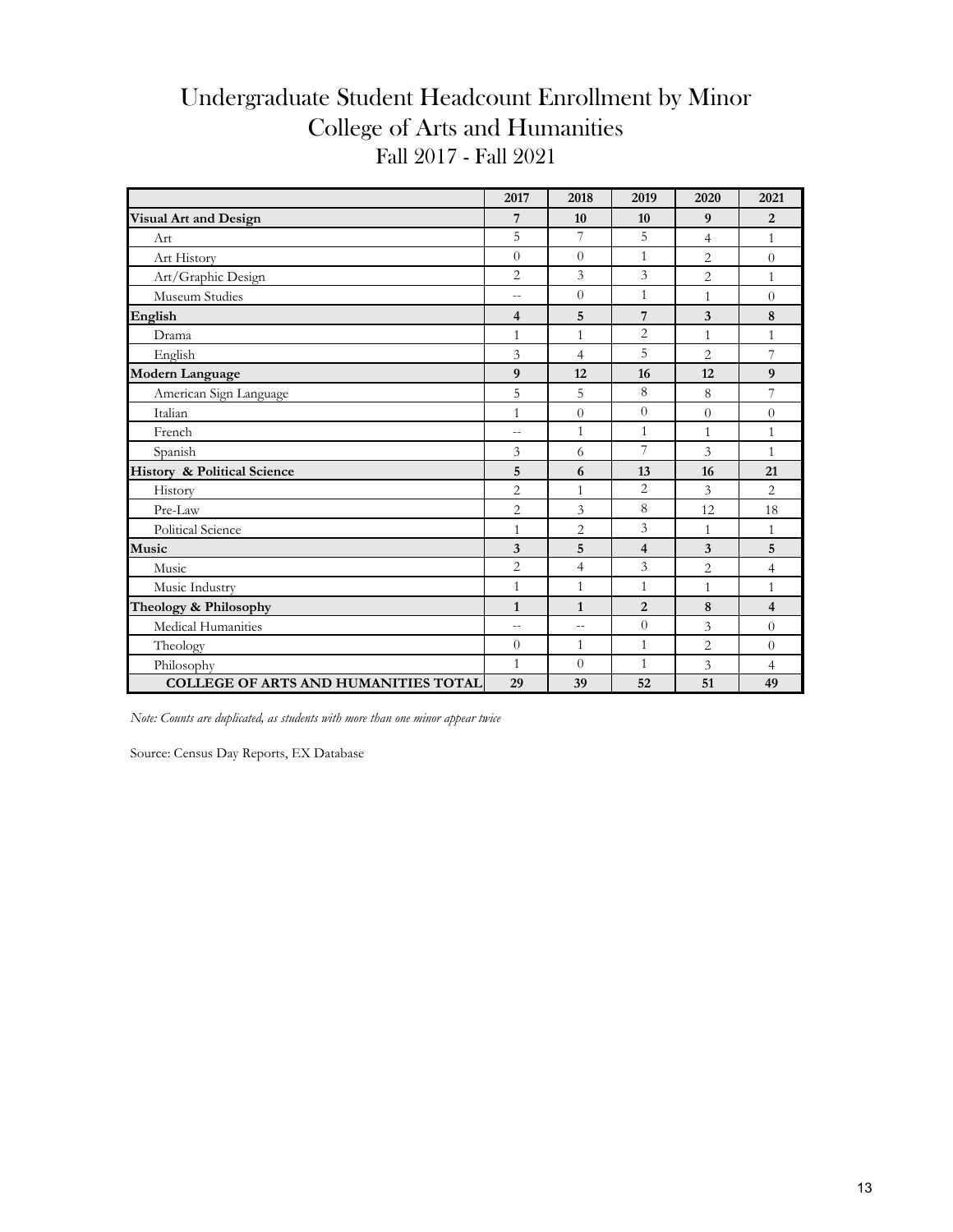## Undergraduate Student Headcount Enrollment by Major College of Natural, Behavioral and Health Sciences Fall 2017 - Fall 2021

|                                                                    | 2017           | 2018           | 2019           | 2020           | 2021           |
|--------------------------------------------------------------------|----------------|----------------|----------------|----------------|----------------|
| <b>Mathematics</b>                                                 | 34             | 33             | 35             | 37             | 24             |
| Mathematics                                                        | 24             | 27             | 32             | 28             | 17             |
| Mathematics & Pre Education                                        | 6              | $\overline{4}$ | $\overline{2}$ | 9              | 5              |
| Mathematics & Elementary Education                                 | $\mathbf{1}$   | $\Omega$       | $\Omega$       | $\Omega$       | $\mathbf{1}$   |
| Mathematics & Secondary Education                                  | 3              | $\overline{c}$ | $\mathbf{1}$   | $\overline{0}$ | $\mathbf{1}$   |
| <b>School of Natural Sciences</b>                                  | 232            | 274            | 264            | 268            | 256            |
| Biology                                                            | 138            | 169            | 159            | 169            | 144            |
| Biology & Secondary Education                                      | $\theta$       | $\theta$       | $\theta$       | $\theta$       | $\overline{0}$ |
| Chemistry                                                          | 11             | 15             | 16             | 12             | 13             |
| Chemistry & Secondary Education                                    | $\mathbf{1}$   | $\theta$       | $\Omega$       | $\theta$       | $\Omega$       |
| Clinical Lab Sciences / Medical Technology                         | 6              | $\overline{4}$ | 3              | 5              | 3              |
| <b>Health Science</b>                                              | 73             | 83             | 82             | 79             | 93             |
| Pre-Medical Post-Baccalaureate Certificate Program                 | 3              | $\overline{3}$ | $\overline{4}$ | 3              | $\overline{3}$ |
| <b>School of Nursing and Public Health</b>                         | 233            | 253            | 283            | 343            | 357            |
| Nursing - Traditional                                              | 147            | 186            | 206            | 211            | 221            |
| Nursing - Second Degree                                            | 35             | 29             | 38             | 62             | 62             |
| Nursing - RN to BSN                                                | 16             | 13             | 6              | $\overline{2}$ | $\mathbf{1}$   |
| Nursing - RN to BSN w/ Second Degree                               | $\overline{2}$ | 1              | $\overline{2}$ | $\mathbf{1}$   | $\Omega$       |
| Public Health Education                                            | 33             | 24             | 31             | 67             | 73             |
| <b>School of Psychology and Counseling</b>                         | 261            | 251            | 244            | 248            | 214            |
| Psychology                                                         | 181            | 169            | 171            | 173            | 155            |
| Psychology & Pre Education                                         | 13             | 15             | $\overline{7}$ | 7              | 7              |
| Psychology & Elementary Education                                  | 15             | 16             | 17             | 15             | 10             |
| Psychology & Secondary Education                                   | $\Omega$       | $\Omega$       | $\Omega$       | $\overline{0}$ | $\overline{0}$ |
| Psychology/Occupational Therapy                                    | 6              | 6              | $\overline{4}$ | 5              | 3              |
| Art and Psychology (Art Therapy)                                   | 46             | 45             | 45             | 48             | 39             |
| Sociology and Criminal Justice                                     | 102            | 122            | 143            | 178            | 140            |
| Sociology                                                          | 26             | 23             | 18             | 24             | 16             |
| Criminal Justice                                                   | 76             | 99             | 125            | 154            | 124            |
| COLLEGE OF NATURAL, BEHAVIORAL AND<br><b>HEALTH SCIENCES TOTAL</b> | 862            | 933            | 969            | 1074           | 991            |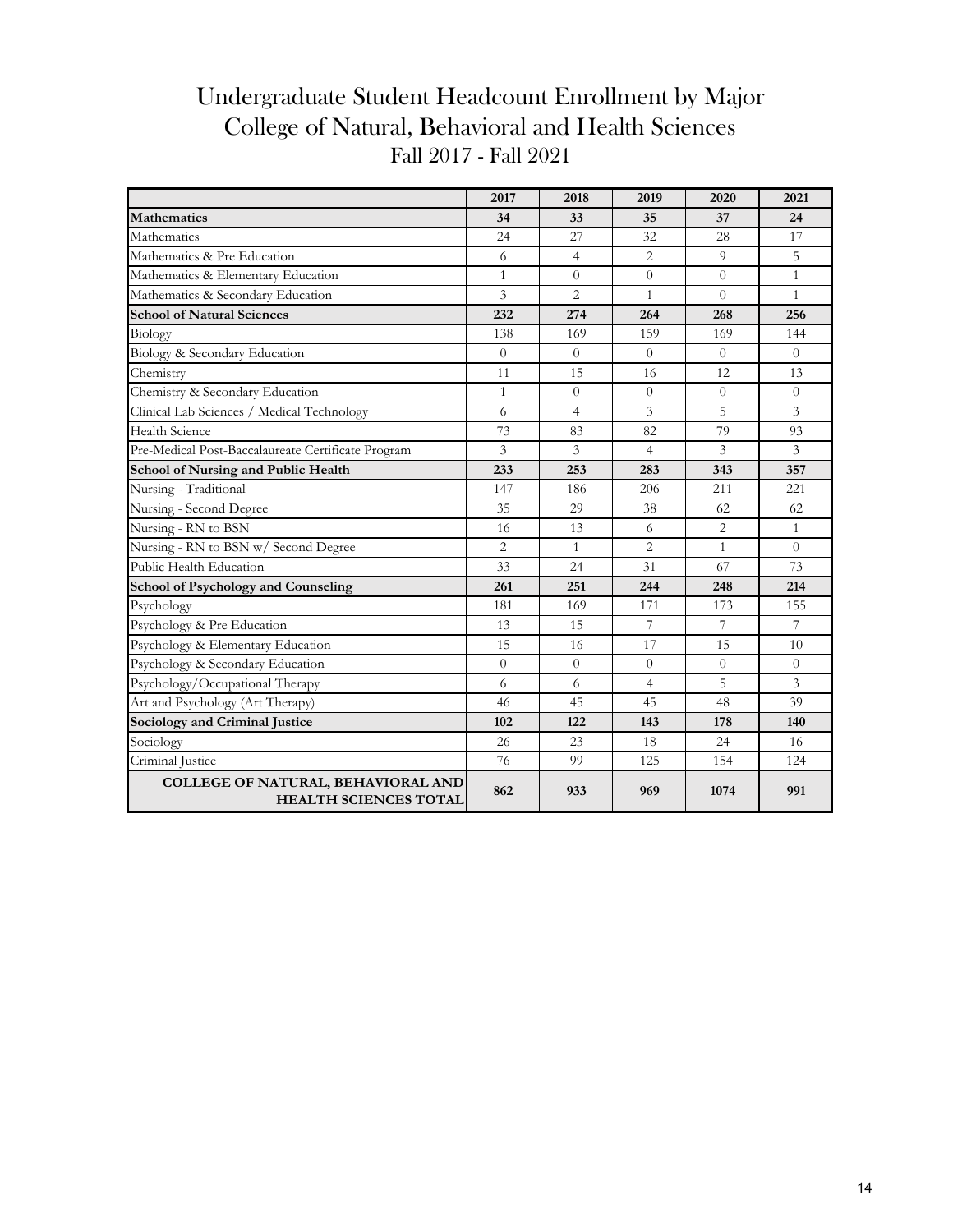#### Undergraduate Student Headcount Enrollment by Major College of Natural, Behavioral and Health Sciences Fall 2021

|                                                                    | <b>New</b><br>Freshman | <b>New Transfer</b><br>Traditional | New Adult /<br>Second<br>Degree | Continuing     | <b>TOTAL</b>   |
|--------------------------------------------------------------------|------------------------|------------------------------------|---------------------------------|----------------|----------------|
| <b>Mathematics</b>                                                 | $\overline{2}$         | $\mathbf{0}$                       | $\bf{0}$                        | 22             | 24             |
| Mathematics                                                        | $\overline{2}$         | $\Omega$                           | $\theta$                        | 15             | 17             |
| Mathematics & Pre Education                                        | $\Omega$               | $\Omega$                           | $\overline{0}$                  | 5              | 5              |
| Mathematics & Elementary Education                                 | $\theta$               | $\theta$                           | $\overline{0}$                  | $\mathbf{1}$   | $\mathbf{1}$   |
| Mathematics & Secondary Education                                  | $\Omega$               | $\Omega$                           | $\Omega$                        | $\mathbf{1}$   | $\mathbf{1}$   |
| <b>School of Natural Sciences</b>                                  | 63                     | 3                                  | $\overline{2}$                  | 188            | 256            |
| Biology                                                            | 39                     | $\overline{2}$                     | $\Omega$                        | 103            | 144            |
| Biology & Secondary Education                                      | $\theta$               | $\Omega$                           | $\Omega$                        | $\Omega$       | $\Omega$       |
| Chemistry                                                          | 5                      | $\Omega$                           | $\Omega$                        | 8              | 13             |
| Chemistry & Secondary Education                                    | $\Omega$               | $\Omega$                           | $\Omega$                        | $\theta$       | $\Omega$       |
| Clinical Lab Sciences/Medical Technology                           | $\Omega$               | $\Omega$                           | $\Omega$                        | 3              | 3              |
| <b>Health Science</b>                                              | 19                     | $\mathbf{1}$                       | $\overline{0}$                  | 73             | 93             |
| Pre-Medical Post-Baccalaureate Certificate Program                 | $\overline{a}$         | $\overline{\phantom{0}}$           | $\overline{2}$                  | $\mathbf{1}$   | 3              |
| School of Nursing and Public Health                                | 68                     | 13                                 | 29                              | 247            | 357            |
| Nursing - Traditional                                              | 49                     | 13                                 | $\overline{\phantom{0}}$        | 159            | 221            |
| Nursing - Second Degree                                            | $-$                    | $-$                                | 29                              | 33             | 62             |
| Nursing - RN to BSN                                                | $\qquad \qquad -$      | $\overline{a}$                     | $\qquad \qquad -$               | $\mathbf{1}$   | $\mathbf{1}$   |
| Public Health Education                                            | 19                     | $\Omega$                           | $\Omega$                        | 54             | 73             |
| School of Psychology and Counseling                                | 21                     | 7                                  | 3                               | 183            | 214            |
| Psychology                                                         | 17                     | $\overline{4}$                     | 3                               | 131            | 155            |
| Psychology & Pre Education                                         | $\theta$               | $\Omega$                           | $\overline{0}$                  | 7              | 7              |
| Psychology & Elementary Education                                  | $\theta$               | $\Omega$                           | $\overline{0}$                  | 10             | 10             |
| Psychology & Secondary Education                                   | $\theta$               | $\theta$                           | $\overline{0}$                  | $\overline{0}$ | $\overline{0}$ |
| Psychology/Occupational Therapy                                    | $\Omega$               | $\theta$                           | $\Omega$                        | 3              | 3              |
| Art and Psychology (Art Therapy)                                   | $\overline{4}$         | 3                                  | $\overline{0}$                  | 32             | 39             |
| Sociology and Criminal Justice                                     | 20                     | $\mathbf{1}$                       | $\mathbf{0}$                    | 119            | 140            |
| Sociology                                                          | $\mathbf{1}$           | $\Omega$                           | $\overline{0}$                  | 15             | 16             |
| Criminal Justice                                                   | 19                     | $\mathbf{1}$                       | $\Omega$                        | 104            | 124            |
| <b>COLLEGE OF NATURAL, BEHAVIORAL</b><br>AND HEALTH SCIENCES TOTAL | 174                    | 24                                 | 34                              | 759            | 991            |

*Note: Counts are duplicated, as students with double majors appear twice*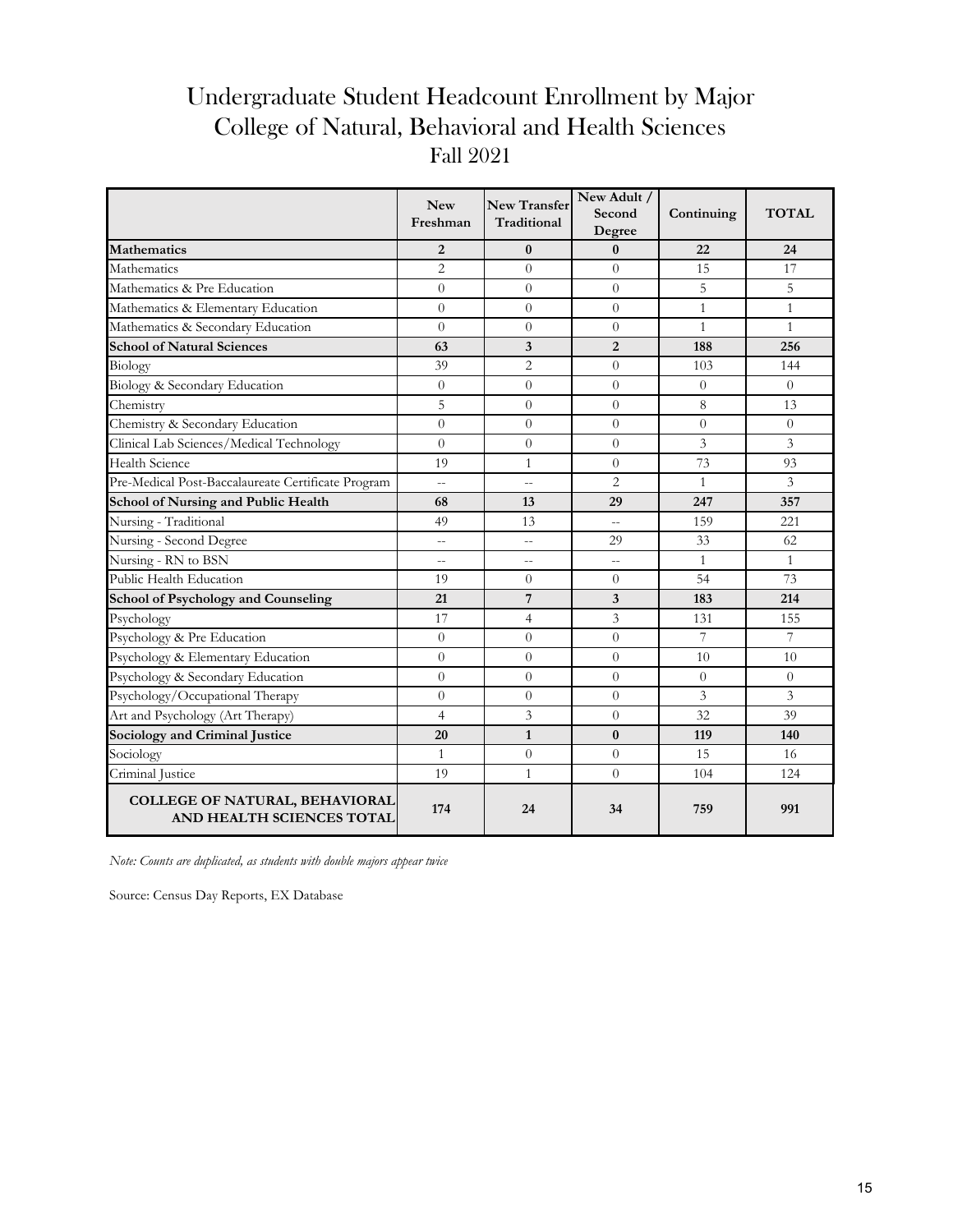#### Undergraduate Student Headcount Enrollment by Minor Fall 2017 - Fall 2021 College of Natural, Behavioral and Health Sciences

|                                            | 2017           | 2018  | 2019        | 2020     | 2021 |
|--------------------------------------------|----------------|-------|-------------|----------|------|
| <b>Mathematics</b>                         | 3              | 7     | 8           | 5        | 3    |
| Mathematics                                | 3              | 7     | 8           | 5        | 3    |
| <b>School of Natural Sciences</b>          | 11             | 19    | 16          | 26       | 26   |
| Biology                                    | 6              |       |             | 11       | 12   |
| Chemistry                                  | 5              | 12    | 9           | 15       | 11   |
| Neuroscience                               | $- -$          | $- -$ | $-$         | $-$      | 3    |
| <b>School of Nursing and Public Health</b> | $\overline{2}$ | 2     | $\mathbf 1$ | $\bf{0}$ |      |
| Public Health Education                    | 2              | 2     | $\mathbf 1$ | $\Omega$ |      |
| School of Psychology and Counseling        | 12             | 13    | 20          | 23       | 16   |
| Psychology                                 | 12             | 13    | 20          | 23       | 16   |
| <b>Sociology and Criminal Justice</b>      | 10             | 22    | 19          | 30       | 37   |
| Criminal Forensics                         | $\mathbf 1$    | 1     | 6           | 8        | 9    |
| Criminal Justice                           | 3              | 12    | 6           | 12       | 14   |
| Sociology                                  | 6              | 9     | 7           | 10       | 14   |
| <b>GRAND TOTAL</b>                         | 38             | 63    | 64          | 84       | 83   |

*Note: Counts are duplicated, as students with more than one minor appear twice*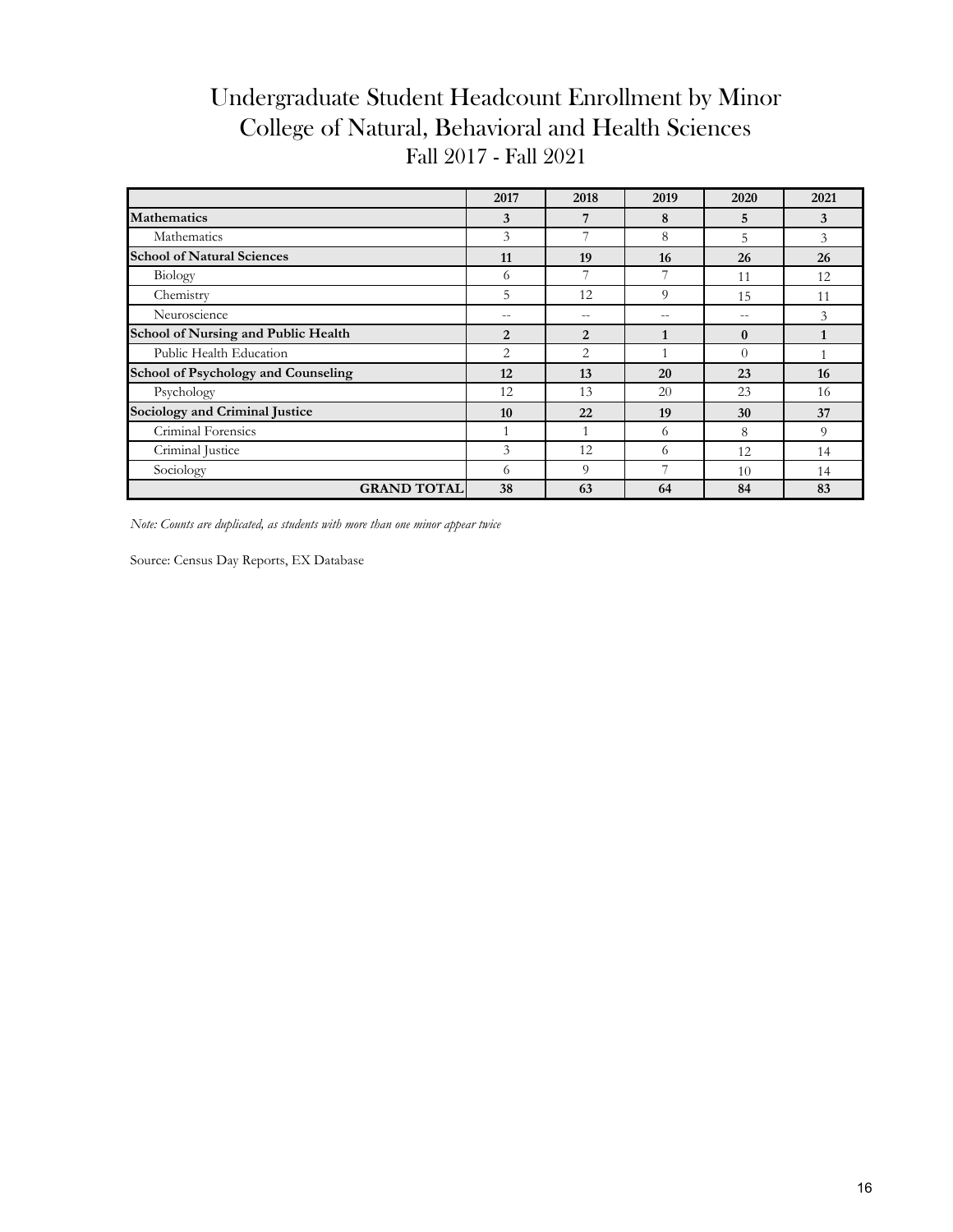#### Undergraduate Student Headcount Enrollment by Major College of Professional Studies Fall 2017 - Fall 2021

|                                                                      | 2017           | 2018                     | 2019                     | 2020           | 2021           |
|----------------------------------------------------------------------|----------------|--------------------------|--------------------------|----------------|----------------|
| <b>School of Business and Computer Science</b>                       | 449            | 452                      | 504                      | 462            | 470            |
| Accounting                                                           | 84             | 71                       | 59                       | 63             | 47             |
| <b>Business Administration</b>                                       | 191            | 181                      | 205                      | 172            | 157            |
| Computer Information Systems/Business                                | 14             | 12                       | 17                       | 19             | 16             |
| Computer Information Systems/Information Technology                  | 68             | 74                       | 55                       | 31             | 26             |
| Computer Science                                                     | --             | $\overline{a}$           | 15                       | 44             | 81             |
| E Sports Management                                                  | $\overline{a}$ | $-$                      | 2                        | $\overline{4}$ | 7              |
| <b>Financial Economics</b>                                           | 33             | 35                       | 47                       | 40             | 36             |
| Healthcare Administration                                            | 16             | 15                       | 24                       | 20             | 19             |
| Management                                                           | $\Omega$       | $\Omega$                 | $\Omega$                 | $\theta$       | $\mathbf{1}$   |
| Marketing                                                            | 22             | 24                       | 31                       | 30             | 28             |
| Sport Management                                                     | 21             | 40                       | 49                       | 39             | 52             |
| <b>Communication and Media Studies</b>                               | 77             | 56                       | 58                       | 43             | 45             |
| Communication and Media Studies                                      | 77             | 56                       | 58                       | 41             | 26             |
| Communication and Media Studies/Broadcast Performance and Production | $\sim$         | $\overline{\phantom{a}}$ | $\overline{a}$           | $\theta$       | 5              |
| Communication and Media Studies/Film Theory and Production           | $\overline{a}$ | $\overline{a}$           | $\overline{\phantom{a}}$ | $\Omega$       | 6              |
| Communication and Media Studies/Communication Theory                 | $\overline{a}$ | $\overline{a}$           |                          | $\overline{2}$ | 6              |
| Communication and Media Studies/Business                             |                |                          |                          | $\Omega$       | $\overline{2}$ |
| <b>School of Education</b>                                           | 132            | 135                      | 99                       | 107            | 84             |
| Pre-Education                                                        | 67             | 72                       | 40                       | 56             | 43             |
| <b>Elementary Education</b>                                          | 29             | 28                       | 29                       | 27             | 17             |
| Secondary Education                                                  | 22             | 18                       | 17                       | 13             | 13             |
| School Nurse Instructional Certification Program                     | 12             | 11                       | 8                        | 8              | 8              |
| School Nurse Non-Instructional Certification Program                 | $\overline{2}$ | 6                        | 5                        | 3              | 3              |
| <b>COLLEGE OF PROFESSIONAL STUDIES TOTAL</b>                         | 658            | 643                      | 661                      | 612            | 599            |

*Note: Counts are duplicated, as students with more than one major appear twice*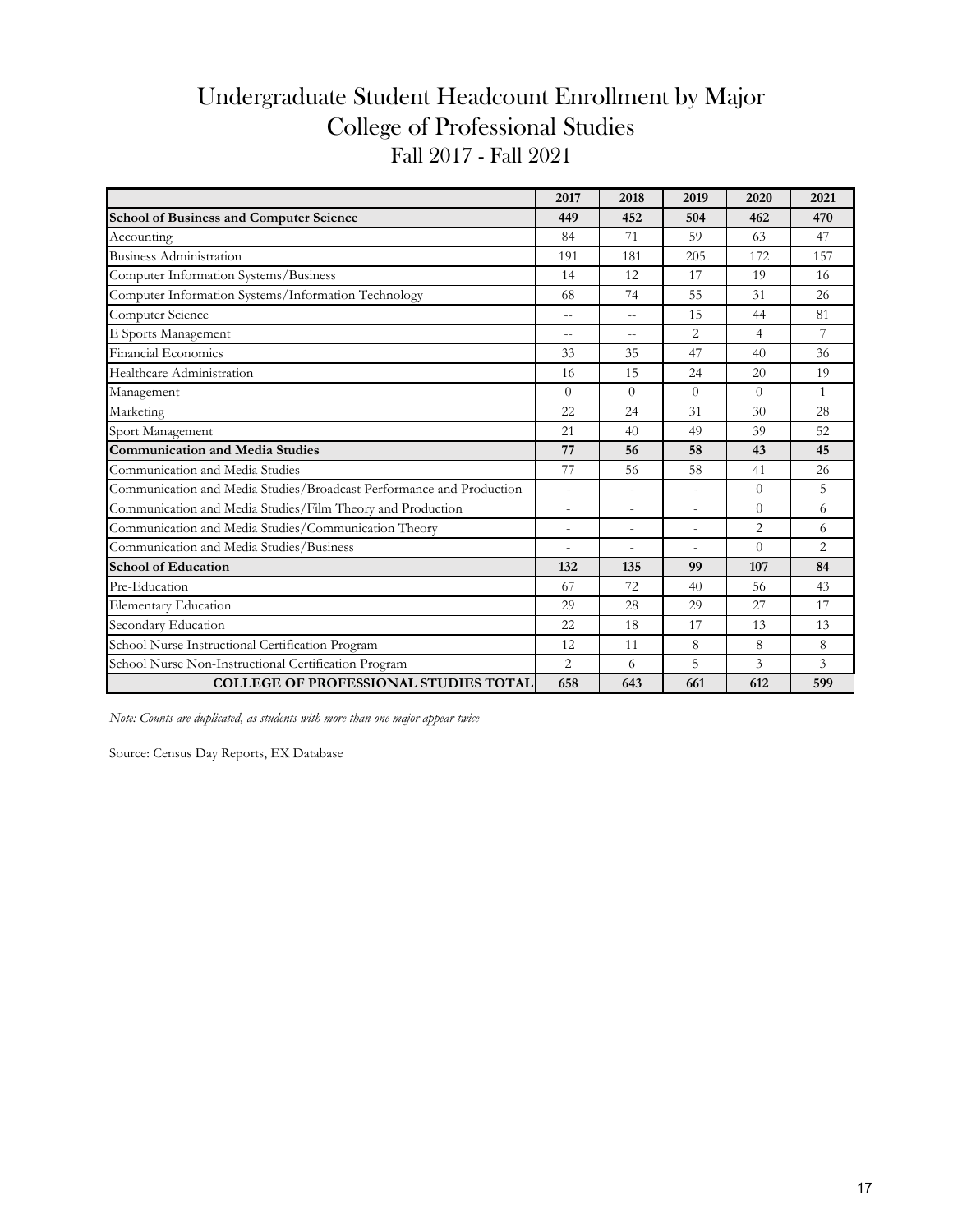## Undergraduate Student Headcount Enrollment by Major College of Professional Studies Fall 2021

|                                                              | <b>New</b><br>Freshman | <b>New</b><br>Transfer<br>Traditional | <b>New Adult</b><br>/ Second<br>Degree | Continuing     | <b>TOTAL</b>   |
|--------------------------------------------------------------|------------------------|---------------------------------------|----------------------------------------|----------------|----------------|
| <b>School of Business and Computer Science</b>               | 119                    | 11                                    | 3                                      | 337            | 470            |
| Accounting                                                   | 8                      | $\mathbf{1}$                          | $\theta$                               | 38             | 47             |
| <b>Business Administration</b>                               | 36                     | 7                                     | 1                                      | 113            | 157            |
| Computer Information Systems/Business                        | $\mathbf{1}$           | $\Omega$                              | $\theta$                               | 15             | 16             |
| Computer Information Systems/Information Technology          | 5                      | $\Omega$                              | $\mathbf{1}$                           | 20             | 26             |
| Computer Science                                             | 36                     | $\mathbf{1}$                          | $\Omega$                               | 44             | 81             |
| E Sports Management                                          | $\overline{4}$         | $\theta$                              | $\mathbf{1}$                           | $\overline{2}$ | $\overline{7}$ |
| Financial Economics                                          | $\overline{4}$         | $\Omega$                              | $\Omega$                               | 32             | 36             |
| Healthcare Administration                                    | $\overline{2}$         | $\Omega$                              | $\Omega$                               | 17             | 19             |
| Management                                                   | $-$                    |                                       | $\overline{a}$                         | $\mathbf{1}$   | $\mathbf{1}$   |
| Marketing                                                    | 5                      | $\Omega$                              | $\Omega$                               | 23             | 28             |
| Sport Management                                             | 18                     | $\overline{2}$                        | $\Omega$                               | 32             | 52             |
| <b>Communication and Media Studies</b>                       | 9                      | $\mathbf{0}$                          | $\mathbf{0}$                           | 36             | 45             |
| Communication and Media Studies                              | $- -$                  | $-$                                   | $\overline{a}$                         | 26             | 26             |
| Communication and Media Studies/Broadcast Perf. & Production | $\mathbf{1}$           | $\Omega$                              | $\Omega$                               | $\overline{4}$ | 5              |
| Communication and Media Studies/Film Theory and Production   | $\overline{4}$         | $\Omega$                              | $\Omega$                               | 2              | 6              |
| Communication and Media Studies/Communication Theory         | 3                      | $\Omega$                              | $\Omega$                               | 3              | 6              |
| Communication and Media Studies/Business                     | $\mathbf{1}$           | $\theta$                              | $\Omega$                               | $\mathbf{1}$   | 2              |
| <b>School of Education</b>                                   | 8                      | $\mathbf{0}$                          | $\overline{\mathbf{4}}$                | 72             | 84             |
| Pre-Education                                                | 8                      | $\Omega$                              | $\Omega$                               | 35             | 43             |
| <b>Elementary Education</b>                                  | $-$                    | $\Omega$                              | $\Omega$                               | 17             | 17             |
| Secondary Education                                          | $-$                    | $\Omega$                              | $\Omega$                               | 13             | 13             |
| School Nurse Instructional Certification Program             | $-$                    | $-$                                   | 3                                      | 5              | 8              |
| School Nurse Non-Instructional Certification Program         | $-$                    | $-$                                   | 1                                      | $\overline{2}$ | $\overline{3}$ |
| <b>COLLEGE OF PROFESSIONAL STUDIES TOTAL</b>                 | 136                    | 11                                    | 7                                      | 445            | 599            |

*Note: Counts are duplicated, as students with more than one major appear twice*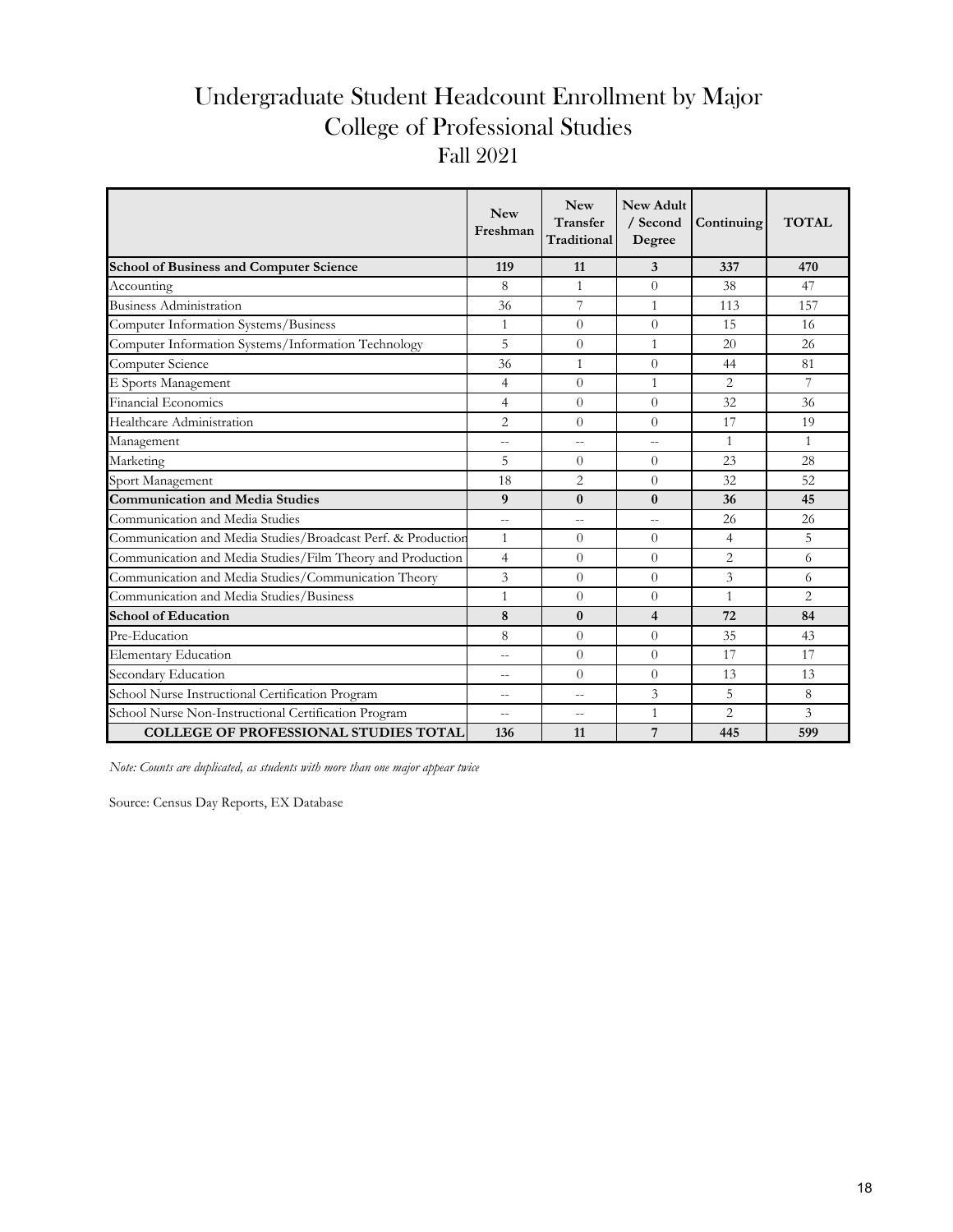#### Undergraduate Student Headcount Enrollment by Minor College of Professional Studies Fall 2017 - 2021

|                                                | 2017           | 2018         | 2019           | 2020           | 2021           |
|------------------------------------------------|----------------|--------------|----------------|----------------|----------------|
| <b>School of Business and Computer Science</b> | 21             | 33           | 60             | 59             | 57             |
| Accounting                                     |                | $\mathbf{1}$ | 1              | 4              | 3              |
| <b>Business Administration</b>                 | 5              | 3            | 9              | 8              | 9              |
| <b>Business Data Analytics</b>                 | $-$            | $ -$         | $- -$          | $-$            | $\mathbf{1}$   |
| Computer Information Systems (CIS)             | 1              | 3            | 9              | 5              |                |
| Computer Science                               | $-$            | $-$          | $\Omega$       | $\Omega$       | $\Omega$       |
| E Sports Management                            | $-$            | $-$          | $\Omega$       | $\Omega$       | $\Omega$       |
| Finance                                        | $-$            | $\Omega$     | $\mathbf{1}$   | 3              | 6              |
| Financial Economics                            | $\theta$       | $\Omega$     | $\Omega$       | $\Omega$       | $\Omega$       |
| Global Business                                | $\overline{2}$ | 4            | 4              | 4              | 4              |
| Healthcare Administration                      | $\overline{2}$ | 3            | $\overline{2}$ | $\overline{2}$ | $\overline{4}$ |
| Human Resources Management                     | $\overline{4}$ | 4            | 10             | 11             |                |
| Management                                     | $-$            | $\mathbf{1}$ | 4              | 4              | 3              |
| Marketing                                      | 3              |              | 8              | 9              | 11             |
| Small Business & Entrepreneurship              | $-$            | 4            | 7              | $\overline{2}$ | 4              |
| Sport Management                               | 3              | 3            | 5              |                | $\overline{4}$ |
| <b>Communication and Media Studies</b>         | $\theta$       | 3            | $\overline{4}$ | 5              | 6              |
| Communication and Media Studies                | $\Omega$       | 3            | 4              | 5              | 6              |
| Media Production                               | $\theta$       | $\Omega$     | $\Omega$       | $\Omega$       |                |
| <b>COLLEGE OF PROFESSIONAL STUDIES TOTAL</b>   | 21             | 36           | 64             | 64             | 63             |

*Note: Counts are duplicated, as students with more than one minor appear twice*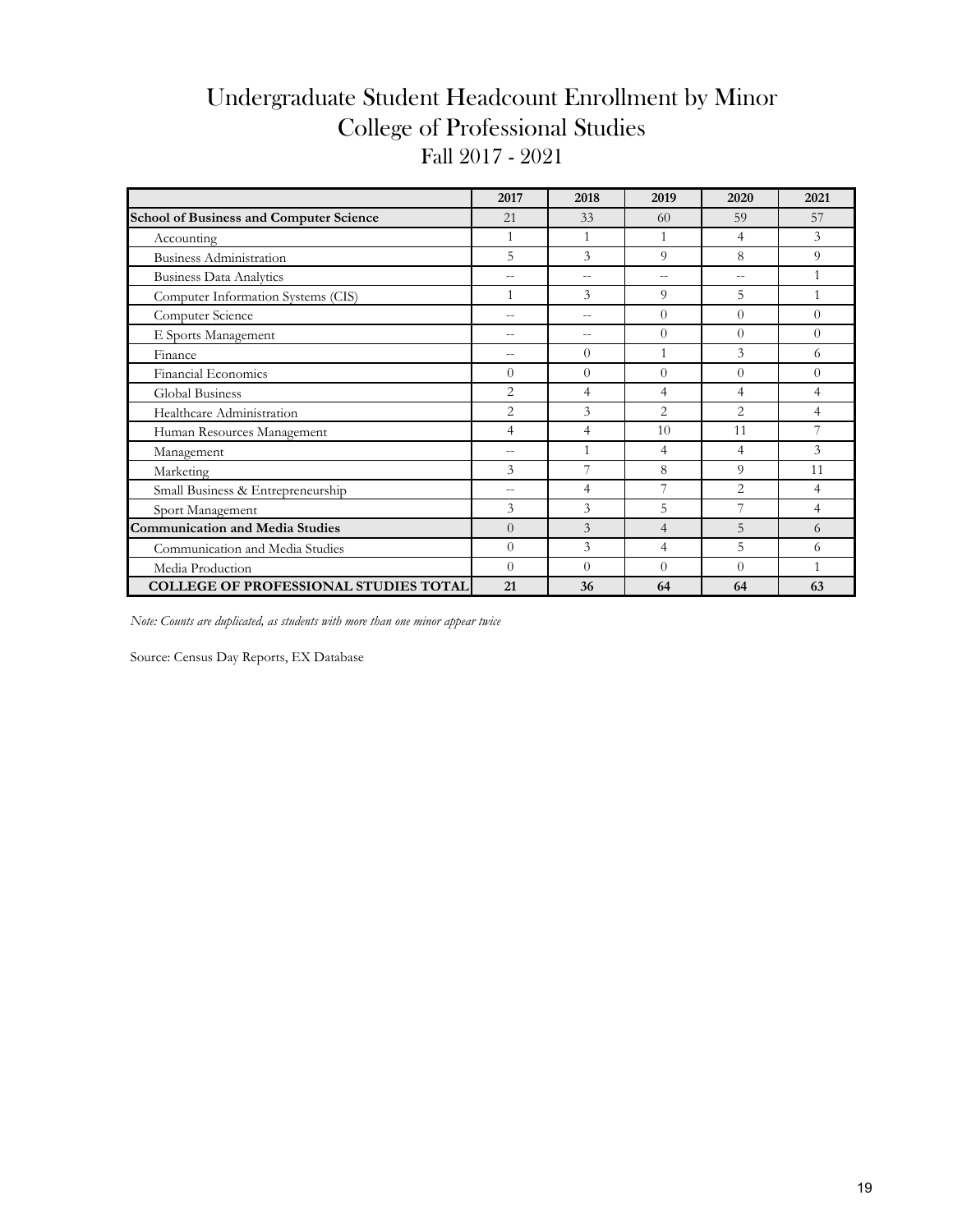#### Undergraduate Student Headcount Enrollment School of Education Fall 2017 - Fall 2021

| Program                                       | 2017                     | 2018                     | 2019             | 2020                    | 2021                     |
|-----------------------------------------------|--------------------------|--------------------------|------------------|-------------------------|--------------------------|
| <b>Elementary Education with Content Area</b> | 29                       | 28                       | 29               | 27                      | 17                       |
| Art                                           | $\sqrt{2}$               | $\boldsymbol{0}$         | $\overline{0}$   | $\overline{0}$          | $\boldsymbol{0}$         |
| English                                       | $\mathbf 5$              | $\,8\,$                  | 10               | $\,8\,$                 | $\overline{3}$           |
| Mathematics                                   | $\mathbf{1}$             | $\boldsymbol{0}$         | $\overline{0}$   | $\overline{0}$          | $\mathbf{1}$             |
| Music                                         | $\overline{0}$           | $\overline{0}$           | $\boldsymbol{0}$ | $\overline{0}$          | $\overline{0}$           |
| Psychology                                    | 14                       | 16                       | 17               | 15                      | 10                       |
| Social Studies                                | $\sqrt{6}$               | $\overline{\mathbf{4}}$  | $\overline{2}$   | $\overline{\mathbf{3}}$ | $\overline{c}$           |
| Spanish                                       | $\overline{0}$           | $\overline{0}$           | $\overline{0}$   | $\mathbf{1}$            | $\mathbf{1}$             |
| Undecided                                     | $\mathbf{1}$             | $\overline{0}$           | $\boldsymbol{0}$ | $\overline{0}$          | $\overline{0}$           |
| Secondary Education with Content Area         | 22                       | 18                       | 17               | 13                      | 13                       |
| Art                                           | $\sqrt{3}$               | 2                        | $\boldsymbol{0}$ | $\mathbf{1}$            | $\boldsymbol{0}$         |
| Biology                                       | $\boldsymbol{0}$         | $\overline{0}$           | $\overline{0}$   | $\overline{0}$          | $\overline{0}$           |
| Chemistry                                     | $\mathbf{1}$             | $\boldsymbol{0}$         | $\boldsymbol{0}$ | $\overline{0}$          | $\overline{0}$           |
| English                                       | $\overline{3}$           | 3                        | $\overline{5}$   | $\overline{c}$          | $\overline{0}$           |
| Mathematics                                   | $\overline{3}$           | $\overline{c}$           | $\,1\,$          | $\boldsymbol{0}$        | $\mathbf{1}$             |
| Music                                         | 5                        | 3                        | $\overline{5}$   | 5                       | $\overline{\mathcal{I}}$ |
| Psychology                                    | $\boldsymbol{0}$         | $\overline{0}$           | $\boldsymbol{0}$ | $\overline{0}$          | $\boldsymbol{0}$         |
| Social Studies                                | $\sqrt{6}$               | $\overline{\mathcal{I}}$ | $\mathbf 5$      | 5                       | $\overline{4}$           |
| Spanish                                       | $\mathbf{1}$             | $\mathbf{1}$             | $\,1\,$          | $\overline{0}$          | $\mathbf{1}$             |
| Pre-Education with Content Area               | 67                       | 72                       | 40               | 56                      | 43                       |
| Art                                           | $\mathbf{1}$             | $\overline{4}$           | $\overline{c}$   | $\overline{c}$          | 3                        |
| Biology                                       | $\overline{0}$           | $\mathbf{1}$             | $\boldsymbol{0}$ | $\,1$                   | $\boldsymbol{0}$         |
| Chemistry                                     | $\overline{0}$           | $\overline{0}$           | $\overline{0}$   | $\overline{0}$          | $\overline{0}$           |
| English                                       | 16                       | 19                       | 11               | 8                       | 9                        |
| Mathematics                                   | $\sqrt{6}$               | $\overline{4}$           | $\overline{2}$   | 9                       | 5                        |
| Music                                         | $\overline{4}$           | 5                        | $\overline{4}$   | 6                       | $\overline{4}$           |
| Psychology                                    | 13                       | 15                       | $\overline{7}$   | $\overline{7}$          | $\overline{7}$           |
| Social Studies                                | $\overline{\phantom{a}}$ | $\,8\,$                  | 9                | 6                       | $\sqrt{6}$               |
| Spanish                                       | $\overline{c}$           | $\mathbf{1}$             | $\mathbf{1}$     | $\overline{c}$          | $\overline{0}$           |
| Undecided                                     | 18                       | 15                       | $\overline{4}$   | 15                      | $\overline{9}$           |
| <b>TOTAL</b>                                  | 118                      | 118                      | 86               | 96                      | 73                       |
|                                               |                          |                          |                  |                         |                          |
| <b>School Nurse Certification Programs</b>    | 14                       | 17                       | 13               | 11                      | 11                       |
| School Nurse Instructional                    | 12                       | 11                       | $\,8\,$          | $\,$ 8 $\,$             | $\,8\,$                  |
| School Nurse Non-Instructional                | $\sqrt{2}$               | $\sqrt{6}$               | $\overline{5}$   | $\mathfrak{Z}$          | $\overline{3}$           |

*Note: Pre-Education Majors have not been formally accepted into the School of Education*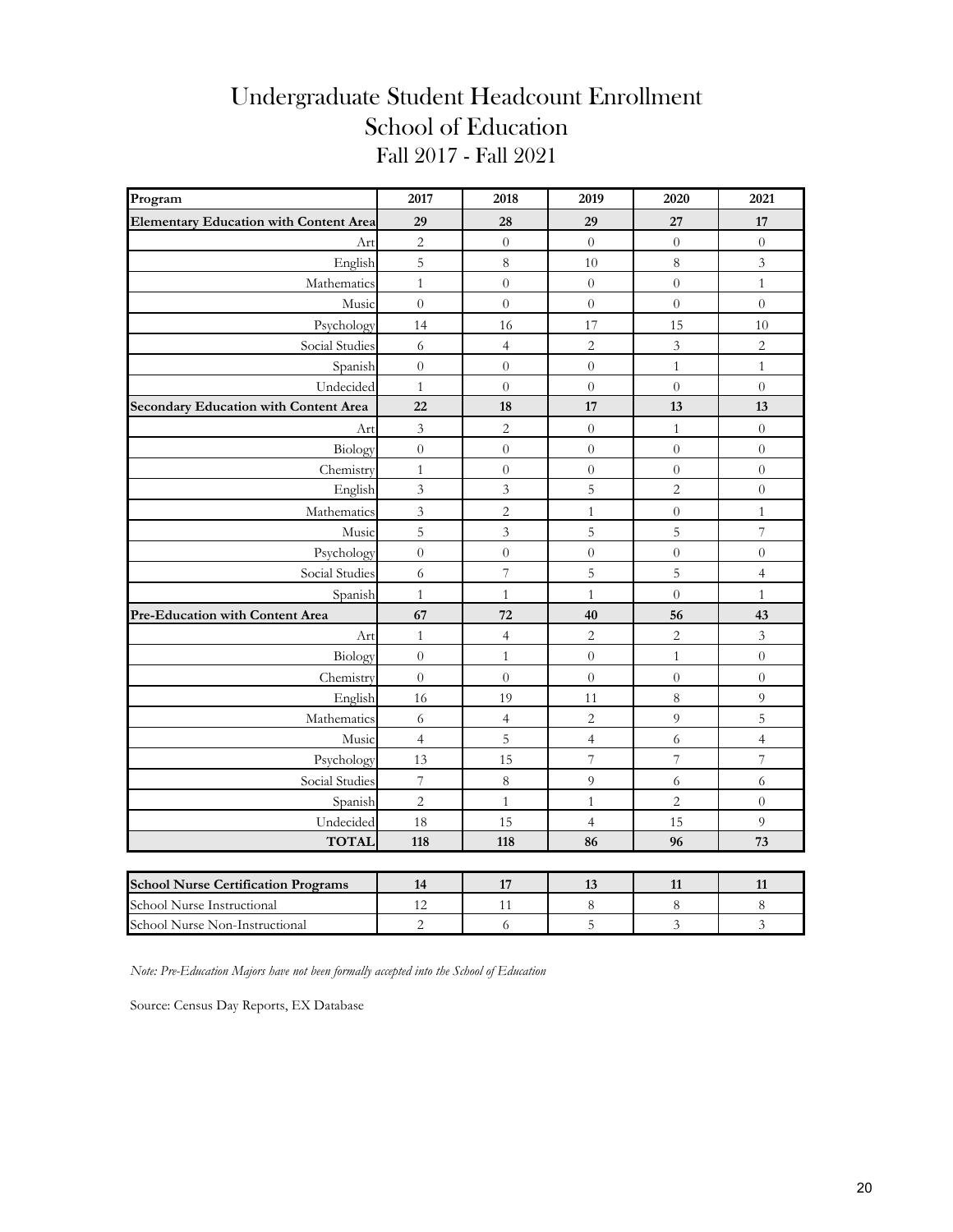## Graduate Headcount Enrollment Fall 2017 - Fall 2021

| Department of Applied Behavior Analysis                    | 2017           | 2018           | 2019           | 2020           | 2021           |
|------------------------------------------------------------|----------------|----------------|----------------|----------------|----------------|
| M.A. Applied Behavior Analysis                             | 64             | 58             | 43             | 38             | 24             |
| Ph.D. Applied Behavior Analysis                            | 18             | 16             | 16             | 19             | 19             |
| <b>Total Degree Enrollment</b>                             | 82             | 74             | 59             | 57             | 43             |
| Post-Master in Applied Behavior Analysis                   | $\overline{4}$ | 4              | 3              | $\overline{2}$ | $\mathbf{1}$   |
| <b>Total Certificate Enrollment</b>                        | $\overline{4}$ | $\overline{4}$ | $\mathfrak{Z}$ | $\overline{2}$ | $\mathbf{1}$   |
| <b>TOTAL ENROLLMENT</b>                                    | 86             | 78             | 62             | 59             | 44             |
|                                                            |                |                |                |                |                |
| <b>School of Business and Computer Science</b>             | 2017           | 2018           | 2019           | 2020           | 2021           |
| M.S. Accounting                                            | 8              | 8              | 3              | $\overline{4}$ | 5              |
| Master of Business Administration                          | 59             | 70             | 55             | 51             | 40             |
| Master of Business Administration/Sport Management         | $-$            | $-$            | $-$            | $\overline{0}$ | $\mathbf{1}$   |
| Master of Business Administration/Global Business          | 2              | $\theta$       | 3              | $\mathfrak{Z}$ | $\mathbf{1}$   |
| Master of Business Administration/Accounting               | 6              | $\mathfrak{Z}$ | $\overline{4}$ | $\theta$       | $\mathbf{2}$   |
| Master of Business Administration/Marketing                | $\theta$       | $\mathbf{1}$   | $\theta$       | 0              | $\Omega$       |
| Master of Business Administration/Human Resources          | $\overline{2}$ | $\overline{2}$ | $\overline{2}$ | $\overline{4}$ | $\Omega$       |
| <b>TOTAL ENROLLMENT</b>                                    | 77             | 84             | 67             | 62             | 49             |
|                                                            |                |                |                |                |                |
| <b>School of Education</b>                                 | 2017           | 2018           | 2019           | 2020           | 2021           |
| M.A. Curriculum & Instruction                              | 12             | 15             | 15             | 14             | 13             |
| M.A. Educational Administration                            | 21             | 9              | $\overline{4}$ | $\overline{4}$ | $\overline{4}$ |
| M.A. Higher Education                                      | 26             | 25             | 18             | 15             | 15             |
| M.A. Literacy Instruction                                  | 21             | 14             | 9              | 17             | 13             |
| MA Special Education TOSD                                  | 18             | 8              | 8              | 11             | 12             |
| MA Special Education/LDTC                                  | 6              | 6              | $\mathbf{2}$   | 9              | 6              |
| MA Special Education                                       | 6              | $\overline{4}$ | 6              | 6              | 5              |
| MA Special Education/Autism                                | --             |                | 2              | $\mathfrak{Z}$ | 3              |
| Ed.D. Educational Leadership/Higher Education              | 12             | 11             | 8              | 12             | 12             |
| Ed.D. Educational Leadership/K-12 Education                | 20             | 13             | 14             | 13             | 13             |
| Ed.D. Educational Leadership/Special Education             | $\overline{4}$ | $\overline{7}$ | 5              | $\overline{7}$ | $8\,$          |
| Ph.D. Educational Leadership/Higher Education              | $\overline{7}$ | 9              | 11             | $8\,$          | 9              |
| Ph.D. EducationalLeadership/K-12 Education                 | $\overline{4}$ | $\mathbf{2}$   | 5              | $\mathfrak{Z}$ | $\overline{4}$ |
| Ph.D. Educational Leadership/Special Education             | $\mathbf{1}$   | $\overline{2}$ | $\mathbf{1}$   | $\overline{2}$ | $\overline{3}$ |
| <b>Total Degree Enrollment</b>                             | 158            | 125            | 108            | 124            | 120            |
| Post-Baccalaureate Certification Elementary Education      | 26             | 20             | 18             | 31             | 20             |
| Post-Baccalaureate Certification Secondary Education       | 21             | 13             | 9              | 11             | 9              |
| Post-Baccalaureate English as a Second Language (ESL)      | $\theta$       | $\overline{0}$ | $\theta$       | $\mathbf{1}$   | $\theta$       |
| Post-Baccalaureate Teacher of Students w/Disabilities Endo | 5              | 5              | 11             | 9              | 3              |
| Post-Master LDT-C Certification                            | 11             | 11             | 13             | 9              | 12             |
| Post-Master Reading Specialist Certification               | $\mathbf{2}$   | $\mathbf{2}$   | $\mathbf{1}$   | $\overline{2}$ | $\overline{0}$ |
| Post-Master Supervisor Certification                       | 20             | $\overline{7}$ | 10             | 18             | 14             |
| Post-Master Principal Certification                        | 12             | 19             | 19             | 22             | 13             |
| Post-Master Superintendent Certification                   | $\overline{7}$ | 7              | 6              | 5              | 6              |
| <b>Total Certificate Enrollment</b>                        | 104            | 84             | 87             | 108            | 77             |
| TOTAL ENROLLMENT                                           | 262            | 209            | 195            | 232            | 197            |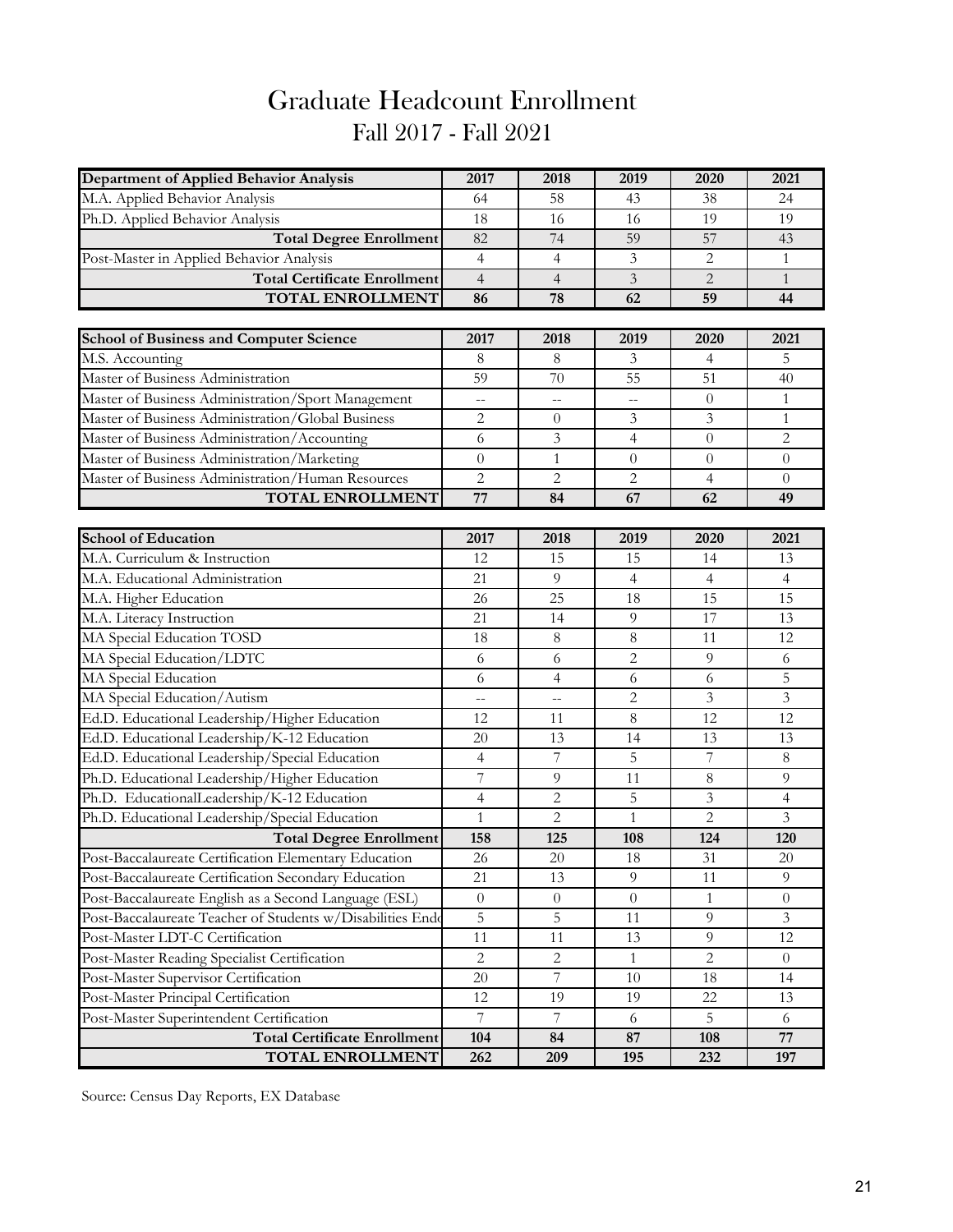## Graduate Headcount Enrollment (continued) Fall 2017 - Fall 2021

| School of Nursing and Public Health                  | 2017     | 2018           | 2019           | 2020           | 2021     |
|------------------------------------------------------|----------|----------------|----------------|----------------|----------|
| M.S.N. Population Health                             |          |                | 2              | 4              | 10       |
|                                                      |          |                |                |                |          |
| <b>School of Psychology and Counseling</b>           | 2017     | 2018           | 2019           | 2020           | 2021     |
| M.A. Counseling/Art Therapy                          | 76       | 77             | 78             | 73             | 84       |
| M.A. Counseling/Clinical Mental Health Counseling    | 38       | 30             | 32             | 37             | 39       |
| M.A. Counseling/School Counseling                    | 44       | 47             | 45             | 37             | 31       |
| <b>Total Degree Enrollment</b>                       | 158      | 154            | 155            | 147            | 154      |
| Post-Graduate M.A. in Art Therapy                    | 3        | 4              | 2              | 3              | 2        |
| Post-Master Director of School Counseling            | $\theta$ | 1              | 1              | $\overline{2}$ | 2        |
| Post-Master Professional Counselor Licensing Credits | 9        | 5              | 6              | 11             | 8        |
| Post-Master School Counseling Specialization         | 3        | $\overline{2}$ | $\overline{2}$ | $\overline{2}$ | $\Omega$ |
| <b>Total Certificate Enrollment</b>                  | 15       | 12             | 11             | 18             | 12       |
| <b>TOTAL ENROLLMENT</b>                              | 173      | 166            | 166            | 165            | 166      |
|                                                      |          |                |                |                |          |
| <b>ALL PROGRAMS</b>                                  | 2017     | 2018           | 2019           | 2020           | 2021     |
| Total Graduate Degree Enrollment                     | 475      | 437            | 391            | 394            | 376      |
| Total Graduate Certificate Enrollment                | 123      | 100            | 101            | 128            | 90       |
| Non-Matriculated/Visiting Graduate Students          | 3        | $\mathbf{1}$   | 5              | 7              | 1        |
| <b>GRAND TOTAL</b>                                   | 601      | 538            | 497            | 529            | 467      |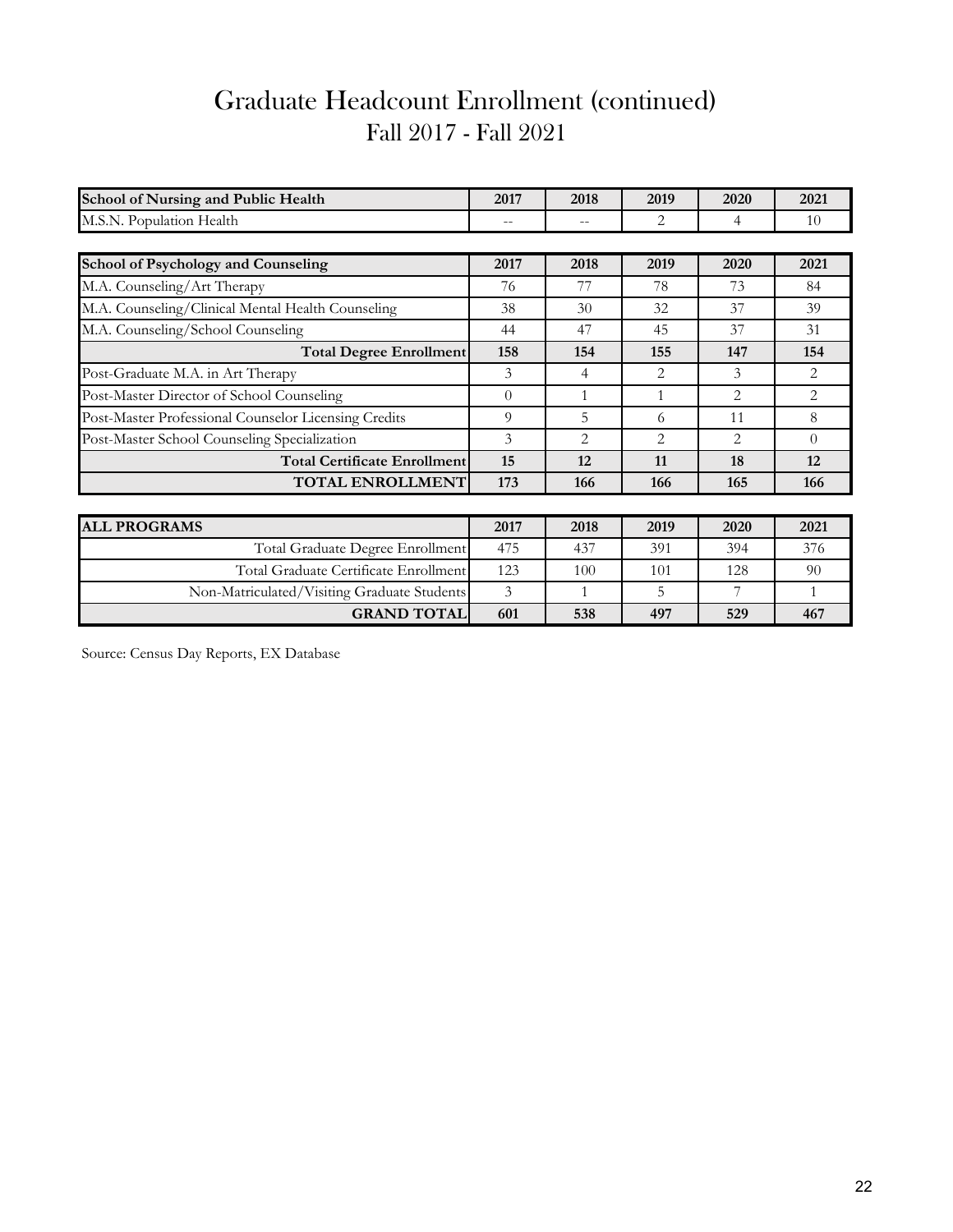## Graduate Headcount Enrollment Fall 2021

| Department of Applied Behavior Analysis            | <b>New</b>     | Continuing   | Total        |
|----------------------------------------------------|----------------|--------------|--------------|
| M.A. Applied Behavior Analysis                     | 4              | 20           | 24           |
| Ph.D. Applied Behavior Analysis                    | 3              | 16           | 19           |
| <b>Total Degree Enrollment</b>                     | 7              | 36           | 43           |
| Post-Master in Applied Behavior Analysis           |                | $\Omega$     |              |
| <b>Total Certificate Enrollment</b>                | $\mathbf{1}$   | $\mathbf{0}$ |              |
| <b>TOTAL ENROLLMENT</b>                            | 8              | 36           | 44           |
|                                                    |                |              |              |
| <b>School of Business and Computer Science</b>     | <b>New</b>     | Continuing   | Total        |
| M.S. Accounting                                    | 1              | 4            | 5            |
| Master of Business Administration                  | 11             | 29           | 40           |
| Master of Business Administration/Sport Management | $\Omega$       |              |              |
| Master of Business Administration/Global Business  | $\Omega$       |              |              |
| Master of Business Administration/Accounting       | $\overline{2}$ | $\Omega$     | 2            |
| Master of Business Administration/Marketing        | $\Omega$       | $\Omega$     | $\mathbf{0}$ |
| Master of Business Administration/Human Resources  | $\Omega$       | $\Omega$     | $\bf{0}$     |
| <b>TOTAL ENROLLMENT</b>                            | 14             | 35           | 49           |

| <b>School of Education</b>                                               | <b>New</b>     | Continuing     | Total                   |
|--------------------------------------------------------------------------|----------------|----------------|-------------------------|
| M.A. Curriculum & Instruction                                            | 3              | 10             | 13                      |
| M.A. Educational Administration                                          | $\mathbf{1}$   | 3              | $\overline{\mathbf{4}}$ |
| M.A. Higher Education                                                    | 2              | 13             | 15                      |
| M.A. Literacy Instruction                                                | $\overline{4}$ | 9              | 13                      |
| MA Special Education TOSD                                                | $\theta$       | 12             | 12                      |
| MA Special Education/LDTC                                                | $\mathbf{1}$   | 5              | 6                       |
| MA Special Education                                                     | $\mathbf{1}$   | 4              | 5                       |
| MA Special Education/Autism                                              | $\Omega$       | 3              | 3                       |
| Ed.D. Educational Leadership/Higher Education                            | 1              | 11             | 12                      |
| Ed.D. Educational Leadership/K-12 Education                              | $\overline{2}$ | 11             | 13                      |
| Ed.D. Educational Leadership/Special Education                           | $\overline{c}$ | 6              | 8                       |
| Ph.D. Educational Leadership/Higher Education                            | $\overline{2}$ |                | 9                       |
| Ph.D. Educational Leadership/K-12 Education                              | $\theta$       | 4              | 4                       |
| Ph.D. Educational Leadership/Special Education                           | $\mathbf{1}$   | $\overline{c}$ | 3                       |
| <b>Total Degree Enrollment</b>                                           | 20             | 100            | 120                     |
| Post-Baccalaureate Certification Elementary Education                    | 6              | 14             | 20                      |
| Post-Baccalaureate Certification Secondary Education                     | $\overline{4}$ | 5              | 9                       |
| Post-Baccalaureate English as a Second Language (ESL)                    | $\theta$       | $\theta$       | $\Omega$                |
| Post-Baccalaureate Teacher of Students w/Disabilities Endorsement (TOSD) | $\overline{2}$ | 1              | 3                       |
| Post-Master LDT-C Certification                                          | 2              | 10             | 12                      |
| Post-Master Reading Specialist Certification                             | $\Omega$       | $\Omega$       | $\Omega$                |
| Post-Master Supervisor Certification                                     | 12             | $\overline{c}$ | 14                      |
| Post-Master Principal Certification                                      | 5              | 8              | 13                      |
| Post-Master Superintendent Certification                                 | 6              | $\theta$       | 6                       |
| <b>Total Certificate Enrollment</b>                                      | 37             | 40             | 77                      |
| <b>TOTAL ENROLLMENT</b>                                                  | 57             | 140            | 197                     |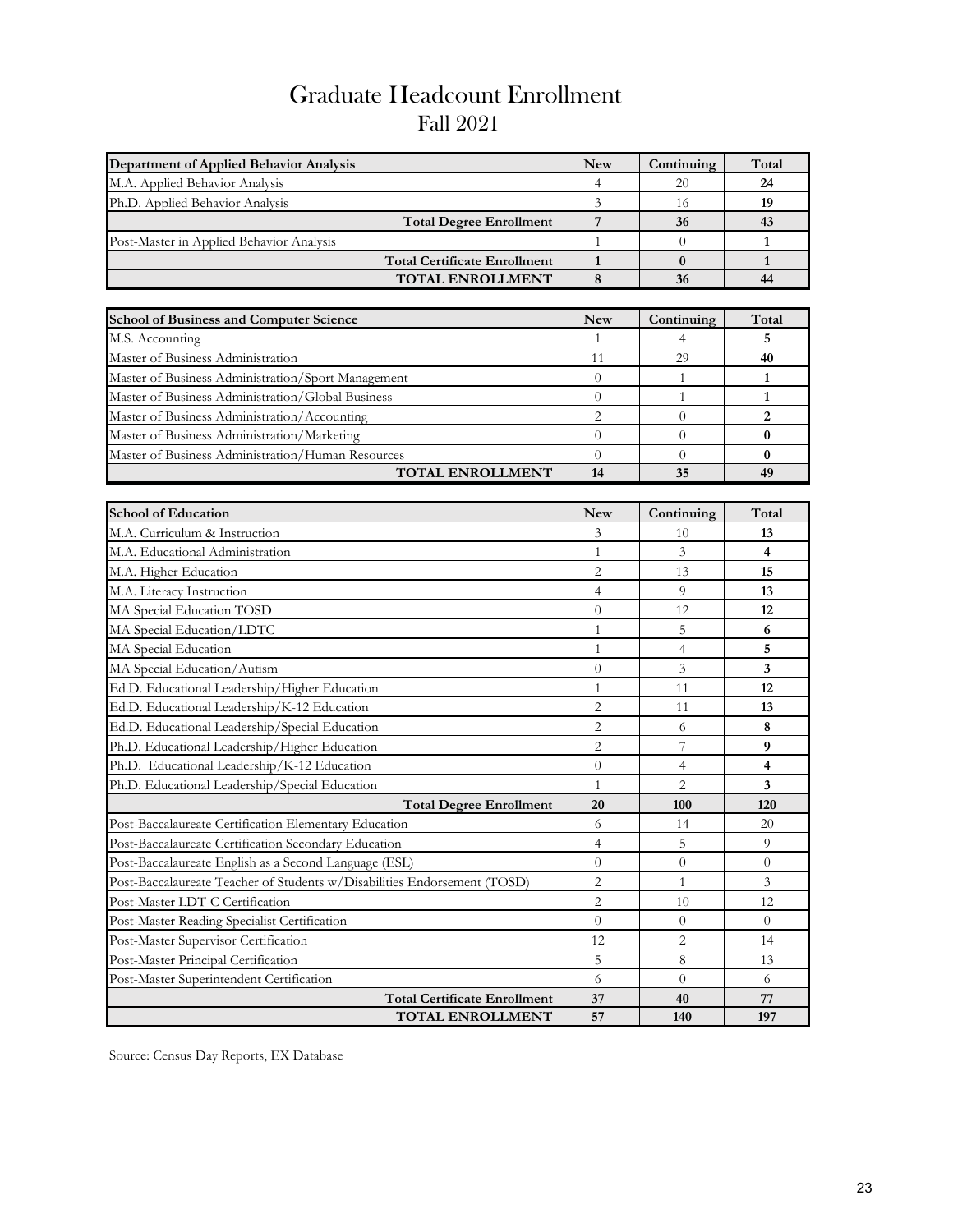## Graduate Headcount Enrollment Fall 2021

| <b>School of Nursing and Public Health</b>           | <b>New</b>     | Continuing | Total    |
|------------------------------------------------------|----------------|------------|----------|
| M.S.N. Population Health                             | 4              | 6          | 10       |
|                                                      |                |            |          |
| <b>School of Psychology and Counseling</b>           | <b>New</b>     | Continuing | Total    |
| M.A. Counseling/Art Therapy                          | 22             | 62         | 84       |
| M.A. Counseling/Clinical Mental Health Counseling    | 12             | 27         | 39       |
| M.A. Counseling/School Counseling                    | 9              | 22         | 31       |
| <b>Total Degree Enrollment</b>                       | 43             | 111        | 154      |
| Post-Graduate M.A. in Art Therapy                    | 1              | 1          | 2        |
| Post-Master Director of School Counseling            | $\mathbf{1}$   | 1          | 2        |
| Post-Master Professional Counselor Licensing Credits | $\overline{2}$ | 6          | 8        |
| Post-Master School Counseling Specialization         | $\Omega$       | $\Omega$   | $\Omega$ |
| <b>Total Certificate Enrollment</b>                  | 4              | 8          | 12       |
| <b>TOTAL ENROLLMENT</b>                              | 47             | 119        | 166      |
|                                                      |                |            |          |
| <b>ALL PROGRAMS</b>                                  | <b>New</b>     | Continuing | Total    |
| Total Graduate Degree Enrollment                     | 88             | 297        | 376      |
| Total Graduate Certificate Enrollment                | 42             | 48         | 90       |
| Non-Matriculated/Visiting Graduate Students          | $\Omega$       |            | 1        |
| <b>GRAND TOTAL</b>                                   | 130            | 346        | 467      |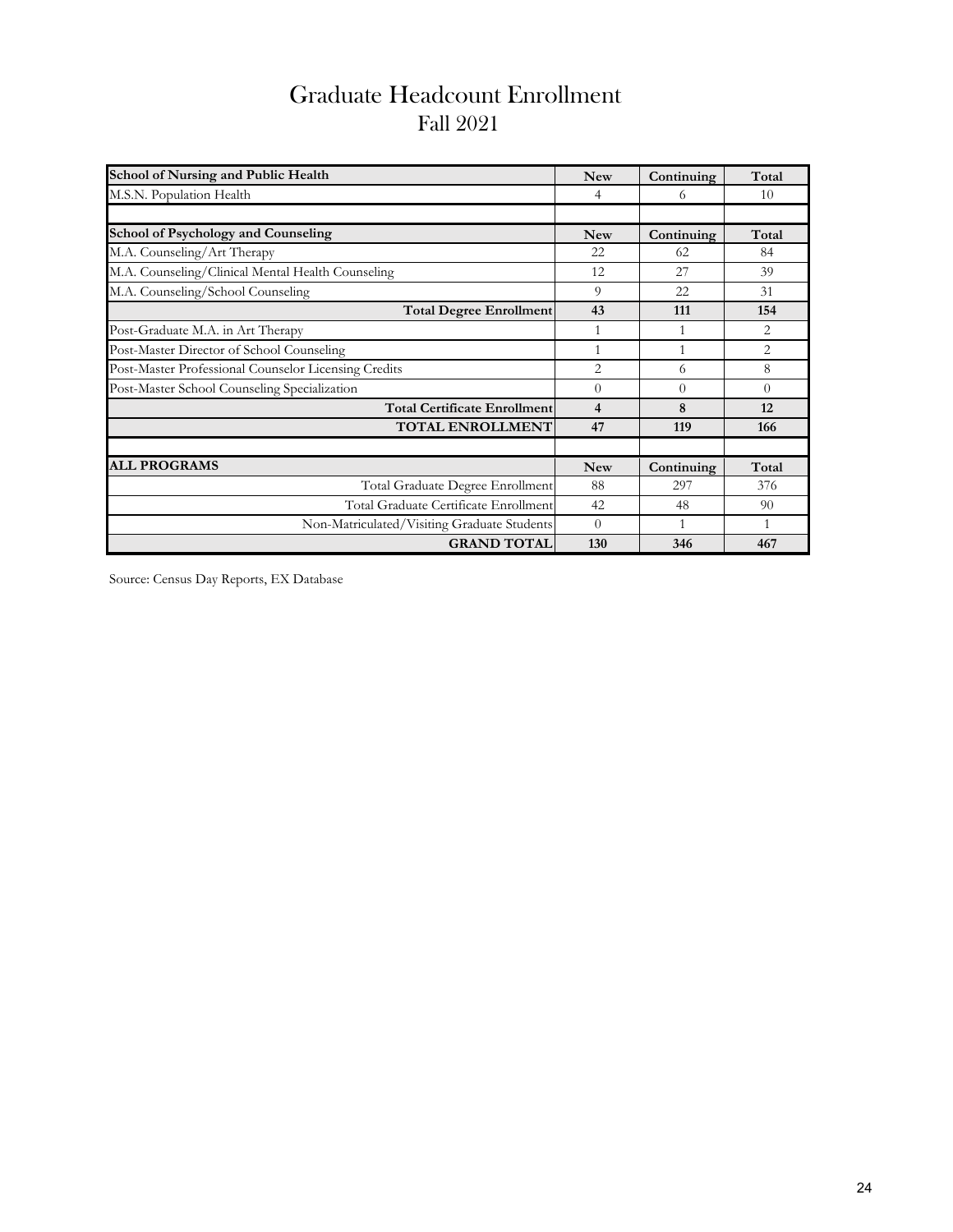| <b>University Student Demographics</b> |
|----------------------------------------|
| <b>Fall 2021</b>                       |

|                                           | Undergraduate<br>Percent<br>Count |        | Graduate |         |      | Total   |
|-------------------------------------------|-----------------------------------|--------|----------|---------|------|---------|
| Race/Ethnicity                            |                                   |        | Count    | Percent |      | Percent |
| American Indian or Alaskan Native         | 2                                 | $0\%$  |          | $0\%$   | 3    | $0\%$   |
| Asian                                     | 61                                | $4\%$  | 14       | $3\%$   | 75   | $4\%$   |
| <b>Black or African American</b>          | 276                               | $17\%$ | 56       | $12\%$  | 332  | 16%     |
| Hispanic of any race                      | 506                               | $31\%$ | 64       | $14\%$  | 570  | 27%     |
| Native Hawaiian or Other Pacific Islander |                                   | $0\%$  | $\theta$ | $0\%$   | 1    | $0\%$   |
| Nonresident Alien                         | 181                               | $11\%$ | 10       | $2\%$   | 191  | $9\%$   |
| Not Reported                              | 106                               | $6\%$  | 39       | $8\%$   | 145  | $7\%$   |
| Two or more Races                         | 24                                | $1\%$  | 6        | $1\%$   | 30   | $1\%$   |
| White                                     | 474                               | 29%    | 277      | 59%     | 751  | 36%     |
| Total                                     | 1631                              | 100%   | 467      | $100\%$ | 2098 | 100%    |

| Gender       | Undergraduate |         | Graduate |         | Total |         |
|--------------|---------------|---------|----------|---------|-------|---------|
|              | Count         | Percent | Count    | Percent | Count | Percent |
| Female       | 1005          | 62%     | 388      | 83%     | 1393  | 66%     |
| Male         | 623           | 38%     | 76       | 16%     | 699   | 33%     |
| Not Reported | 3             | $0\%$   | 3        | $1\%$   | 6     | $0\%$   |
| Total        | 1631          | 100%    | 467      | $100\%$ | 2098  | 100%    |

| <b>Permanent Address</b>   |       | Undergraduate |       | Graduate | Total |         |
|----------------------------|-------|---------------|-------|----------|-------|---------|
|                            | Count | Percent       | Count | Percent  | Count | Percent |
| Students from New Jersey   | 1349  | 83%           | 440   | $94\%$   | 1789  | 85%     |
| Students from Out-of-State | 101   | $6\%$         | 17    | $4\%$    | 118   | 6%      |
| International Students*    | 181   | $11\%$        | 10    | $2\%$    | 191   | 9%      |
| Total                      | 1631  | $100\%$       | 467   | 100%     | 2098  | 100%    |

*\*Defined as Students with a Nonresident Alien citizenship status*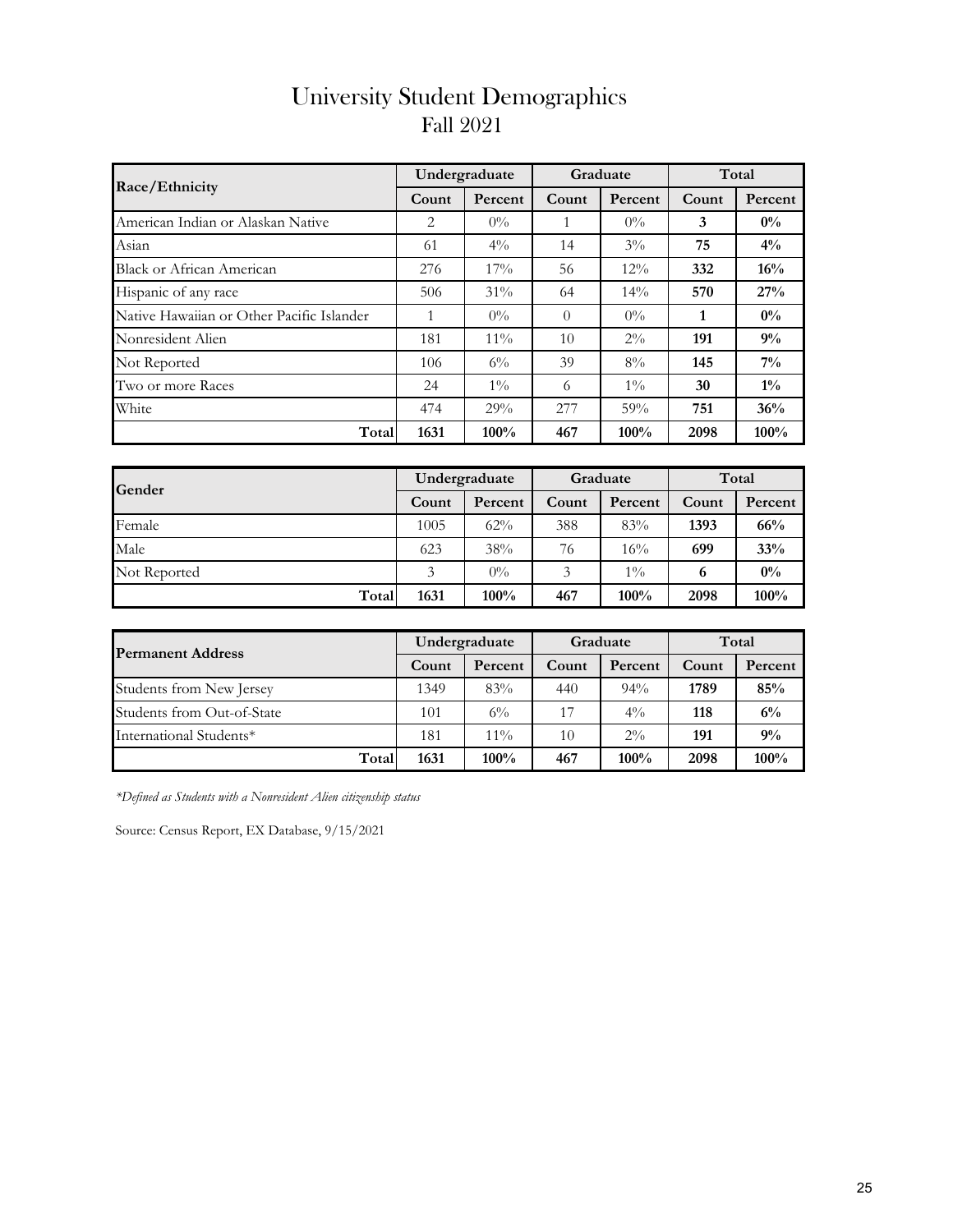| <b>University Student Demographics</b> |
|----------------------------------------|
| <b>Fall 2021</b>                       |

| NJ County, by Permanent |                | Undergraduate    |                | Graduate |                 | Total   |
|-------------------------|----------------|------------------|----------------|----------|-----------------|---------|
| <b>Address</b>          | Count          | Percent          | Count          | Percent  | Count           | Percent |
| Atlantic                | 14             | $1\%$            |                | $0\%$    | 15              | $1\%$   |
| Bergen                  | 186            | 14%              | 50             | $11\%$   | 236             | 13%     |
| Burlington              | 6              | $0\%$            | 1              | $0\%$    | 7               | $0\%$   |
| Camden                  | $\mathbf{1}$   | $0\%$            | $\mathbf{1}$   | $0\%$    | $\overline{2}$  | $0\%$   |
| Cape May                | $\mathbf{1}$   | $0\%$            | $\overline{0}$ | $0\%$    | 1               | $0\%$   |
| Cumberland              | $\overline{0}$ | $0\%$            | 3              | $1\%$    | 3               | $0\%$   |
| Essex                   | 375            | 28%              | 107            | 24%      | 482             | 27%     |
| Gloucester              | 5              | $0\%$            | $\theta$       | $0\%$    | 5               | $0\%$   |
| Hudson                  | 108            | $8\%$            | 13             | $3\%$    | 121             | $7\%$   |
| Hunterdon               | 3              | $0\%$            | 6              | $1\%$    | 9               | $1\%$   |
| Mercer                  | 10             | $1\%$            | 7              | $2\%$    | $\overline{17}$ | $1\%$   |
| Middlesex               | 57             | $4\%$            | 22             | $5\%$    | 79              | $4\%$   |
| Monmouth                | 27             | $\overline{2}\%$ | 22             | $5\%$    | 49              | $3\%$   |
| Morris                  | 126            | $9\%$            | 93             | 21%      | 219             | 12%     |
| Ocean                   | 33             | $2\%$            | 10             | $2\%$    | 43              | $2\%$   |
| Passaic                 | 178            | 13%              | 45             | 10%      | 223             | $12\%$  |
| Salem                   | 1              | $0\%$            | $\theta$       | $0\%$    | $\mathbf{1}$    | $0\%$   |
| Somerset                | 15             | $1\%$            | 11             | $3\%$    | 26              | $1\%$   |
| Sussex                  | 18             | $1\%$            | 14             | $3\%$    | 32              | $2\%$   |
| Union                   | 178            | 13%              | 29             | $7\%$    | 207             | 12%     |
| Warren                  | 7              | $1\%$            | 5              | $1\%$    | 12              | $1\%$   |
| Total                   | 1349           | 100%             | 440            | 100%     | 1789            | 100%    |

Source: Census Report, EX Database, 9/15/2021 *Note students with Nonresident Alien citizenship status are not included*

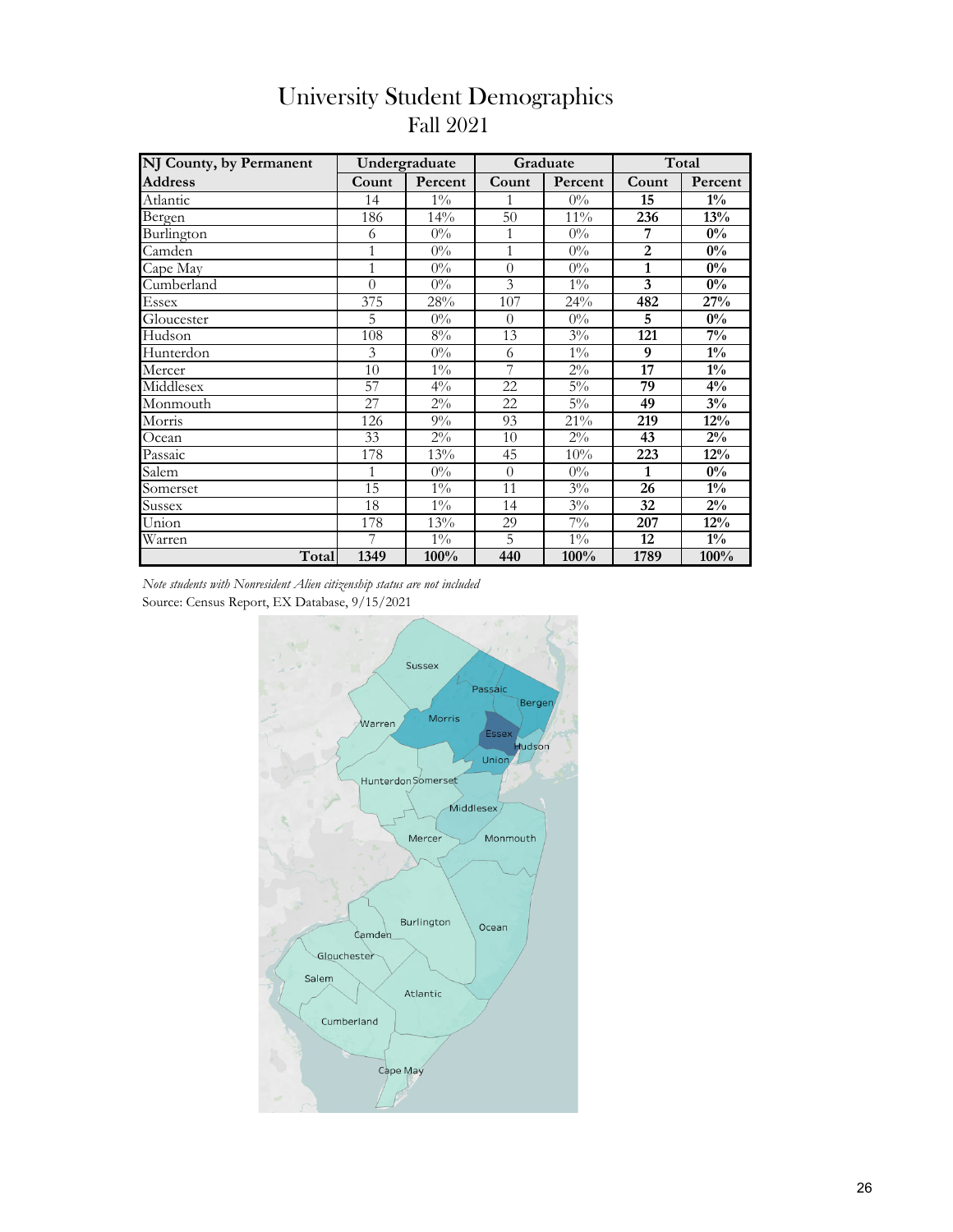| <b>State/Territory</b> , by Permanent |                | Undergraduate |                | Graduate |                | Total   |
|---------------------------------------|----------------|---------------|----------------|----------|----------------|---------|
| Address (excluding NJ)                | Count          | Percent       | Count          | Percent  | Count          | Percent |
| Arizona                               | 2              | $2\%$         | $\overline{0}$ | $0\%$    | 2              | $2\%$   |
| California                            | 5              | $5\%$         | 2              | 12%      | 7              | 6%      |
| Colorado                              | $\mathbf{1}$   | $1\%$         | $\overline{0}$ | $0\%$    | 1              | $1\%$   |
| Connecticut                           | $\overline{2}$ | $2\%$         | $\overline{0}$ | $0\%$    | $\overline{2}$ | $2\%$   |
| Delaware                              | $\overline{0}$ | $0\%$         | $\overline{0}$ | $0\%$    | $\bf{0}$       | $0\%$   |
| Florida                               | 3              | $3\%$         | 3              | 18%      | 6              | $5\%$   |
| Georgia                               | $\mathbf{1}$   | $1\%$         | 1              | $6\%$    | $\overline{2}$ | $2\%$   |
| <b>Illinois</b>                       | $\overline{0}$ | $0\%$         | 2              | 12%      | $\overline{2}$ | $2\%$   |
| Maine                                 | $\mathbf{1}$   | $1\%$         | $\overline{0}$ | $0\%$    | 1              | $1\%$   |
| Maryland                              | 7              | $7\%$         | $\mathbf{1}$   | $6\%$    | 8              | $7\%$   |
| Massachusetts                         | 5              | $5\%$         | $\overline{0}$ | $0\%$    | 5              | $4\%$   |
| Michigan                              | $\mathbf{1}$   | $1\%$         | $\overline{0}$ | $0\%$    | $\mathbf{1}$   | $1\%$   |
| Nevada                                | $\mathbf{1}$   | $1\%$         | $\overline{0}$ | $0\%$    | $\mathbf{1}$   | $1\%$   |
| New Hampshire                         | $\mathbf{1}$   | $1\%$         | $\overline{0}$ | $0\%$    | $\mathbf{1}$   | $1\%$   |
| New York                              | 51             | 50%           | $\overline{4}$ | 24%      | 55             | 47%     |
| North Carolina                        | $\mathbf{1}$   | $1\%$         | $\overline{0}$ | $0\%$    | 1              | $1\%$   |
| Ohio                                  | $\mathbf{1}$   | $1\%$         | $\overline{0}$ | $0\%$    | 1              | $1\%$   |
| Oregon                                | $\mathbf{1}$   | $1\%$         | $\overline{0}$ | $0\%$    | 1              | $1\%$   |
| Pennsylvania                          | 12             | 12%           | $\overline{c}$ | 12%      | 14             | 12%     |
| South Carolina                        | $\overline{0}$ | $0\%$         | $\mathbf{1}$   | $6\%$    | 1              | $1\%$   |
| Texas                                 | $\overline{0}$ | $0\%$         | 1              | $6\%$    | $\mathbf{1}$   | $1\%$   |
| Virginia                              | 5              | $5\%$         | $\overline{0}$ | $0\%$    | 5              | $4\%$   |
| Total                                 | 101            | 100%          | 17             | 100%     | 118            | 100%    |

#### University Student Demographics Fall 2021

*Note students with Nonresident Alien citizenship status are not included*

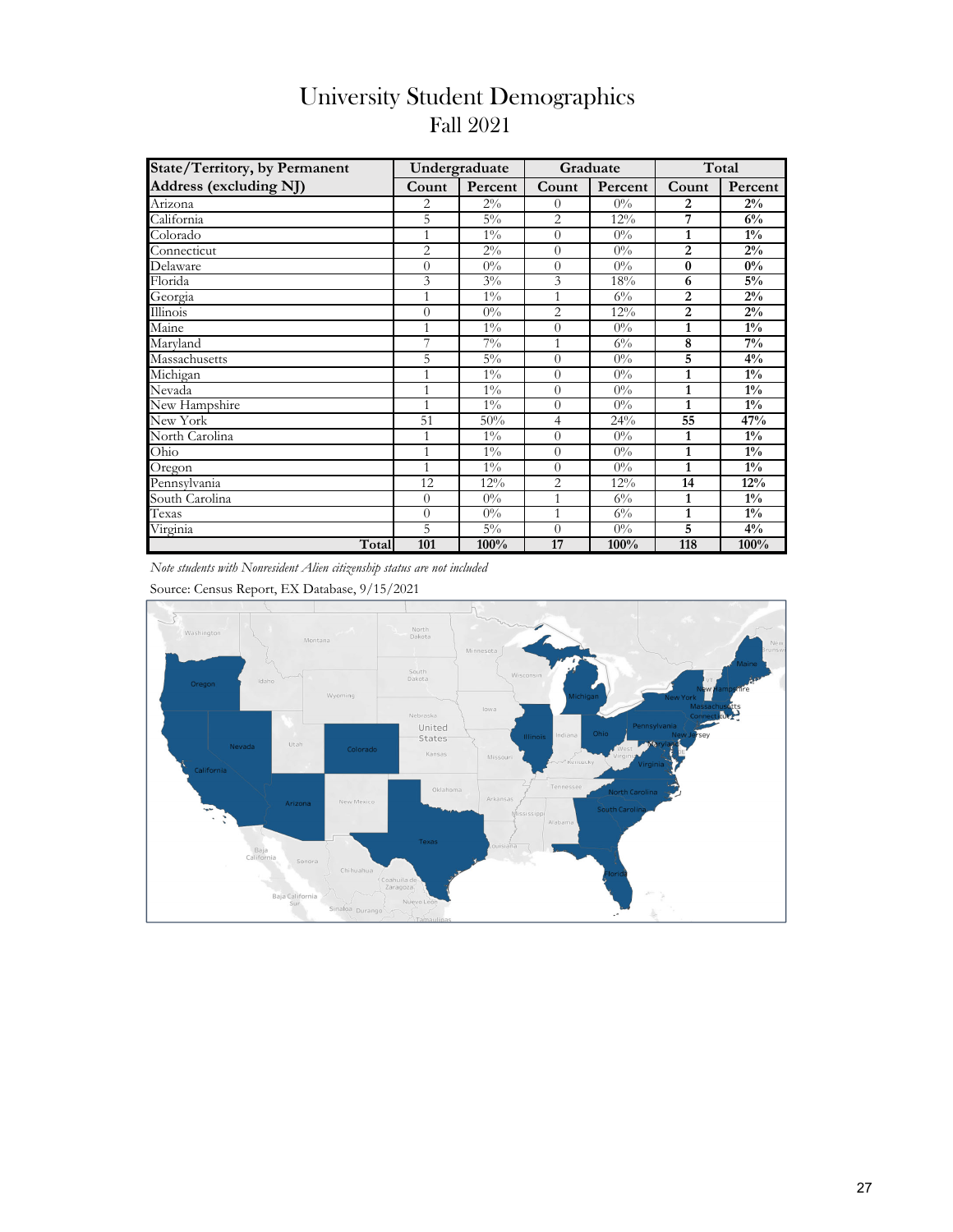## Fall 2021 University Student Demographics

|                     | Number of               | Number of                |                |
|---------------------|-------------------------|--------------------------|----------------|
| Country             | Undergraduate           | Graduate                 | Total          |
|                     | <b>Students</b>         | <b>Students</b>          |                |
| Albania             | $\mathbf{1}$            | $-$                      | 1              |
| Australia           | 3                       | $- -$                    | 3              |
| Bahamas             | $\overline{\mathbf{3}}$ | $\frac{1}{2}$            | 3              |
| Bangladesh          | $\overline{2}$          | $-$                      | $\overline{2}$ |
| Brazil              | $\overline{4}$          | $\overline{a}$           | $\overline{4}$ |
| Canada              | $\mathbf{1}$            | $-$                      | $\mathbf{1}$   |
| China               | $\mathbf{1}$            | $-$                      | $\mathbf{1}$   |
| Congo               | $\mathbf{1}$            | $-$                      | $\mathbf{1}$   |
| Dominican Republic  | $\mathbf{1}$            | $\overline{a}$           | $\mathbf{1}$   |
| El Salvador         | $\mathbf{1}$            | $\qquad \qquad -$        | $\mathbf{1}$   |
| England             | 1                       | 1                        | $\overline{c}$ |
| Ethiopia            | 1                       | $- -$                    | 1              |
| France              | 1                       | $\qquad \qquad -$        | 1              |
| Georgia             | $\overline{2}$          | $-$                      | $\overline{2}$ |
| Ghana               | 30                      | $-$                      | 30             |
| Haiti               | 1                       |                          | $\mathbf{1}$   |
| Hungary             | $\mathbf{1}$            | $-$                      | $\mathbf{1}$   |
| Iceland             | $\mathbf{1}$            | $-$                      | $\mathbf{1}$   |
| India               | 3                       | $\sim$ $-$               | 3              |
| Ireland             | $\mathbf{1}$            | $\qquad \qquad -$        | $\mathbf{1}$   |
| Italy               | $\overline{4}$          | $\mathbf{1}$             | $\overline{5}$ |
| Jamaica             | 9                       | $\overline{2}$           | 11             |
| Kenya               | $\overline{c}$          | $-$                      | $\sqrt{2}$     |
| Mauritius           | $\mathbf{1}$            |                          | $\mathbf{1}$   |
| Mexico              | $\overline{c}$          | $-$                      | $\overline{2}$ |
| Nepal               | 77                      | 3                        | 80             |
| Nigeria             | $\mathfrak{Z}$          | $\overline{\phantom{m}}$ | 3              |
| Peru                | $\overline{2}$          | $\qquad \qquad -$        | $\overline{2}$ |
| Saint Lucia         | $\mathbf{1}$            | $\qquad \qquad -$        | 1              |
| Saudi Arabia        | $\overline{c}$          | $-$                      | $\overline{c}$ |
| Scotland            | $\overline{c}$          | $-$                      | $\overline{c}$ |
| South Korea         | $\mathbf{1}$            |                          | 1              |
| Spain               | $\overline{4}$          | $-$                      | $\overline{4}$ |
| Taiwan              | $\overline{a}$          | 1                        | 1              |
| Trinidad and Tobago | 5                       | $-$                      | 5              |
| Turkey              | $\qquad \qquad -$       | $\mathbf{1}$             | $\overline{1}$ |
| Uzbekistan          | $\mathbf{1}$            | $\qquad \qquad -$        | $\mathbf{1}$   |
| Uganda              | $\mathbf{1}$            | $\qquad \qquad -$        | $\mathbf{1}$   |
| Vietnam             | $\mathbf{1}$            | --                       | $\mathbf{1}$   |
| Venezuela           | $\mathbf{1}$            | $\overline{\phantom{a}}$ | $\,1\,$        |
| Zimbabwe            | $\overline{c}$          | $\overline{\phantom{a}}$ | $\overline{c}$ |
| Unknown             | $\boldsymbol{0}$        | $\,1$                    | $\mathbf{1}$   |
| Total               | 181                     | 10                       | 191            |

*Note: Includes students with Nonresident Alien citizenship status only*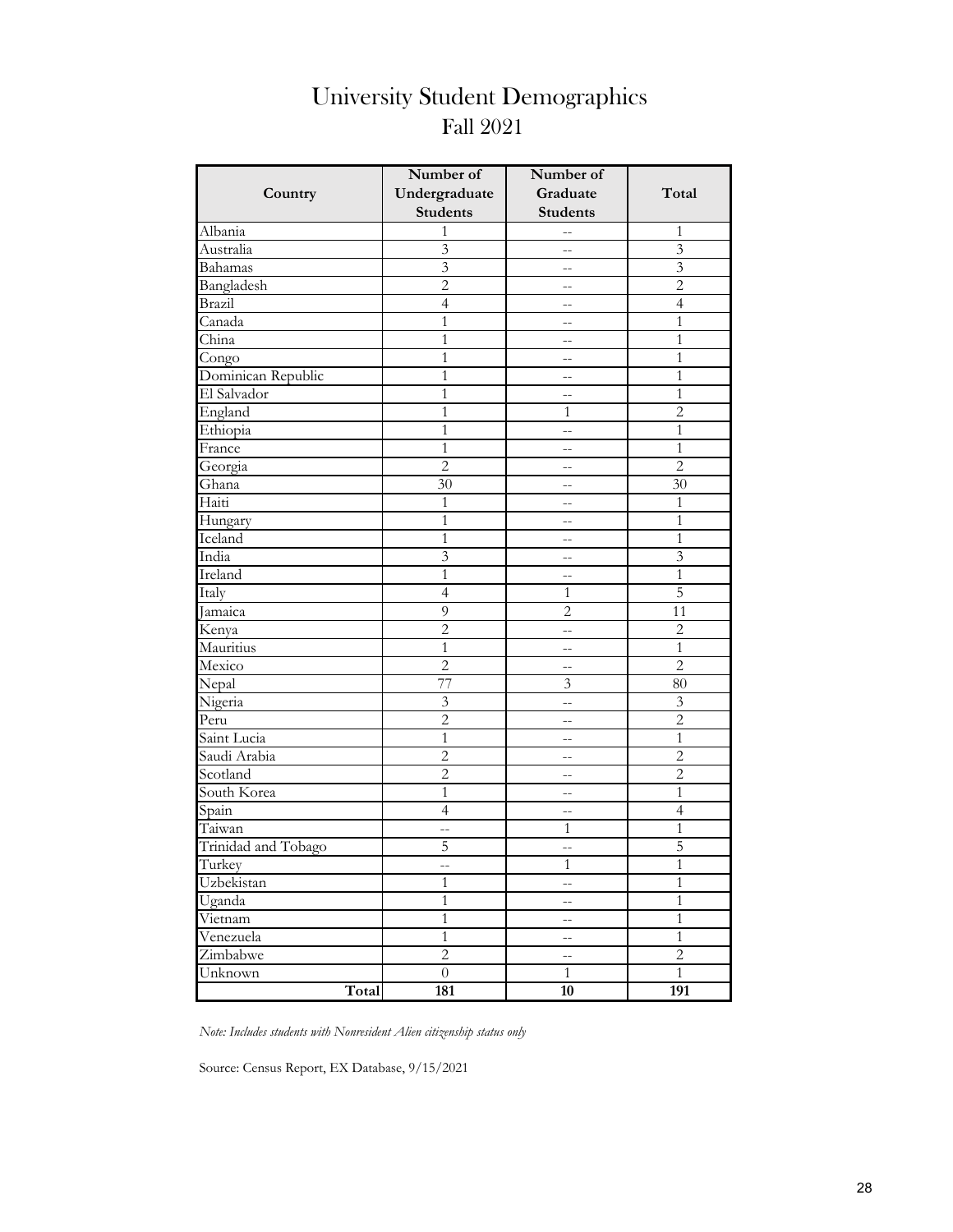#### Bachelor's Degrees Conferred 2020-2021

| Degree and Program                                       | Total          |
|----------------------------------------------------------|----------------|
| <b>B.A. Bachelor of Arts</b>                             |                |
| B.A. Applied Language                                    | $\theta$       |
| B.A. Art                                                 | 1              |
| B.A. Art & Psychology                                    | 12             |
| <b>B.A. Biology</b>                                      | 17             |
| B.A. Chemistry                                           | 1              |
| B.A. Communication & Media Studies                       | 4              |
| B.A. Criminal Justice                                    | 12             |
| B.A. English                                             |                |
| <b>B.A. History</b>                                      | 2              |
| B.A. Individualized Major                                | 1              |
| B.A. Mathematics                                         | 2              |
| B.A. Music                                               | $\theta$       |
| <b>B.A. Psychology</b>                                   | 36             |
| <b>B.A. Political Science</b>                            | 7              |
| <b>B.A. Social Studies</b>                               | 2              |
| <b>B.A.</b> Sociology                                    |                |
| B.A. Spanish                                             | $\overline{0}$ |
| <b>B.A. Theology</b>                                     | $\theta$       |
| Total B.A. excluding education                           | 111            |
| <b>B.F.A. Bachelor of Fine Arts</b>                      |                |
| B.F.A. Art, Graphic Design                               | 3              |
| B.F.A. Art, Studio Art                                   | $\theta$       |
| Total B.F.A.                                             | 3              |
| <b>B.A. Elementary Education w/Content Area</b>          |                |
| English                                                  | 4              |
| Psychology                                               | 6              |
| Social Studies                                           | 2              |
| Total B.A. Elementary Education                          | 12             |
| <b>B.A. Secondary Education w/Content Area</b>           |                |
| English                                                  | 2              |
| Social Studies                                           | 1              |
| <b>Total B.A. Secondary Education</b>                    | 3              |
| B.S.N. Bachelor of Science in Nursing                    |                |
| Traditional B.S.N. track                                 | 32             |
| Second Degree BSN track                                  | 24             |
| RN to BSN track                                          | 1              |
| RN to BSN/Second Degree track                            | 2              |
| <b>Total B.S. Nursing</b>                                | 59             |
| <b>B.S. Bachelor of Science</b>                          |                |
| B.S. Accounting                                          | 18             |
| <b>B.S. Business Administration</b>                      | 29             |
| B.S. Computer Information Systems/Business Systems       | 1              |
| B.S. Computer Information Systems/Information Technology | 12             |
| <b>B.S. Computer Science</b>                             | 5              |
| <b>B.S. Financial Economics</b>                          | 7              |
| <b>B.S. Healthcare Administration</b>                    | 6              |
| <b>B.S. Marketing</b>                                    | 9              |
| <b>B.S. Sport Management</b>                             | 11             |
| <b>B.S. Health Science</b>                               | 10             |
| <b>B.S. Public Health Education</b>                      | 10             |
| <b>Total Bachelor of Science</b>                         | 118            |
| <b>GRAND TOTAL</b>                                       | 306            |

*Note: Unduplicated Headcount of Baccalaureate Degree Earners by Primary Major only during December 2020, May 2021 and August 2021*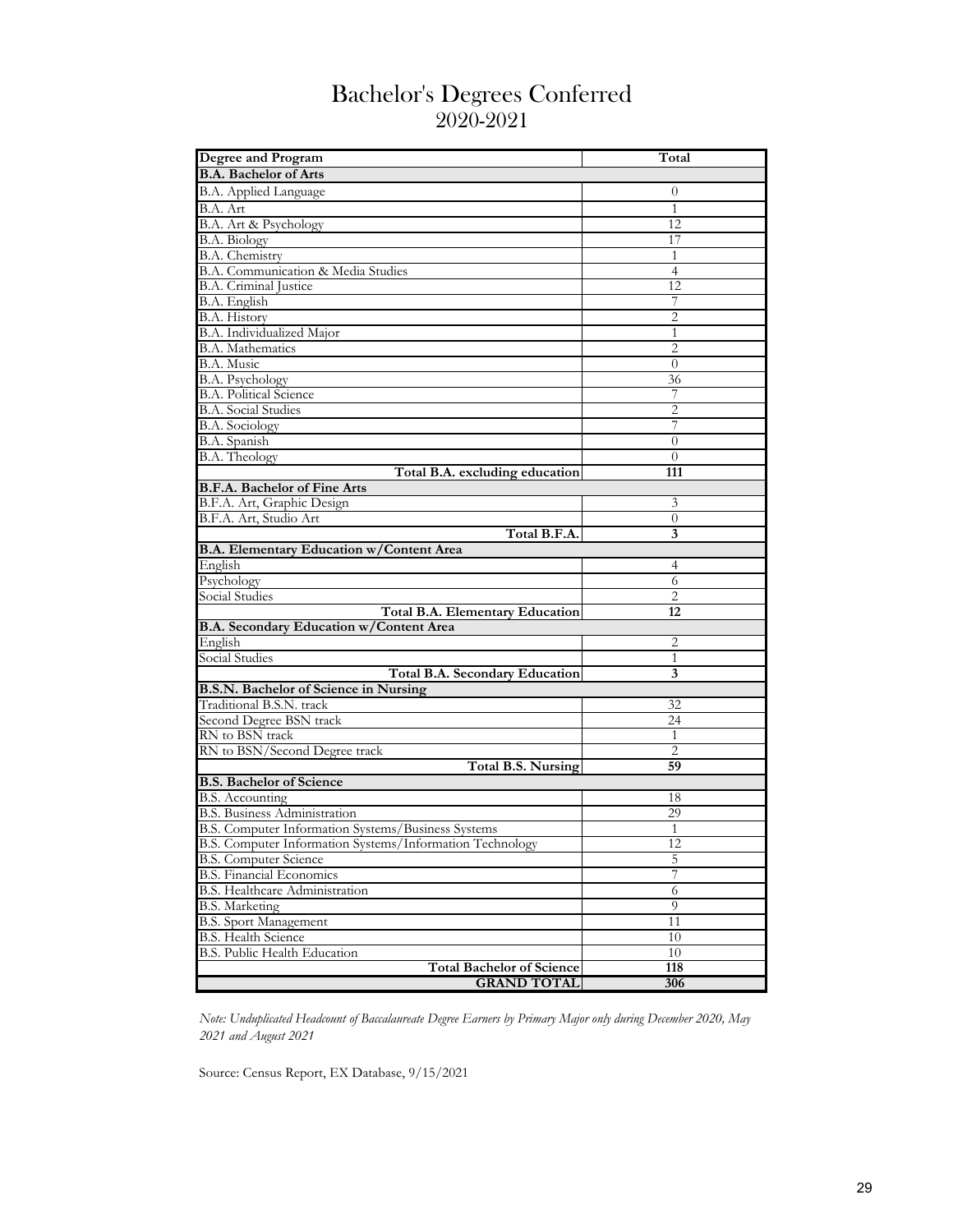| Major                                          | 2017           | 2018             | 2019                     | 2020           | 2021           |
|------------------------------------------------|----------------|------------------|--------------------------|----------------|----------------|
| Accounting                                     | 18             | 25               | 20                       | 17             | 20             |
| Applied Language                               | $\overline{a}$ | $\mathbf{1}$     | $\mathbf{1}$             | $\mathbf{1}$   | $\overline{0}$ |
| Art                                            | $\mathbf{1}$   | 6                | 6                        | $\mathbf{1}$   | $\mathbf{1}$   |
| Art: Graphic Design                            | 3              | $\mathbf{1}$     | 6                        | $\mathbf{1}$   | 3              |
| Art: Studio Art                                | $\overline{0}$ | $\mathbf{1}$     | $\overline{0}$           | $\overline{0}$ | $\theta$       |
| Art Therapy (Art & Psychology)                 | $\overline{7}$ | 9                | $\overline{4}$           | 11             | 12             |
| Art & Elementary Education                     | $\overline{0}$ | $\overline{2}$   | $\overline{0}$           | $\theta$       | $\theta$       |
| Art & Secondary Education                      | $\overline{0}$ | $\overline{0}$   | $\mathbf{1}$             | $\theta$       | $\theta$       |
| Biology                                        | 20             | 24               | 23                       | 20             | 18             |
| Biology & Elementary Education                 | $\overline{0}$ | $\overline{0}$   | $\overline{0}$           | $\theta$       | $\overline{0}$ |
| Biology & Secondary Education                  | $\overline{0}$ | $\overline{0}$   | $\theta$                 | $\theta$       | $\overline{0}$ |
| <b>Business Administration</b>                 | 39             | 35               | 40                       | 45             | 31             |
| Chemistry                                      | $\mathbf{1}$   | $\overline{0}$   | $\overline{2}$           | 5              | 1              |
| CIS/Business                                   | 5              | $\overline{2}$   | $\overline{0}$           | $\overline{4}$ | $\overline{5}$ |
| CIS/Information Technology                     | 8              | 13               | $\overline{7}$           | 13             | 12             |
| Clinical Lab Sciences/Medical Technology       | $\overline{0}$ | $\overline{2}$   | $\overline{0}$           | $\theta$       | $\theta$       |
| Communication and Media Studies                | 34             | 25               | 15                       | 18             | 5              |
| Computer Science                               | $\overline{a}$ | $-$              | $\overline{a}$           | $\mathbf{1}$   | 5              |
| Criminal Justice                               | 22             | 18               | 15                       | 11             | 13             |
| English                                        | 13             | 12               | $\overline{4}$           | 6              | 8              |
| English & Elementary Education                 | 5              | 2                | 3                        | 5              | $\overline{4}$ |
| English & Secondary Education                  | $\overline{0}$ | $\overline{2}$   | $\theta$                 | 3              | $\overline{2}$ |
| <b>Financial Economics</b>                     | 4              | 8                | 8                        | 11             | 8              |
| Healthcare Administration                      | $\overline{a}$ | $\mathfrak{Z}$   | $\overline{4}$           | 5              | 6              |
| <b>Health Science</b>                          | 6              | 15               | 13                       | 20             | 10             |
| History                                        | 5              | $\mathfrak{Z}$   | 5                        | 3              | 2              |
| Individualized Major & Elementary Education    | $\mathbf{1}$   | $\overline{0}$   | $\theta$                 | $\overline{0}$ | $\theta$       |
| Individualized Major/Multidisciplinary Studies | 4              | $\mathbf{1}$     | $\theta$                 | $\theta$       | $\mathbf{1}$   |
| Marketing                                      | 6              | 5                | 4                        | 11             | 10             |
| Mathematics                                    | 9              | $\mathfrak{Z}$   | 6                        | $\overline{7}$ | 11             |
| Mathematics & Elementary Education             | $\overline{2}$ | $\mathbf{1}$     | $\overline{0}$           | $\theta$       | $\theta$       |
| Mathematics & Secondary Education              | $\overline{0}$ | $\mathbf{1}$     | $\mathbf{1}$             | $\mathbf{1}$   | $\overline{0}$ |
| Music                                          | $\overline{0}$ | 2                | $\overline{0}$           | 2              | $\theta$       |
| Music & Elementary Education                   | $\overline{0}$ | $\mathbf{1}$     | $\overline{0}$           | $\overline{0}$ | $\theta$       |
| Music & Secondary Education                    | $\overline{0}$ | $\overline{2}$   | $\overline{c}$           | $\mathbf{1}$   | $\overline{0}$ |
| Nursing Traditional                            | 24             | 32               | 32                       | 39             | 32             |
| Nursing Second Degree                          | 5              | 17               | 16                       | 14             | 24             |
| Nursing RN to BSN                              | $\,1$          | $\sqrt{6}$       | $\overline{\mathcal{A}}$ | $\overline{5}$ | $1\,$          |
| Nursing RN to BSN Second Degree                | $\overline{0}$ | $\mathbf{1}$     | $\mathbf{1}$             | $\mathbf{1}$   | 2              |
| Political Science                              | 3              | 7                | $\overline{4}$           | 3              | 7              |
| Psychology                                     | 74             | 57               | 46                       | 42             | 41             |
| Psychology & Elementary Education              | 3              | 4                | 7                        | 6              | 6              |
| Public Health Education                        | 13             | 21               | 10                       | 12             | 10             |
| Social Studies                                 | 7              | 5                | 2                        | 3              | $\overline{2}$ |
| Social Studies & Elementary Education          | $\mathfrak{Z}$ | $\overline{c}$   | 2                        | $\overline{0}$ | 2              |
| Social Studies & Secondary Education           | $\overline{c}$ | 1                | $\overline{c}$           | 2              | 1              |
| Sociology                                      | 11             | 6                | 9                        | 5              | 9              |
| Spanish                                        | 3              | 1                | 1                        | 2              | $\theta$       |
| Spanish & Elementary Education                 | $\overline{0}$ | $\boldsymbol{0}$ | $\boldsymbol{0}$         | $\overline{0}$ | $\overline{0}$ |
| Spanish & Secondary Education                  | $\mathbf{1}$   | $\boldsymbol{0}$ | $\overline{0}$           | $\mathbf{1}$   | $\overline{0}$ |
| Sport Management                               | $\overline{a}$ | $-$              | 6                        | 10             | 11             |
| Theology                                       | $\overline{0}$ | $\mathbf{1}$     | $\overline{0}$           | $\overline{0}$ | $\Omega$       |
| <b>GRAND TOTAL</b>                             | 205            | 386              | 332                      | 368            | 336            |

## Departmental Graduates\* 2017- 2021

*\*Not actual headcount of graduates as it includes double majors. Each year includes prior December, May, & August*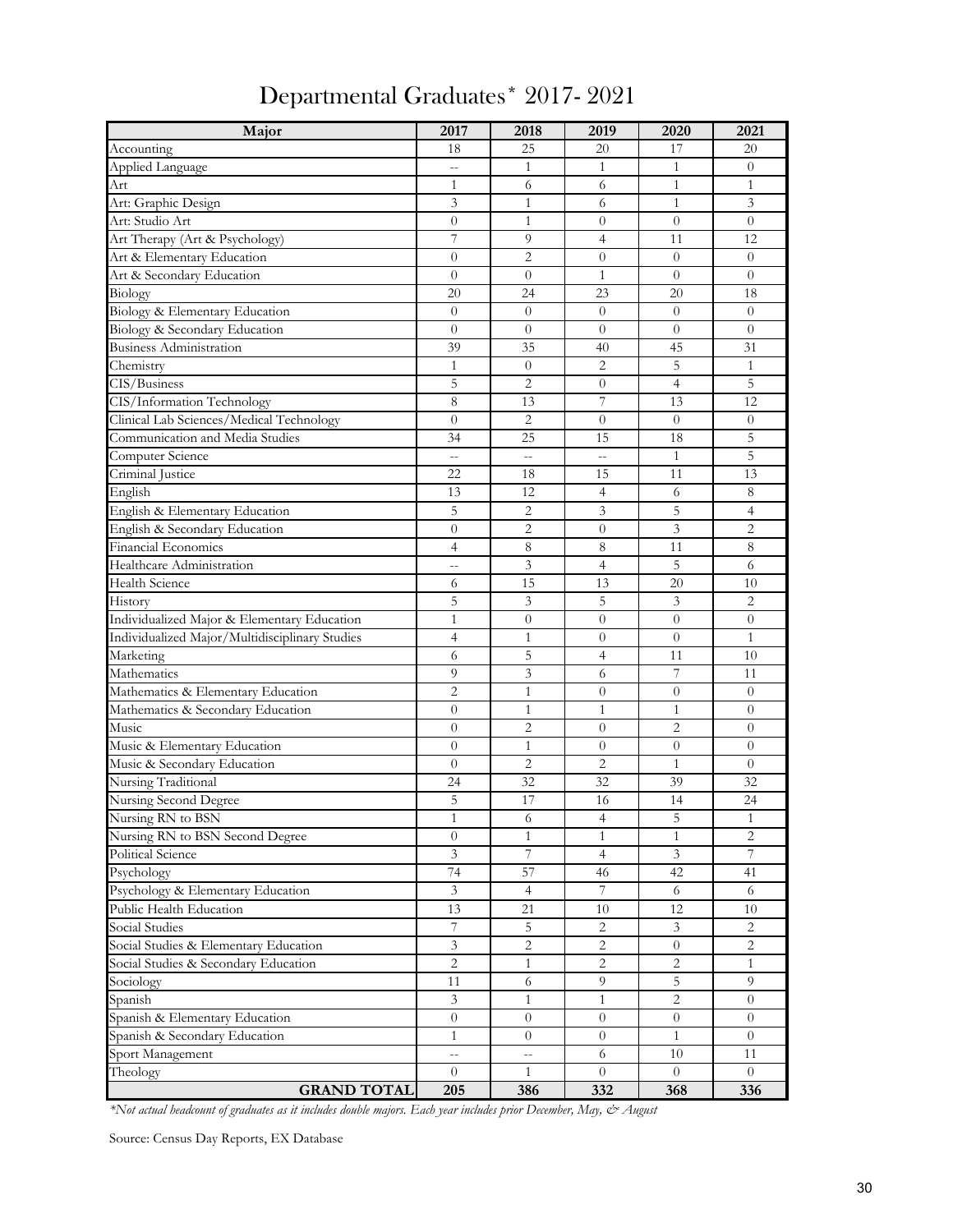|                                                            | 2017           | 2018           | 2019           | 2020           | 2021           |
|------------------------------------------------------------|----------------|----------------|----------------|----------------|----------------|
| <b>DEPARTMENT OF APPLIED BEHAVIOR ANALYSIS</b>             |                |                |                |                |                |
| Ph.D. Applied Behavior Analysis                            | 1              | 5              | 3              | 3              | 3              |
| M.A. Applied Behavior Analysis                             | 12             | 11             | 7              | 17             | 16             |
| <b>TOTAL</b>                                               | 13             | 16             | 10             | 20             | 19             |
| <b>SCHOOL OF BUSINESS AND COMPUTER SCIENCE</b>             |                |                |                |                |                |
| Master of Business Administration                          | 11             | 12             | 29             | 25             | 22             |
| M.B.A with Accounting                                      | $\overline{4}$ | $\overline{4}$ | $\overline{2}$ | $\overline{4}$ | $\Omega$       |
| M.B.A. with Human Resources                                | $\mathbf{1}$   | $\overline{c}$ | $\mathbf{1}$   | $\Omega$       | 2              |
| M.B.A. with Nonprofit Management                           | $\mathbf{1}$   | $\Omega$       | $\theta$       | $\theta$       | $\theta$       |
| M.B.A. with Marketing                                      | $\Omega$       | 0              | $\mathbf{1}$   | $\Omega$       | $\Omega$       |
| M.B.A. with Global Business                                | $\mathbf{1}$   | $\overline{c}$ | $\Omega$       | 1              | $\overline{2}$ |
| M.S. Accounting                                            | $\overline{c}$ | 3              | 9              | $\Omega$       | 2              |
| <b>TOTAL</b>                                               | 20             | 23             | 42             | 30             | 28             |
| <b>SCHOOL OF EDUCATION</b>                                 |                |                |                |                |                |
| M.A. Higher Education                                      | $-$            | 9              | 6              | 10             | $\overline{4}$ |
| M.A. Curriculum and Instruction                            | 7              | 3              | 6              | 8              | 7              |
| M.A. Education Administration                              | 11             | 10             | 5              | 3              | $\theta$       |
| M.A. Literacy Instruction                                  | 14             | 11             | $\overline{4}$ | 5              | 3              |
| M.A. Special Education with TOSD Endorsement (Strand 1)    | 6              | $\overline{4}$ | 3              | $\overline{4}$ | $\overline{4}$ |
| M.A. Special Education with LDT-C Certification (Strand 2) | 4              | $\mathbf{1}$   | 6              | $\Omega$       | 4              |
| M.A. Special Education (Strand 3)                          | 3              | $\overline{2}$ | $\mathbf{1}$   | $\Omega$       | $\theta$       |
| Ed.D. Education Leadership, Higher Education               | $\Omega$       | $\overline{2}$ | $\Omega$       | $\theta$       | $\mathbf{1}$   |
| Ed.D. Education Leadership, K-12 Education                 | $\overline{2}$ | $\overline{2}$ | $\overline{2}$ | 1              | $\mathbf{1}$   |
| Ed.D. Education Leadership, Special Education              | $-$            | $\overline{4}$ | 3              | $\Omega$       | $\Omega$       |
| Ph.D. Educational Leadership, Higher Education             | $\Omega$       | $\Omega$       | $\mathbf{1}$   | $\overline{2}$ | 3              |
| Ph.D. Educational Leadership, K-12 Education               | $\Omega$       | $\Omega$       | $\mathbf{1}$   | $\theta$       | $\Omega$       |
| Ph.D. Educational Leadership, Special Education            | $\Omega$       | $\Omega$       | $\Omega$       | $\Omega$       | $\Omega$       |
| <b>TOTAL</b>                                               | 47             | 48             | 38             | 33             | 27             |
| <b>SCHOOL OF NURSING AND PUBLIC HEALTH</b>                 |                |                |                |                |                |
| M.S.N. Population Health                                   | $-$            | $-$            | $-$            | $\overline{a}$ | $\overline{2}$ |

#### Graduate Degrees Conferred 2017 - 2021



M.A. Counseling with Art Therapy concentration 13 15 16 26 26 M.A. Counseling with Clinical Mental Health concentration 13 8688 M.A. Counseling with School Counseling concentration 5 11 13 17 13

**TOTAL** 0 0 0 0 0 2

**TOTAL 31 34 35 51 33**

**GRAND TOTAL** 111 121 125 134 109

*Note: Unduplicated Headcount of Graduate Degree Earners, includes prior December, May, and August awards.*

Source: Census Day Reports, EX Database

**SCHOOL OF PSYCHOLOGY AND COUNSELING**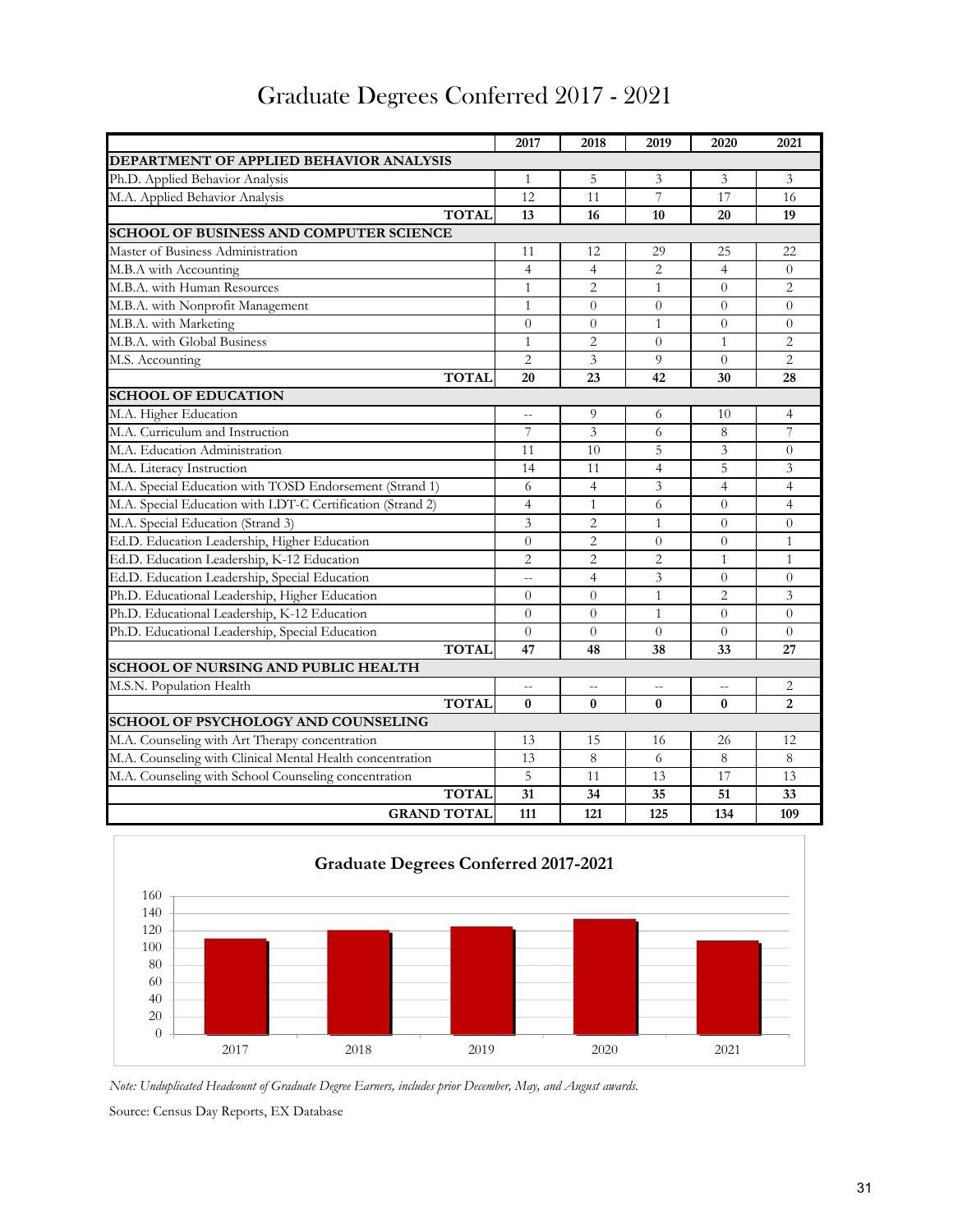#### Tuition and Fees 2017-2021

|                                                                                                                                                                                                                                                                                                                                                                                                                                                                                                                                                                                           | 2017-18  | 2018-19                      | 2019-20  | 2020-21  | 2021-22     |  |
|-------------------------------------------------------------------------------------------------------------------------------------------------------------------------------------------------------------------------------------------------------------------------------------------------------------------------------------------------------------------------------------------------------------------------------------------------------------------------------------------------------------------------------------------------------------------------------------------|----------|------------------------------|----------|----------|-------------|--|
|                                                                                                                                                                                                                                                                                                                                                                                                                                                                                                                                                                                           |          | <b>Undergraduate Tuition</b> |          |          |             |  |
| Full-Time Traditional, Annual                                                                                                                                                                                                                                                                                                                                                                                                                                                                                                                                                             | \$32,250 | \$32,990                     | \$33,990 | \$34,900 | \$34,900    |  |
| Part-Time Traditional, Per Credit                                                                                                                                                                                                                                                                                                                                                                                                                                                                                                                                                         | \$975    | \$920                        | \$950    | \$960    | \$960       |  |
| Part-Time Adult, Per Credit                                                                                                                                                                                                                                                                                                                                                                                                                                                                                                                                                               | \$700    | \$715                        | \$725    | \$725    | \$725       |  |
| Graduate Tuition*<br>\$500-\$995<br><b>Masters or Certificate, Per Credit</b><br>\$995<br>\$975<br>\$995<br>\$990-\$995<br>Doctoral, Per Credit<br>\$1,150<br>\$1,175<br>\$1,175<br><b>Comprehensive Fee</b><br>Full-Time Undergrad, Annual<br>\$1,725<br>\$1,800<br>\$1,800<br>\$1,700<br>\$1,750<br>Part-Time Adult, Annual<br>\$470<br>\$470<br>\$470<br>\$450<br>\$460<br>Graduate & Doctoral, Annual<br>\$470<br>\$450<br>\$460<br>\$470<br>\$470<br><b>Technology Fee</b><br>Full-Time Undergrad, Annual<br>\$150<br>\$200<br>\$200<br>\$150<br>\$200<br><b>Room and Board Fees</b> |          |                              |          |          |             |  |
|                                                                                                                                                                                                                                                                                                                                                                                                                                                                                                                                                                                           |          |                              |          |          | \$500-\$995 |  |
|                                                                                                                                                                                                                                                                                                                                                                                                                                                                                                                                                                                           |          |                              |          |          | \$990-\$995 |  |
|                                                                                                                                                                                                                                                                                                                                                                                                                                                                                                                                                                                           |          |                              |          |          |             |  |
|                                                                                                                                                                                                                                                                                                                                                                                                                                                                                                                                                                                           |          |                              |          |          |             |  |
|                                                                                                                                                                                                                                                                                                                                                                                                                                                                                                                                                                                           |          |                              |          |          |             |  |
|                                                                                                                                                                                                                                                                                                                                                                                                                                                                                                                                                                                           |          |                              |          |          |             |  |
|                                                                                                                                                                                                                                                                                                                                                                                                                                                                                                                                                                                           |          |                              |          |          |             |  |
|                                                                                                                                                                                                                                                                                                                                                                                                                                                                                                                                                                                           |          |                              |          |          |             |  |
|                                                                                                                                                                                                                                                                                                                                                                                                                                                                                                                                                                                           |          |                              |          |          |             |  |
| Mother Joseph Residence Hall                                                                                                                                                                                                                                                                                                                                                                                                                                                                                                                                                              | \$6,150  | \$6,325                      | \$6,515  | \$6,690  | \$6,690     |  |
| Dominican Hall                                                                                                                                                                                                                                                                                                                                                                                                                                                                                                                                                                            | \$8,800  | \$9,050                      | \$9,320  | \$9,570  | \$9,570     |  |
| <b>Rosary Hall</b>                                                                                                                                                                                                                                                                                                                                                                                                                                                                                                                                                                        | \$7,400  | \$7,600                      | \$7,830  | \$8,050  | \$8,050     |  |
| Meal Plan (Board)                                                                                                                                                                                                                                                                                                                                                                                                                                                                                                                                                                         | \$5,560  | \$5,700                      | \$5,900  | \$6,070  | \$6,070     |  |

*\*Varies according to program beginning in 2020*

Source: Finance Department

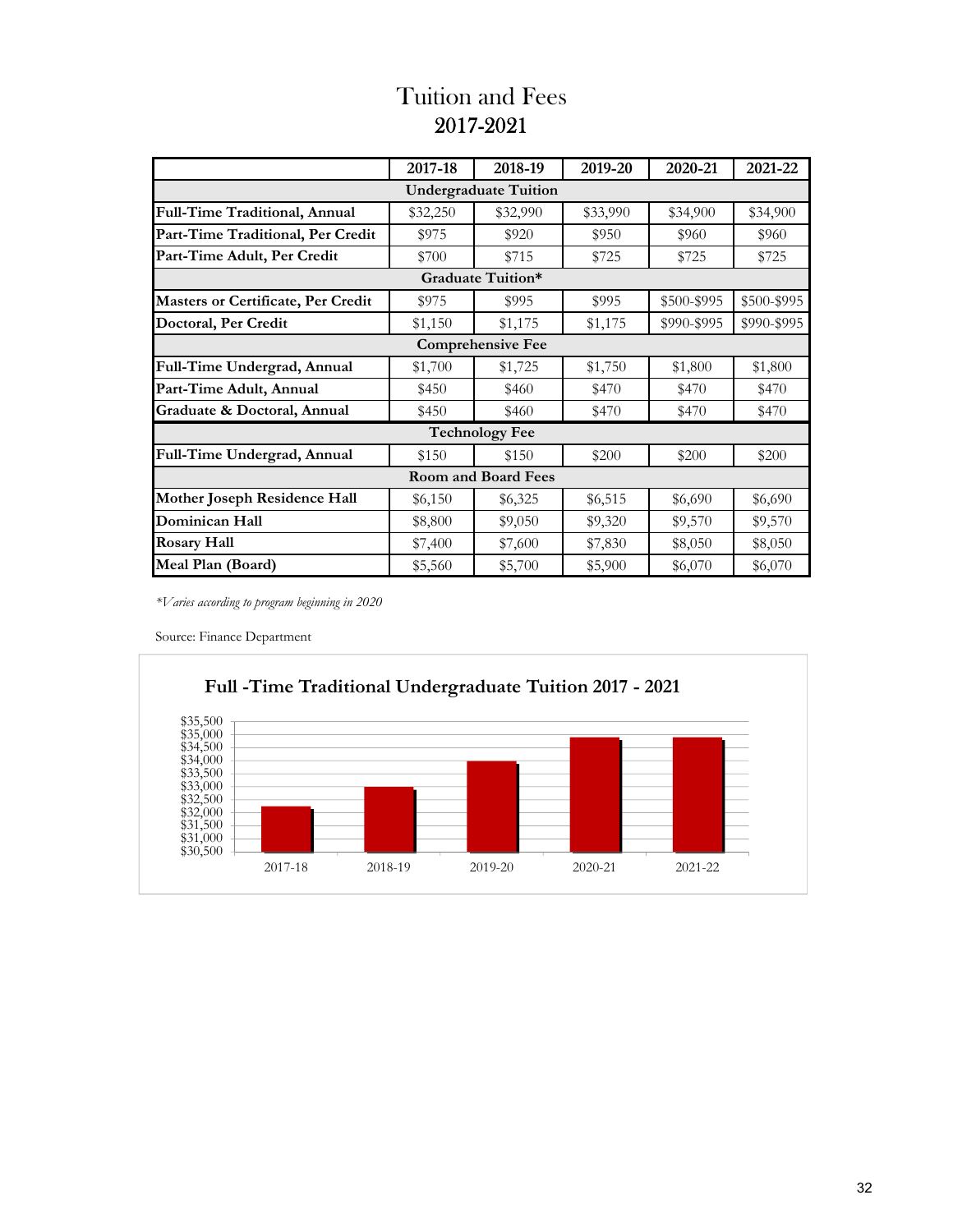#### Student Financial Aid FY 2017- FY 2021

|                                                                      | <b>FY 2017</b> | <b>FY 2018</b> | FY 2019      | <b>FY 2020</b>                                          | FY 2021      |
|----------------------------------------------------------------------|----------------|----------------|--------------|---------------------------------------------------------|--------------|
| Total Financial Aid (all students)*                                  | \$49,159,082   | \$47,076,536   | \$52,400,752 | \$64,876,535                                            | \$58,946,726 |
| <b>Total Institutional Grants and Scholarships</b><br>(all students) | \$22,526,306   | \$23,705,247   | \$28,878,456 | \$31,959,281                                            | \$34,183,989 |
| Caldwell Aid as % of Total Aid                                       | $45.8\%$       | $50.4\%$       | 55.1%        | $49.3\%$                                                | 58.0%        |
| Number of First-Time Full-Time Freshmen                              | 400            | 361            | 494          | 445                                                     | 445          |
| Number and % of First-Time Full-Time                                 | 395            | 358            | 490          | 443                                                     | 445          |
| Freshmen receiving any financial aid                                 | 98.8%          | $99.2\%$       | 99.2%        | $99.6\%$<br>443<br>$99.60\%$<br>\$9,432,373<br>$62.4\%$ | $100.0\%$    |
| Number and % of First-Time Full-Time                                 | 391            | 355            | 489          |                                                         | 444          |
| Freshmen receiving CU Grants/Scholarships                            | 97.80%         | 98.30%         | 99.00%       |                                                         | 99.77%       |
| Total CU Grants and Scholarships (First-<br>Time Full-Time Freshmen) | \$7,454,408    | \$6,928,890    | \$10,438,519 |                                                         | \$9,586,102  |
| Freshman Tuition Discount Percentage**                               | $57.7\%$       | $56.2\%$       | $60.6\%$     |                                                         | $61.7\%$     |

*Note: Fiscal Year is July 1st to June 30th*

*\* Includes all financial aid office administered discounts and assistantships, institutional grants and scholarships, loans, private grants and scholarships, and aid from federal and state government agencies*

*\*\*Ratio of total institutional grant aid relative to gross tuition revenue*

#### Source: Office of Financial Aid

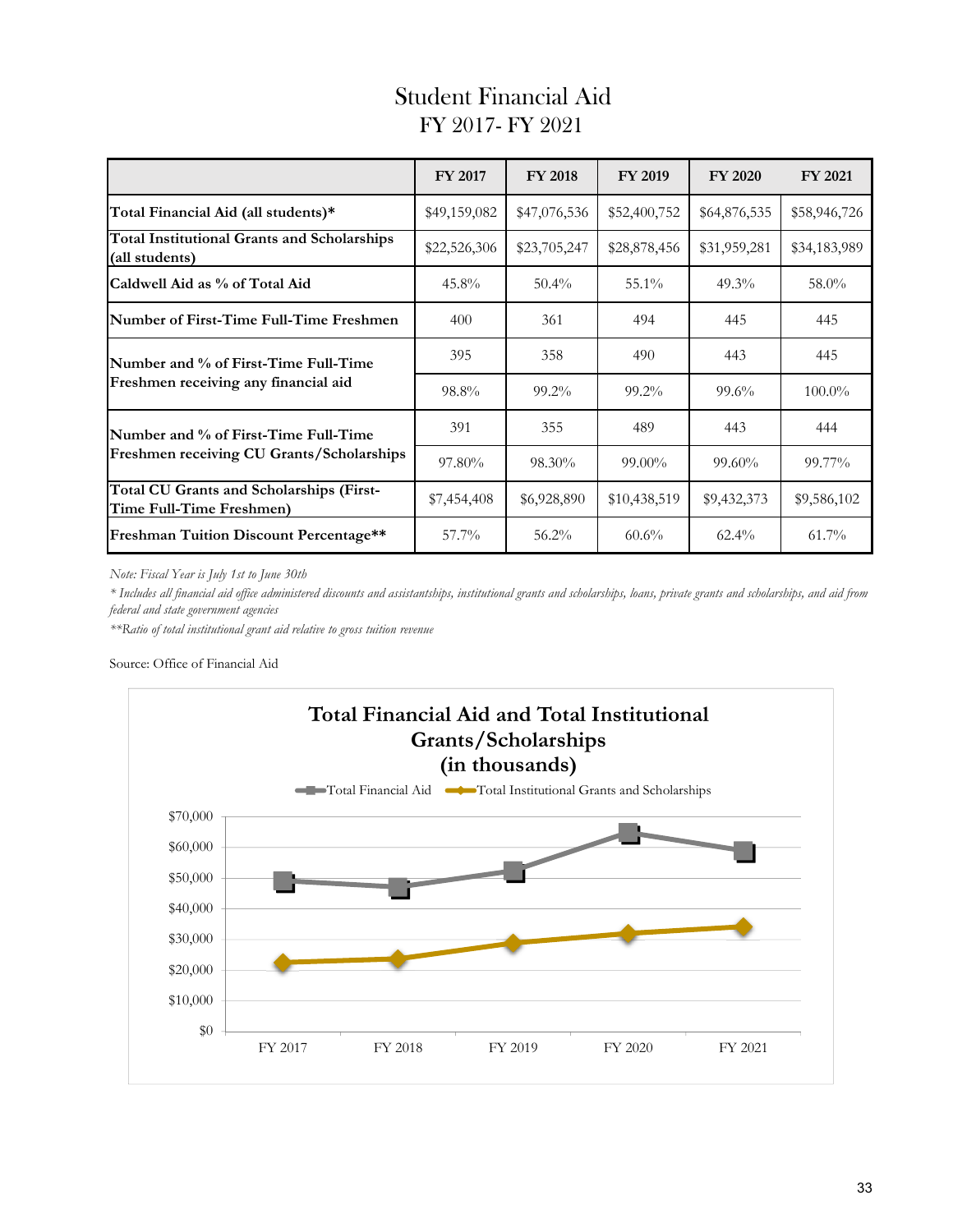## Faculty Information Fall 2017 - Fall 2021

| Full-Time Faculty by Rank, Fall 2021 |       |                          | Faculty by Gender, Fall 2021 |     |
|--------------------------------------|-------|--------------------------|------------------------------|-----|
| Rank                                 | Total | <b>Status</b>            | Female                       | Mal |
| Instructor                           |       | Full-Time*               | 48                           | 33  |
| Assistant Professor                  | 19    | Tenure-Track             | 17                           | 10  |
| Associate Professor                  | 21    | Tenured                  | 27                           | 23  |
| Professor                            | 36    | Non Tenure-Track         |                              |     |
| <b>TOTAL</b>                         | 81    | <b>Part-Time Faculty</b> |                              |     |

| Full-Time Faculty by Rank, Fall 2021 |                        | Faculty by Gender, Fall 2021 |                |     |       |
|--------------------------------------|------------------------|------------------------------|----------------|-----|-------|
| Rank                                 | Total<br><b>Status</b> |                              | Male<br>Female |     | Total |
| Instructor                           |                        | Full-Time*                   | 48             | 33  | 81    |
| Assistant Professor                  | 19                     | Tenure-Track                 | 17             | 10  | 27    |
| Associate Professor                  | 21                     | Tenured                      | 27             | 23  | 50    |
| Professor                            | 36                     | Non Tenure-Track             |                |     |       |
| <b>TOTAL</b>                         | 81                     | <b>Part-Time Faculty</b>     | ↑              |     |       |
|                                      |                        | <b>Adjunct Instructors</b>   | 107            | 86  | 193   |
|                                      |                        | Staff Instructors**          | 4              |     |       |
|                                      |                        | <b>TOTAL</b>                 | 161            | 121 | 282   |

| Faculty by Status, 2017 - 2021                        |     |     |     |     |     |  |
|-------------------------------------------------------|-----|-----|-----|-----|-----|--|
| 2019<br>2021<br>2018<br>2017<br>2020<br><b>Status</b> |     |     |     |     |     |  |
| Full-Time                                             | 84  | 84  | 86  | 86  | 81  |  |
| Part-Time                                             |     |     |     |     |     |  |
| Adjunct                                               | 204 | 205 | 216 | 189 | 193 |  |
| <b>TOTAL</b>                                          | 293 | 294 | 308 | 279 | 277 |  |

| Faculty by School/Department, Fall 2021             |                |                     |                |       |  |  |
|-----------------------------------------------------|----------------|---------------------|----------------|-------|--|--|
| <b>Status</b>                                       |                | Full-Time Part-Time | Adjunct        | Total |  |  |
| <b>College of Arts and Humanities</b>               |                |                     |                |       |  |  |
| English                                             | 5              |                     | 16             | 21    |  |  |
| History and Political Science                       | $\overline{4}$ |                     | $\overline{4}$ | 8     |  |  |
| Modern Languages                                    | 1              | $-$                 | 10             | 11    |  |  |
| Music                                               | 3              |                     | 8              | 11    |  |  |
| Theology and Philosophy                             | $\overline{2}$ |                     | 7              | 9     |  |  |
| Visual Art and Design                               | $\overline{4}$ |                     | 8              | 12    |  |  |
| <b>TOTAL</b>                                        | 19             | $\mathbf{0}$        | 53             | 72    |  |  |
| College of Natural, Behavioral, and Health Sciences |                |                     |                |       |  |  |
| Applied Behavior Analysis                           | 5              |                     | 1              | 6     |  |  |
| Mathematics                                         | $\overline{4}$ |                     | 8              | 12    |  |  |
| <b>Natural Sciences</b>                             | 7              | $-$                 | 21             | 28    |  |  |
| Nursing and Public Health                           | 10             | $-$                 | 24             | 34    |  |  |
| Psychology and Counseling                           | 11             | $\mathfrak{D}$      | 21             | 34    |  |  |
| Sociology and Criminal Justice                      | 3              |                     | 7              | 10    |  |  |
| <b>TOTAL</b>                                        | 40             | 2                   | 82             | 124   |  |  |
| <b>College of Professional Studies</b>              |                |                     |                |       |  |  |
| Business and Computer Science                       | 12             | 1                   | 31             | 44    |  |  |
| Communication and Media Studies                     | 3              |                     | 6              | 9     |  |  |
| Education                                           | 7              |                     | 21             | 28    |  |  |
| <b>TOTAL</b>                                        | 22             | 1                   | 58             | 81    |  |  |

| Faculty by Race and Ethnicity, Fall 2021 |           |           |          |       |         |
|------------------------------------------|-----------|-----------|----------|-------|---------|
| Race and Ethnicity                       | Full-Time | Part-Time | Adjunct  | Total | Total % |
| American Indian or Alaska Native         |           |           |          |       | $1\%$   |
| Asian                                    | $\Omega$  |           | 16       | 22    | 8%      |
| <b>Black or African American</b>         | 3         |           | 13       | 16    | 6%      |
| Native Hawaiian or Pacific Islander      |           |           |          |       | $0\%$   |
| Hispanic or Latino                       | 3         |           |          | 10    | $4\%$   |
| Two or More Races                        |           |           |          | 5     | $2\%$   |
| Not Reported                             | 5         |           | $\Omega$ | 11    | $4\%$   |
| White non-Hispanic                       | 63        | 3         | 145      | 211   | 76%     |
| TOTAL                                    | 81        |           | 193      | 277   | $100\%$ |

*\*Includes Associate Deans, Associate Faculty and Faculty on sabbatical or leave*

*\*\*Staff Adjuncts are limited to those that teach Freshman Seminar. Staff with adjunct contracts are included with the adjunct counts.*

Sources: Census Report from EX Database, 9/15/21 with data from the Academic Affairs and Human Resources Offices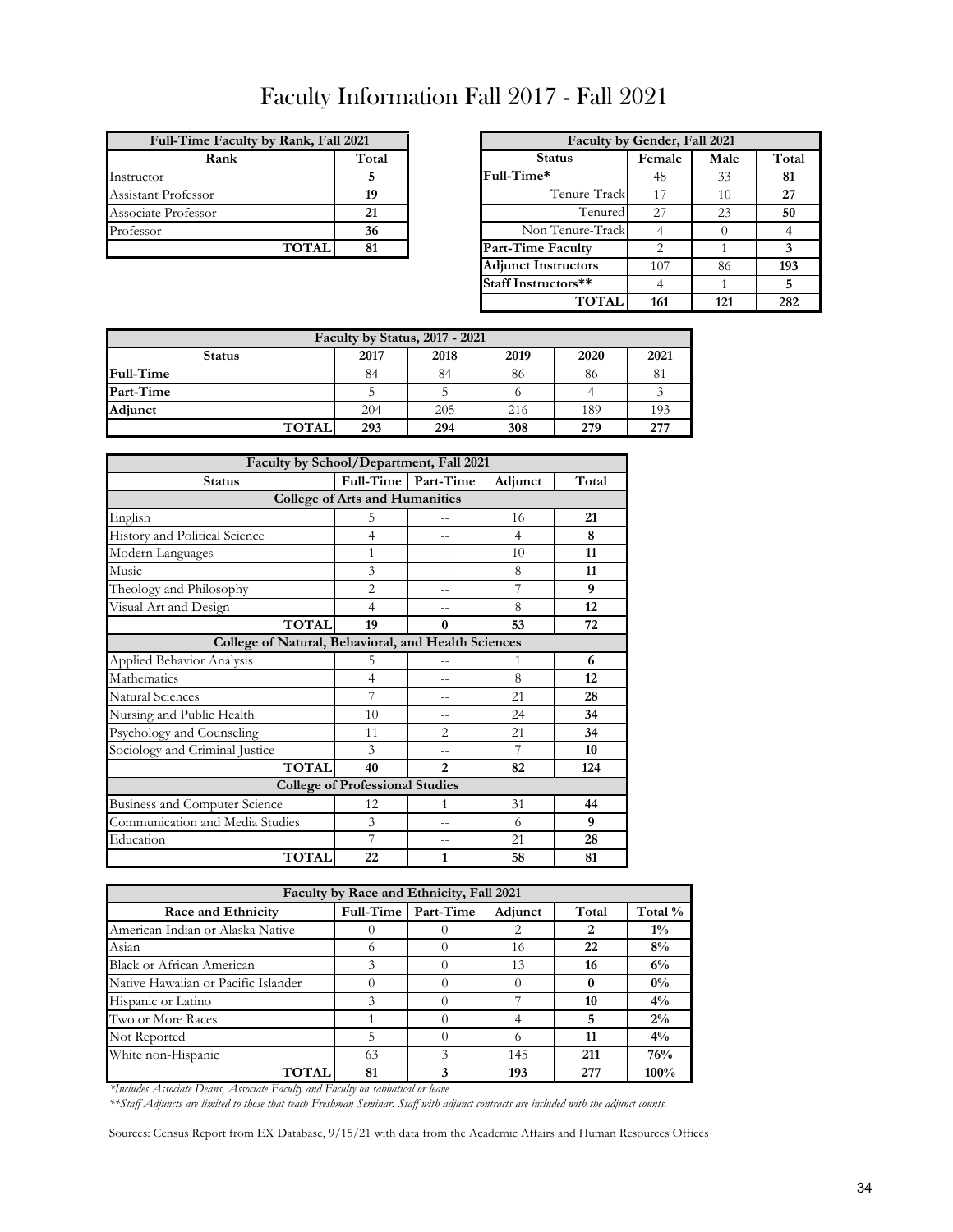#### Fundraising Information FY 2019 - FY 2021

|                                      | <b>FY 2019</b> | <b>FY 2020</b> | <b>FY 2021</b> |
|--------------------------------------|----------------|----------------|----------------|
| Number of Alumni Donors              | 688            | 732            | 690            |
| Number of President's Society Donors | 133            | 1 ລິ           | ' 36           |



*Note: Fiscal Year is July 1st to June 30th*

Source: Year-End Development Department and Finance Department Reports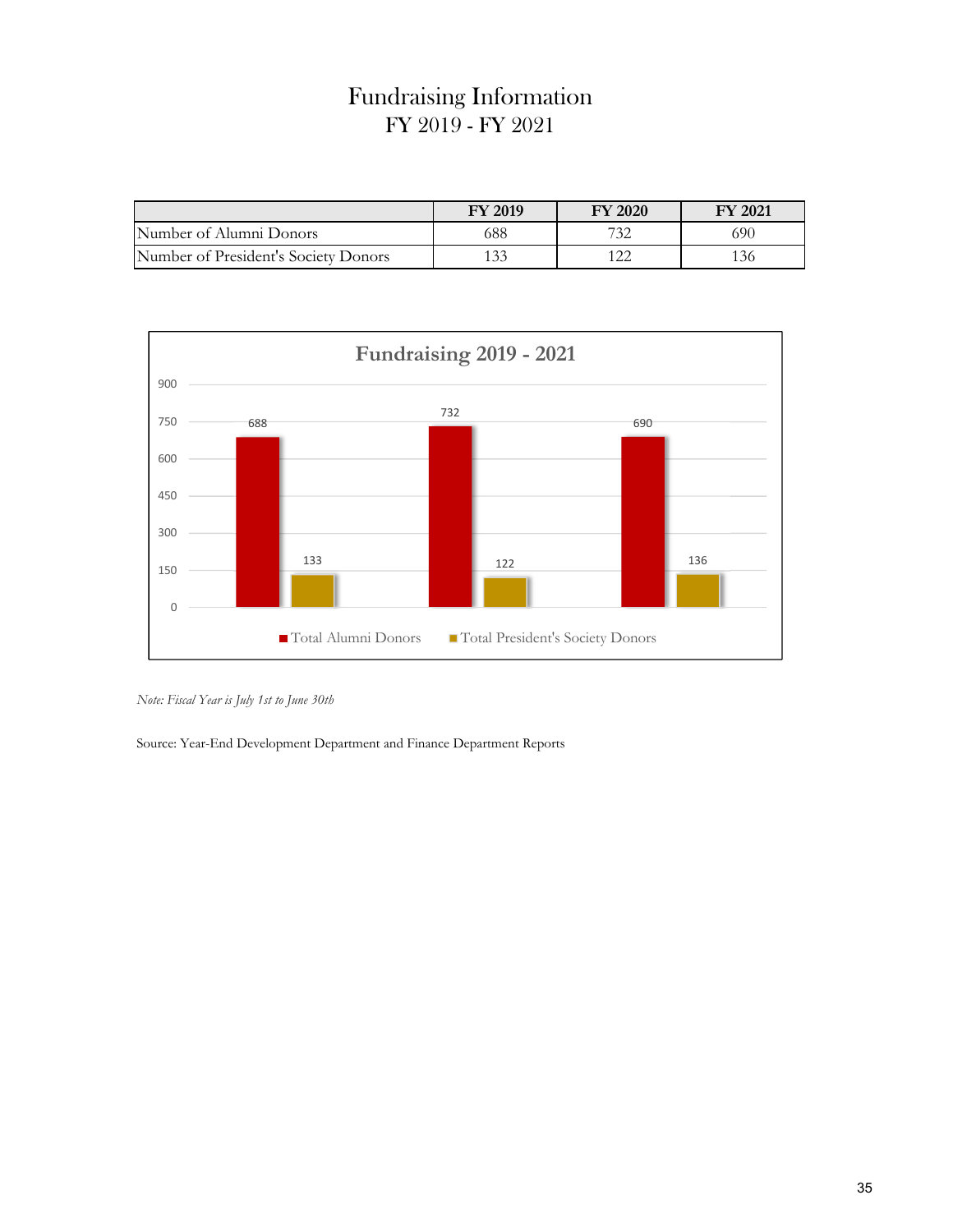## Campus and Facilities Fall 2019 - Fall 2021

|                        |                           | 2019    | 2020 | 2021 |
|------------------------|---------------------------|---------|------|------|
| <b>Staff</b>           |                           |         |      |      |
|                        | Number of Full-Time Staff | 142     | 136  | 139  |
|                        | Number of Part-Time Staff | 57      | 43   | 47   |
| <b>Residence Halls</b> |                           |         |      |      |
|                        | Capacity                  | 607     | 607  | 607  |
|                        | Total Number of Residents | 613     | 308  | 501  |
|                        | Occupancy Rate            | $101\%$ | 51%  | 83%  |

| Physical Plant - Fall 2021               |                  |  |  |  |
|------------------------------------------|------------------|--|--|--|
| Acreage                                  | 70               |  |  |  |
| <b>Buildings</b>                         | 10               |  |  |  |
| Auditoriums                              | $\overline{2}$   |  |  |  |
| Gymnasiums                               | $\overline{2}$   |  |  |  |
| <b>Traditional Classrooms</b>            | 27               |  |  |  |
| Art, Communications and Music Classrooms | 14               |  |  |  |
| Computer and Laptop Classrooms           | 7                |  |  |  |
| Open Computer Labs                       | 3                |  |  |  |
| Nursing Labs                             | 3                |  |  |  |
| Science Labs                             | 6                |  |  |  |
| University Library - Fall 2021           |                  |  |  |  |
| <b>Book Volumes</b>                      | 145,718          |  |  |  |
| Ebooks                                   | 265,244          |  |  |  |
| Ejournals                                | 70,946           |  |  |  |
| Databases                                | 90               |  |  |  |
| <b>Streaming Music Tracks</b>            | 2,615,777        |  |  |  |
| <b>Streaming Videos</b>                  | 162,839          |  |  |  |
| <b>Print Periodicals</b>                 | 116              |  |  |  |
| Desktop PCs                              | 42               |  |  |  |
| Chromebooks                              | 66               |  |  |  |
| Laptops                                  | 50               |  |  |  |
| Private Study Rooms                      | 3                |  |  |  |
| Athletics - Fall 2021                    |                  |  |  |  |
| <b>NCAA Division II Athletics</b>        |                  |  |  |  |
| Athletic Conference Affiliations         | CACC, ECC, NCATA |  |  |  |
| Number of Men's Sports                   | 6                |  |  |  |
| Number of Women's Sports                 | 9                |  |  |  |
| <b>Non-NCAA Athletics</b>                |                  |  |  |  |
| Athletic Conference Affiliations         | CSFL, Tri-State  |  |  |  |
| Number of Men's Sports                   | 2                |  |  |  |

*Note: Staff totals include those on leave, as reported by the Office of Human Resources as of week of 9/7/2021*

Source: Reporting by the Offices of Human Resources, Registrar, Information Technology, Residence Life, Library and Athletics